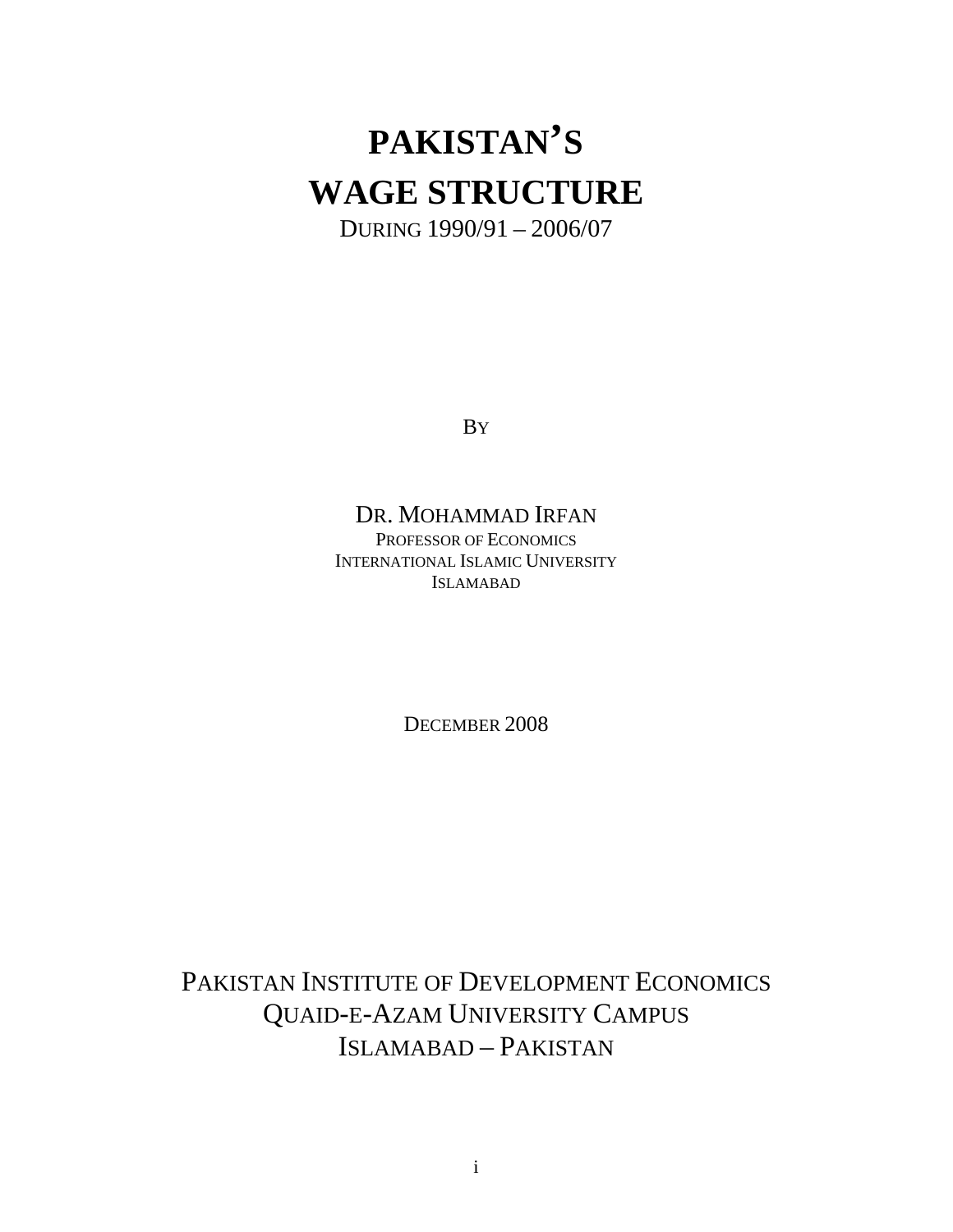#### **LIST OF ACRONYMS**

| ABL                               | Allied Bank Limited                              |
|-----------------------------------|--------------------------------------------------|
| ADB                               | <b>Asian Development Bank</b>                    |
| <b>ASEAN</b>                      | <b>Association of Southeast Asian Nations</b>    |
| CMI                               | <b>Census of Manufacturing Industries</b>        |
| <b>CPI</b>                        | <b>Consumer Price Index</b>                      |
| ${\bf E} {\bf O} {\bf B} {\bf I}$ | Employees Old-Age Benefit Institute              |
| <b>FBS</b>                        | <b>Federal Bureau of Statistics</b>              |
| <b>FDI</b>                        | <b>Foreign Direct Investment</b>                 |
| GDP                               | <b>Gross Domestic Product</b>                    |
| HBL                               | Habib Bank Limited                               |
| $_{\rm ILO}$                      | <b>International Labour Organization</b>         |
| IMF                               | <b>International Monetary Fund</b>               |
| <b>IRO</b>                        | <b>Industrial Relations Ordinance</b>            |
| <b>LFS</b>                        | <b>Labour Force Survey</b>                       |
| LSM                               | Large Scale Manufacturing                        |
| MCB                               | <b>Muslim Commercial Bank</b>                    |
| <b>MNC</b>                        | <b>Multi-National Companies</b>                  |
| $\rm MOL$                         | Ministry of Labour                               |
| <b>NIRC</b>                       | National Industrial Relations Commission         |
| <b>PIA</b>                        | <b>Pakistan International Airlines</b>           |
| SAARC                             | South Asian Association for Regional Cooperation |
| SAP                               | <b>Structural Adjustment Programme</b>           |
| UBL                               | United Bank Limited                              |
| WAPDA                             | Water and Power Development Authority            |
| <b>WB</b>                         | World Bank                                       |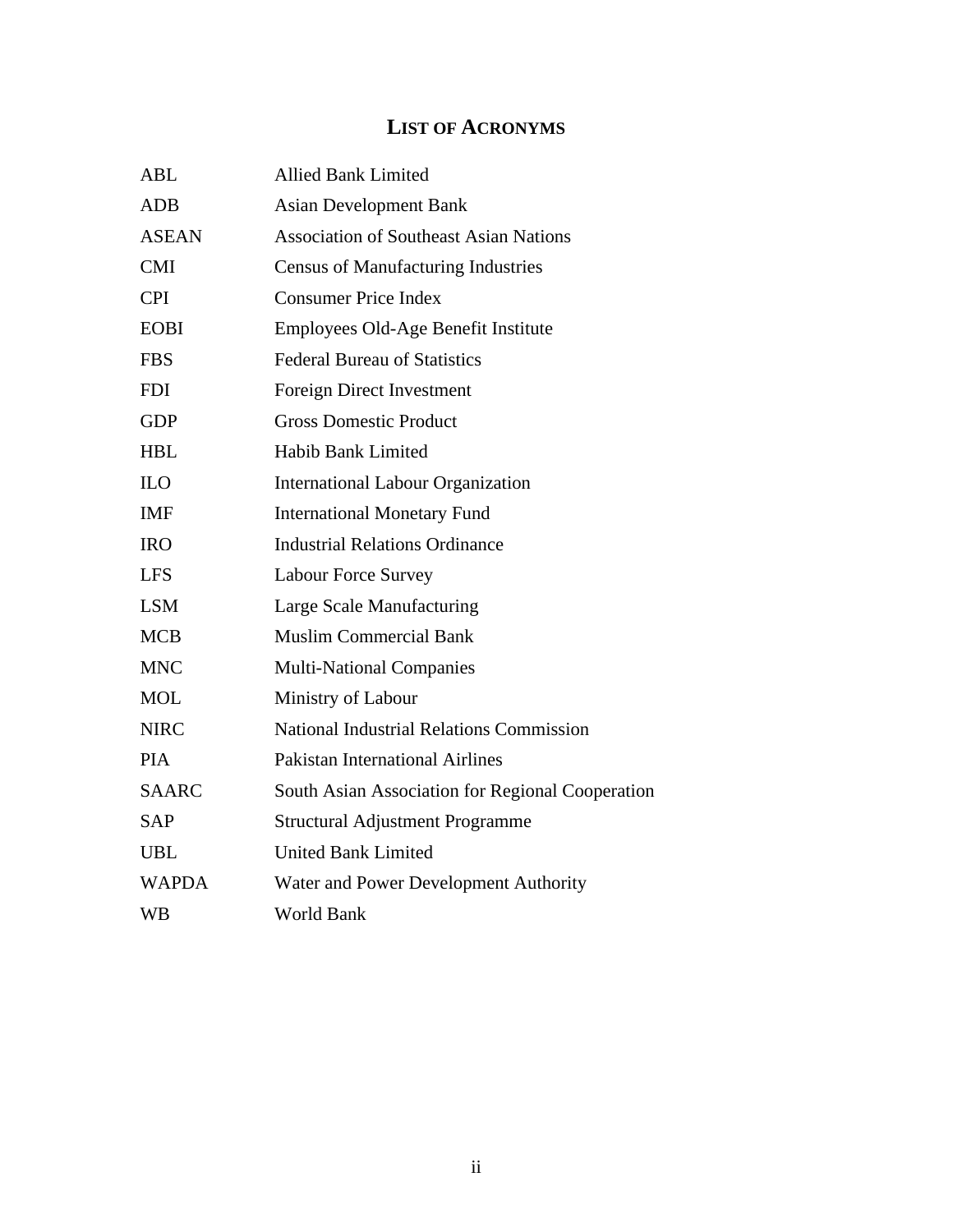| <b>TABLE OF CONTENTS</b> |  |  |
|--------------------------|--|--|
|--------------------------|--|--|

|                   | <b>Topics</b>                                                                                    | Page # |
|-------------------|--------------------------------------------------------------------------------------------------|--------|
|                   | <b>Introduction</b>                                                                              |        |
|                   | <b>Section 1: Macro-Economic Context</b>                                                         |        |
|                   | • Implications for Labour Market                                                                 |        |
| <b>Section 2:</b> | Wage Levels and Trend - Evidence Based on Labour<br><b>Force Surveys</b>                         |        |
|                   | $\bullet$ Data on Wages – Contents and Limitations                                               |        |
|                   | • Wage Employment - The Contractual Context                                                      |        |
|                   | • Wage Differentials                                                                             |        |
|                   | • Nominal and Real Wage $-$ A Broad Over View                                                    |        |
|                   | • Wage Level and Trends by Industrial Sectors                                                    | 11     |
|                   | • Occupational Wages                                                                             | 12     |
|                   | • Education of Employees                                                                         | 14     |
|                   | • Age of Employees                                                                               | 15     |
|                   | • Formal Informal Divide                                                                         | 15     |
|                   |                                                                                                  |        |
|                   | Section 3: Wage Levels and Trends in Formal Sector - Case Studies<br>• Large Scale Manufacturing | 18     |
|                   | • Banking                                                                                        | 21     |
|                   | • Salary Structure of Civil Servants                                                             | 22     |
|                   | <b>Section 4:</b> Institutional Framework                                                        | 25     |
|                   | • Labour and Wage Policy                                                                         | 25     |
|                   | • Labour Legislation                                                                             | 25     |
|                   | • Trade Unions                                                                                   | 27     |
|                   | • Minimum Wage Legislation in Pakistan                                                           | 28     |
|                   | • Impact of Minimum Wage Legislation of 2001                                                     | 29     |
|                   | <b>Section 5:</b> Summary and Conclusion                                                         | 30     |
|                   | <b>References</b>                                                                                | 33     |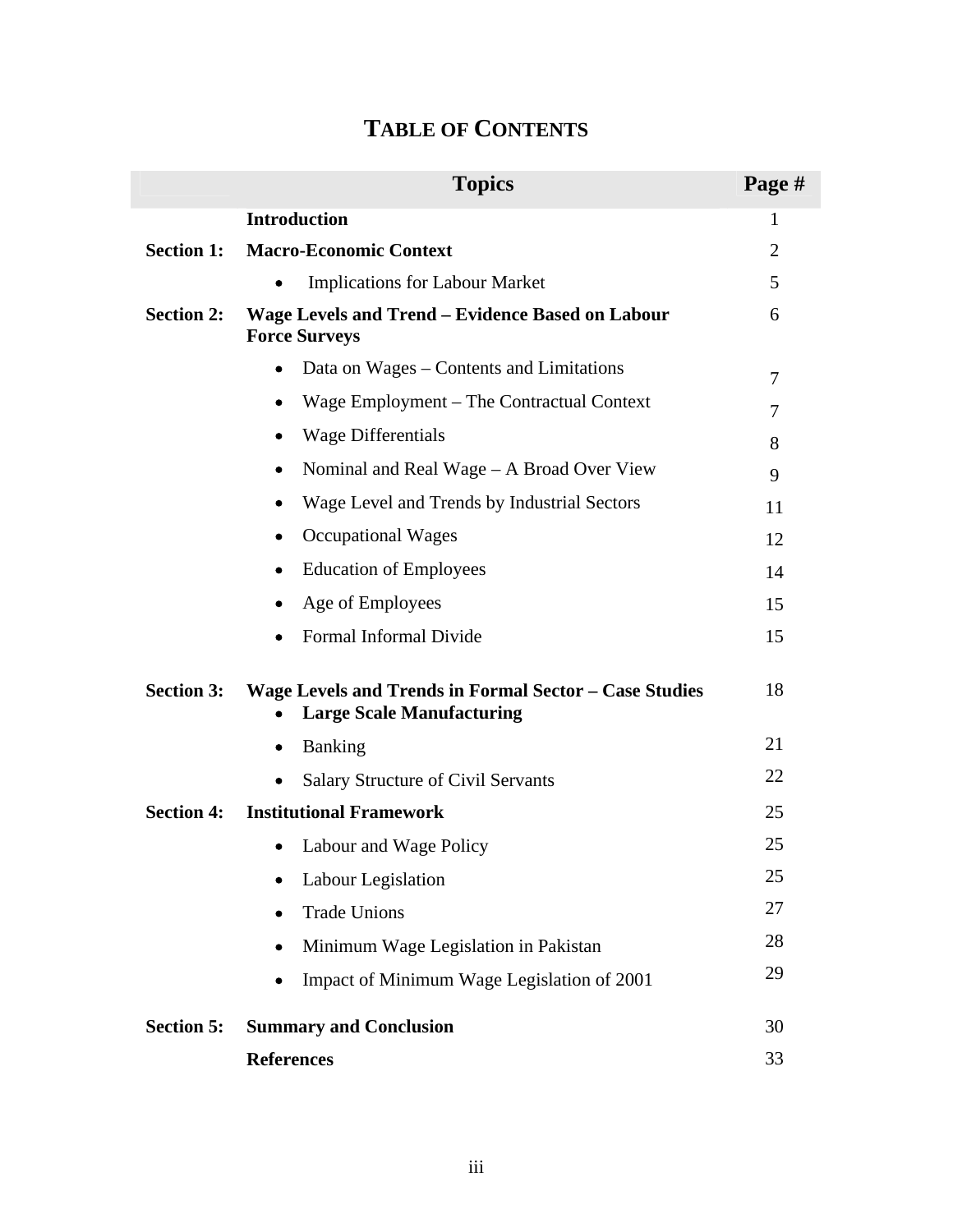### **List of Tables**

|              | <b>Table Headings</b>                                                                                                | Page<br>No.    |
|--------------|----------------------------------------------------------------------------------------------------------------------|----------------|
| Table No. 1  | <b>Macro Economic Indicators</b>                                                                                     | 3              |
| Table No. 2  | Elasticity of Employment with Respect to GDP Growth                                                                  | $\overline{5}$ |
| Table No. 3  | Monthly Wages of Regular and All Wage Employees by Type<br>of Enterprise and $Sex - 2003-04$                         | -9             |
| Table No. 4  | <b>Distribution of Wage Earners</b>                                                                                  | 10             |
| Table No. 5  | Average Monthly Nominal Wages (% Time Trend Growth<br>Rate) 1990/91-200/07                                           | <sup>11</sup>  |
| Table No. 6  | Average Monthly Nominal Wages by Industrial Sectors - 1990-<br>91/2006-07 (As a % of Finance and Real Estate Sector) | 12             |
| Table No. 7  | Average monthly Nominal Wages by Occupation 1990/91-<br>2006/07                                                      | 13             |
| Table No. 8  | Average Daily Employment and Yearly Real Wages - Large<br>Scale Manufacturing - All Industrial Categories            | 18             |
| Table No. 9  | Average Annual Real Wages by Industrial Categories                                                                   | 20             |
|              | Table No. 10 Number of Banks and Branches 1995-2000                                                                  | 21             |
| Table No. 11 | Average Annual Real Wage by Type of Banks 1991-2005                                                                  | 22             |
| Table No. 12 | Pay Revisions for Some Selected Grades                                                                               | 23             |
| Table No. 13 | Trade Unions Membership and Industrial Disputes 1990-2006                                                            | 27             |
| Table No. 14 | Percentage of Wage Earners Earning below Rs. 2,500 per<br>month                                                      | 29             |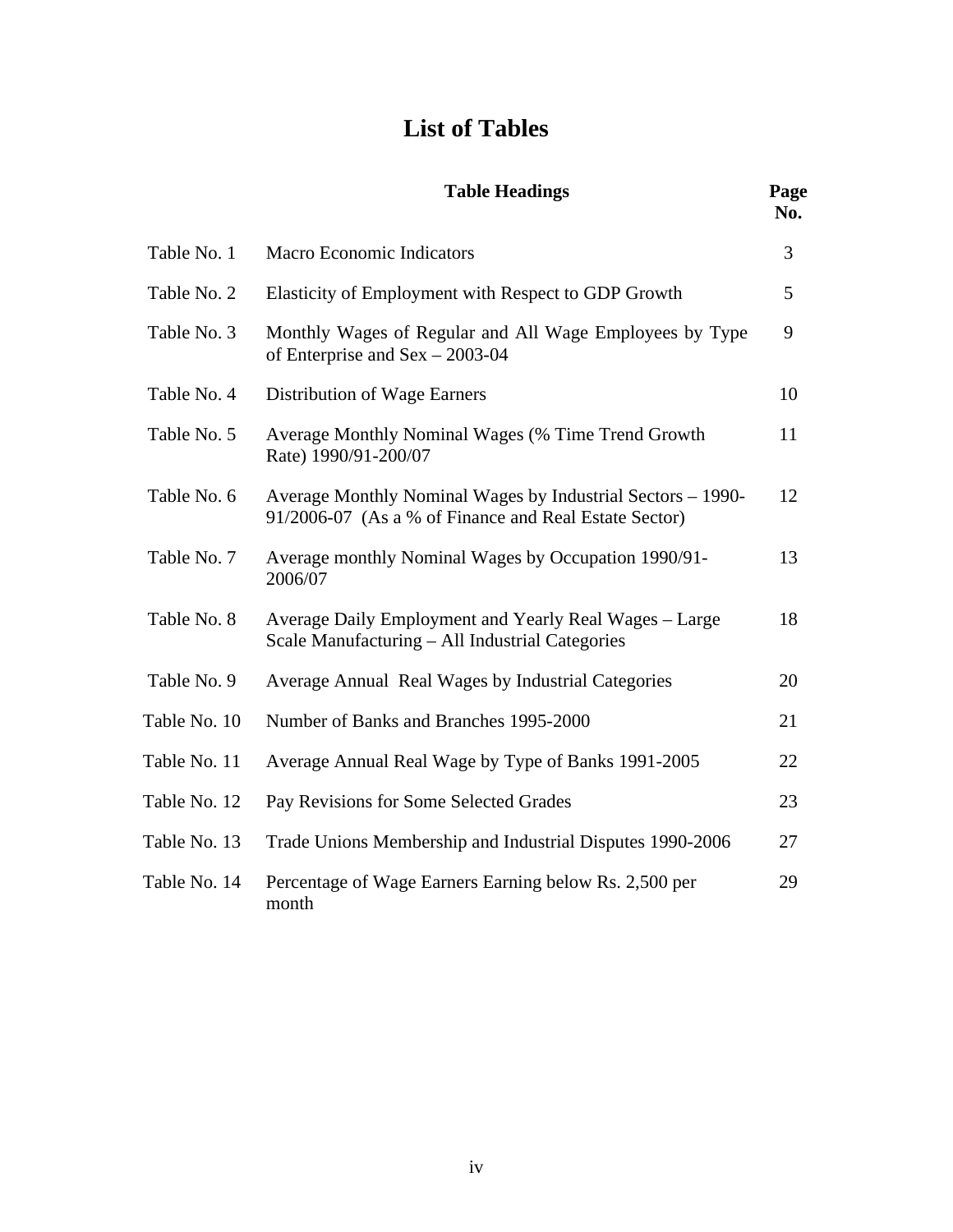## **List of Graphs**

| Graph No. 1 | Average Monthly Real Wage Trends by Pentiles                                   | 10 |
|-------------|--------------------------------------------------------------------------------|----|
| Graph No. 2 | Average monthly Nominal wages by occupation by sex<br>1990-91/2006-07          | 13 |
| Graph No. 3 | Average monthly Nominal wages by education by sex 1990-15<br>91/2006-07        |    |
| Graph No. 4 | Average monthly Nominal Wages by Enterprise Type by<br>Sex $1990/91 - 2006/07$ | 16 |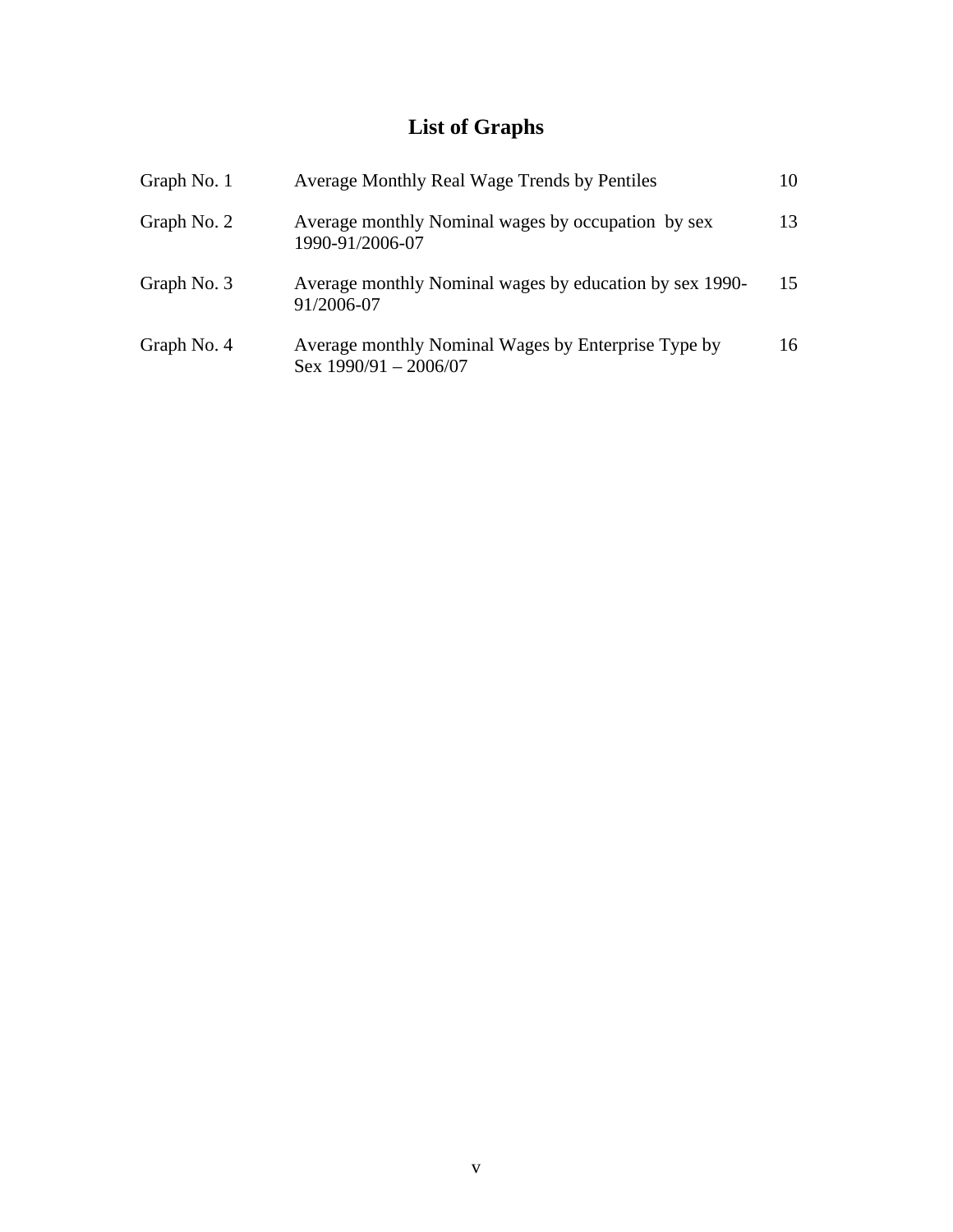### **List of Appendix Tables**

| Appendix Table 1:  | Average Monthly Nominal Wages by Industry by Sex<br>1990/91-2006/07 (All Employees)          | 36 |
|--------------------|----------------------------------------------------------------------------------------------|----|
| Appendix Table 2   | Average Monthly Real Wages of All Employees by sex<br>and Industry 1990/91 - 2006/07         | 37 |
| Appendix Table 3:  | Average Monthly Nominal Wages by Occupation by<br>Sex 1990/91 - 2006/07                      | 38 |
| Appendix Table 4:  | Average Monthly Real Wages by Occupation by Sex<br>1990/91 - 2006/07                         | 39 |
| Appendix Table 5:  | Average monthly Nominal Wages by Education By<br>Sex 1990-91--2006-07 (All Employees)        | 40 |
| Appendix Table 6:  | Average monthly Real Wages of all Employees by<br>Education By Sex--1990/91-2006/07          | 41 |
| Appendix Table 7:  | Average Monthly Real Wages by Age Group (All<br>Employees)                                   | 42 |
| Appendix Table 8:  | Average Monthly Nominal and Real Wages by Type of<br>Enterprise type by Sex 1997/98-2006-07. | 43 |
| Appendix Table 9:  | Daily Real Wages of Construction Workers in<br><b>Different Cities</b>                       | 44 |
| Appendix Table 10: | Employment in Banks-1991-2005                                                                | 45 |
| Appendix Table 11: | Average Daily Employment (Inc. Contract Labour) in<br>Large Scale Manufacturing              | 46 |
| Appendix Table 12: | <b>Revised Basic Pay Scales</b>                                                              | 47 |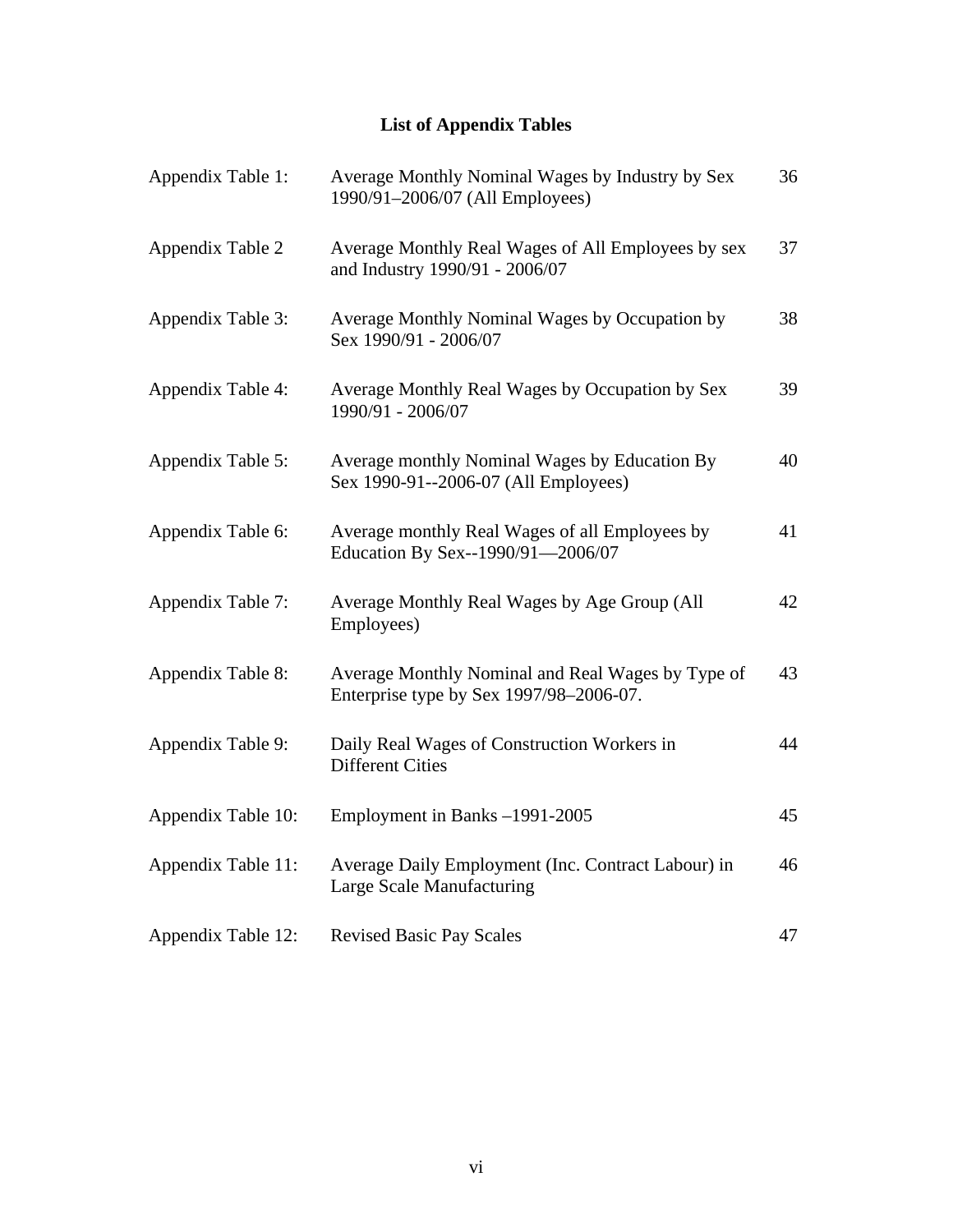#### **INTRODUCTION\***

This study envisages an examination of Pakistan's wage structure as it evolved during 1990/91 to 2006/07. Wage structure refers to myriad of the wage rates paid to various categories of workers in terms of skill and other characteristics, employed by different firms and industries. These wage rates tend to bear upon different pressing problems of the economy such as poverty alleviation, income distribution, and productive allocation of the labour force. Out of various facets of the wage structure this paper documents the levels and trends of the wages at broad categories/sectors utilizing essentially Labour Force Survey (LFS) data for the period 1990/91-2006/07. Availability of the data on Large Scale Manufacturing. Banking and Civil Servants salary structure for the period under review facilitates distinct analysis to be conducted on the formal sector

of the labour market. Wage differentials within <sup>a</sup> given sector or category generated as an interactive outcome of contractual arrangements and the workers characteristics are also examined. Obviously understanding and analysis of wage structure can be carried out from different angles. It is essentially a reflex of the broader forces of growth and industrialization which influences labour deployment, hence prescribes different level of wages both at a point of time and over the period. In order to provide a proper context to the analysis of Pakistan's wage structure during 1990-2007, first section of this paper briefly describes the macro-economic developments which may have influenced demand and supply of labour. The second section details information and analysis of the wage levels and their trends overtime for different sectors and other classifications utilizing the Labour Force Survey data for the period under review. Large Scale Manufacturing, Banking Sector and Government Pay Scales revisions have been examined and discussed in the third section. Institutional framework such as wage policy, labour legislation and trade unions which influenced the labour market outcome are discussed in the fourth section, whereas final section provides the major findings and offers concluding remarks.

 <sup>\*</sup> The author expresses his gratitude to Dr. Rashid Amjad, Vice Chancellor, PIDE, for his very productive comments on an earlier draft of this study and for providing needed finances for the conduct of this study.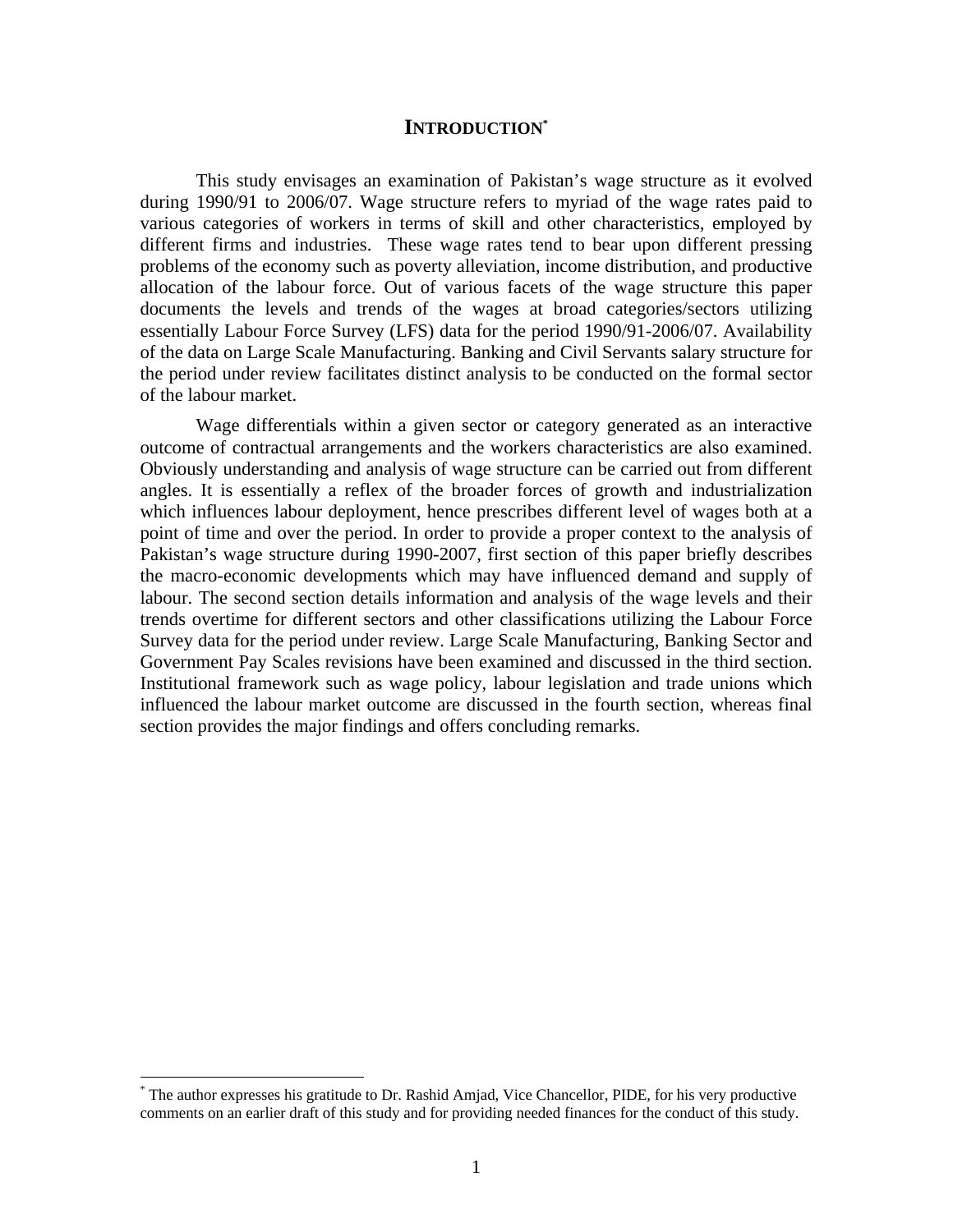#### **Section-1**

#### **MACRO-ECONOMIC CONTEXT**

If one were to look at the growth profile of Pakistan over the past sixty years, the GDP growth rates for different decades and periods are characterized by fluctuations and erratic trends. In terms of the decades the 1960s, 1980s, and the sub-period of 2003 to 2007 the annual GDP growth rates were 6% or higher ,while the 1950s,1970s and the period of 1990-2002 registered annual GDP growth rates hovering around 5% or so, with the overall growth rate for the entire period being 5%. Both the external and internal factors explain these fluctuations in the GDP growth rates. The high growth periods of Pakistan's economy are generally associated with massive inflow of funds from abroad in the sixties, eighties, and since 2002, while the absence of these inflows and the domestic upheavals and occasional adverse weather characterize the lean periods.

During the first four decades the country more or less followed a development strategy, wherein the import substitution was a major policy during the 1960s, added to this was the nationalization of 1970s. The next decade experienced with some economic liberalization till the late 1980s.Beginning with the 1987/88 Pakistan's economy changed its course wherein the IMF/WB Stabilization and Structural Adjustments packages were implemented till2003.These policy shifts and good bye to erstwhile planned development were led by the changes in the perceived wisdom and variety of factors particularly the economic conditions.

The slippage of the economy into debt trap around late 1980s and reduction in the foreign aid due to Pressler Amendment in early 1990s , in fact put a halt to the past practices wherein the entire development expenditure and occasionally the current expenditure used to be financed by internal and external borrowing. In order to rectify the internal and external imbalances through curtailing expenditure, raising revenues and better export performance under IMF/World Bank reform packages, the economy was subjected to a discipline. Pakistan agreed to implement various structural adjustment and stabilization programs. It is in this context that four programs beginning with 1987-88 were signed by the Government of Pakistan, with the exception of the last one that is 1999-2003, there were implementation lapses, however.<br>Decline in the GDP growth during the1990-2002 period (see Table-1) has been

often attributed by analysts to low level of investment and lack of effective demand occasioned by the squeeze entailed by massive reduction in the public sector expenditure to address the problem of budget deficit under stabilization program. Labour supply pressure could not be addressed due to low level of growth thus unemployment situation worsened and unemployment rate peaked particularly in 2001/02. Furthermore the failure of the state to bring the rich into tax net rendered the taxation structure regressive wherein the poor were subjected to a disproportionate burden. Similarly, the withdrawal of input subsidies in agriculture sector along with provision of international prices to producers benefited only those who had marketed surplus in the agriculture sector which also explains the failure of growth in agriculture during 1990s to have a positive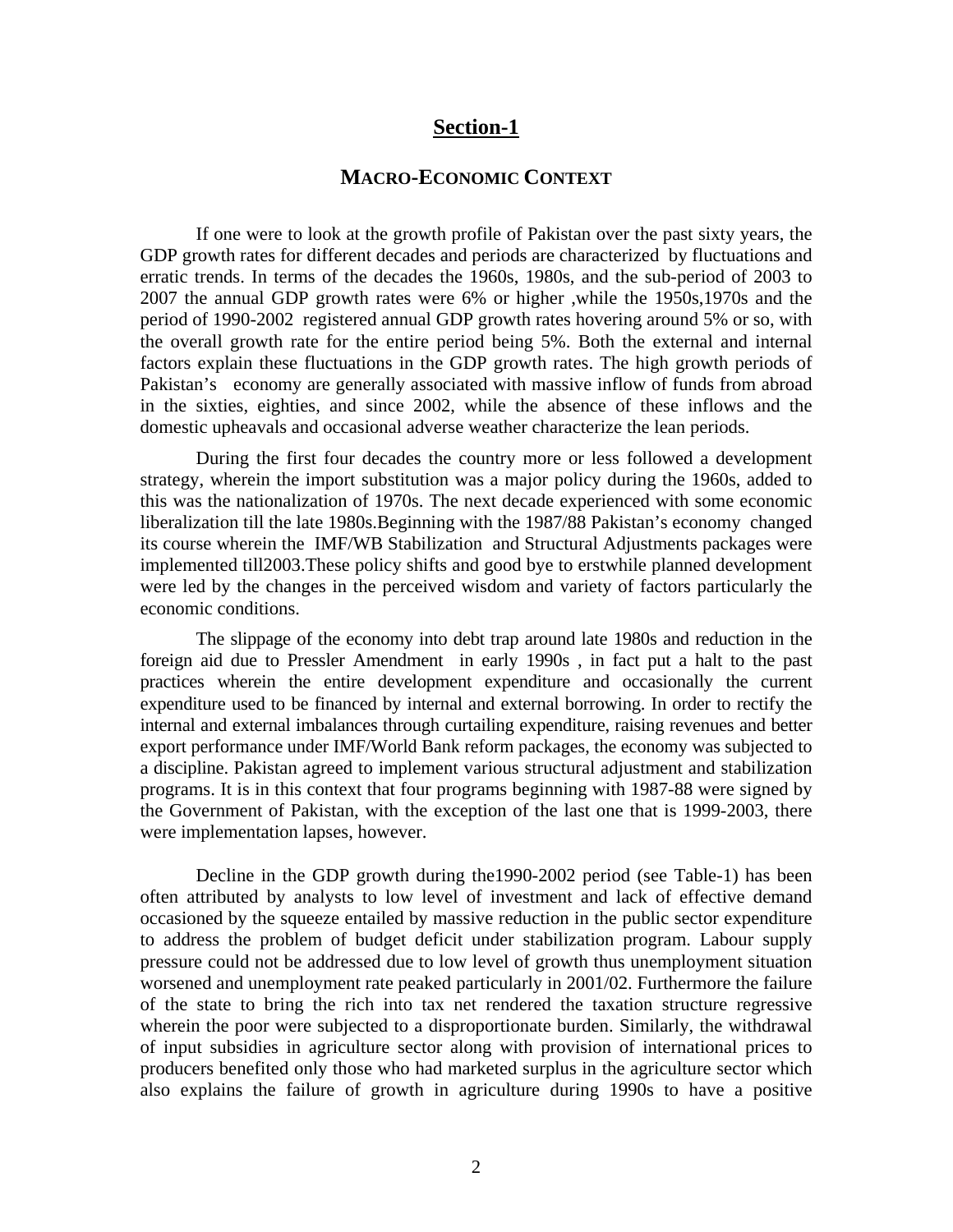influence on the poverty in rural areas which worsened. The inequality in the economy increased, the Gini index rose from 0.26 to 0.30 according to Federal Bureau of Statistics during 1997/98 to 2001/02.

|                                |                        |           | <b>Annual Averages</b> |             |
|--------------------------------|------------------------|-----------|------------------------|-------------|
|                                | 1990/91 -              | 1995/96 - | $2000/01 -$            | $2003/04 -$ |
| <b>Period/Variable</b>         | 1994/95                | 1999/00   | 2003/04                | 2006/07     |
| GDP growth rate (constant fc)  | 5.08                   | 4.02      | 3.27                   | 7.27        |
| (a) Agriculture                | 4.2                    | 4.32      | 0.67                   | 4.72        |
| (b) Manufacturing              | 5.8                    | 3.82      | 6.9                    | 11.6        |
| (c) Commodity Producing Sector | 5.02                   | 4.12      | 2.17                   | 7.45        |
| (d) Services                   | 5.12                   | 4.2       | 4.37                   | 7.12        |
|                                | As a Percentage of GDP |           |                        |             |
| Total Investment               | 19.52                  | 17        | 16.97                  | 21.95       |
| Public Investment              | 8.58                   | 6.4       | 4.63                   | 4.07        |
| Private Investment             | 9.34                   | 8.82      | 10.93                  | 13.65       |
| Domestic Savings               | 12.7                   | 13.42     | 17.83                  | 15.85       |
| <b>Total Revenue</b>           | 17.82                  | 16.5      | 14.13                  | 14.3        |
| Total Expenditure              | 24.98                  | 23.16     | 18.07                  | 17.87       |
| Overall Deficit                | 7.18                   | 6.46      | 4.1                    | 3.57        |
| Exports                        | 13.16                  | 13.18     | 12.7                   | 12.7        |
| Imports                        | 18.1                   | 17.12     | 13.6                   | 17.22       |
| <b>Current Account Deficit</b> | 4.51                   | 4.5       | 2.13                   | 3.1         |

**Table 1: Macro Economic Indicators**

**Source**: Pakistan Economic Survey, various issues.

Pakistan has been successful in attaining macroeconomic stability by implementing SAP during 1999 to 2003 at the cost of subdued economic performance, and squeeze of the development expenditure. These were also compounded by the occasional erratic weather conditions adversely affecting the growth in agriculture, the major sector of the economy. The conjunctive influence of tariff rationalization, financial sector reform and privatization led to closure of factories and downsizing which in turn resulted into substantial job losses. The state ceased to be the employer of the last resort rather assumed the role of the auctioneer wherein a number of the public sector units were disinvested and sold to the private sector having adverse implication for employment generation. It may be added that poverty related expenditure of the government drastically reduced as a percentage of GDP during the decade of 1990s till 2003 thereby crucifying the poor at the alter of macro stabilization.

Turnaround of the economy during the recent sub period (2003-07) was spurred by domestic demand escalation. Tremendous rather exceptional financial flows from abroad made their resort to Pakistan since 9/11. Scared overseas Pakistanis sent their savings mostly through banking system because of global anti-money laundering initiatives. These were supplemented by public capital inflows as a debt relief and concessional credit, a reward for being an ally on the war against terrorism. These inflows generated a surplus balance of payment, and upsurge in the reserves as well as domestic liquidity. Interest rate fell and credit to private sector increased sharply. The GDP rose during 2004/06, as well as investment picked up and employment situation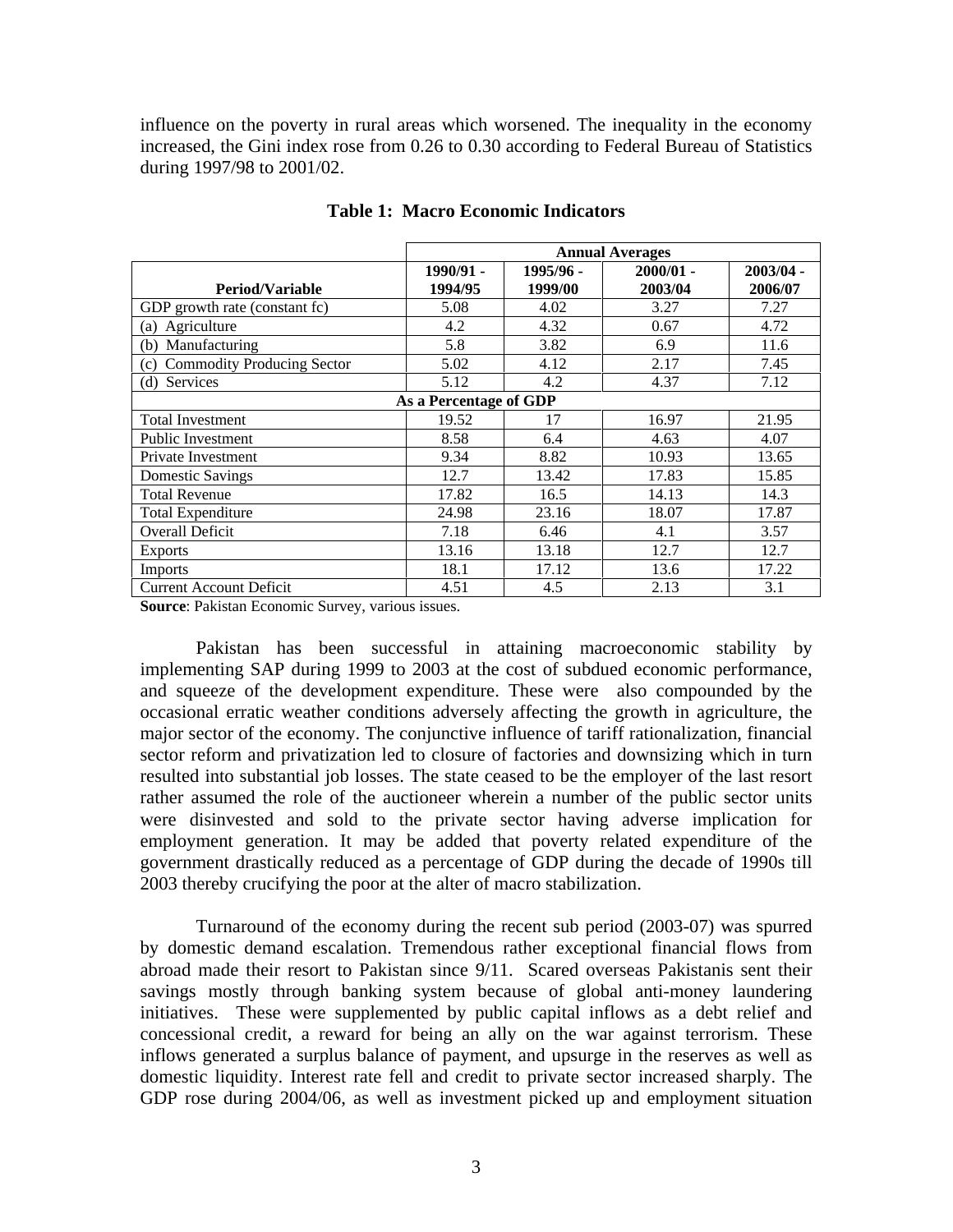improved. There was little realization however that surplus accumulation was not due to strengthening of balance of payment, an illusionary fiscal space was created. Whereas rebasing of GDP in 1999/00 further strengthened the notion that fiscal deficit was in the limits of fiscal prudence [Zaman (2008)]. Both public and private consumption experienced a massive growth which was heavily import intensive thus glossing over the unsustainability because these were to be kept alive with massive capital inflows as was briefly experienced by Pakistan.

Short run focus preempted the efforts for long term goals such as provision of infra-structure and investment in productive capacity as well as putting up efficient regulatory framework. In addition this short run affluence unfortunately was interpreted as structural shift in the economy. Because of being election year in 2007 the development budget for 2007/08 was substantially increased to Rs. 536 billion, and the then regime also avoided to adjust prices of petroleum and electricity. The figment of a prosperous and growing Pakistan withered away as a by product of domestic policies and international rise in fuel and food prices. The nation currently finds itself afflicted with multifaceted economic woes, characterized by some as economic meltdown. Financial inflows are no more in sight, problems are further compounded by food and fuel inflation. Since November 2007 the CPI has risen roughly by one fifth, with the dire consequences for population, in particular the poorer sections of the society. All the macro economic fundamentals have by now slipped out of hand with fast depleting foreign reserves. The nation in fact is suffering because of short term and ill conceived policies of the outgoing regime. The new political regime, though currently entangled in the political and judicial crises has yet to demonstrate the departure from the past. Hardly one notices a reversal from liberalism and an effective move towards import compression, and strengthening of the regulatory framework, the need of the hour.

Short term prospects of the sustainability of the GDP growth are bleak. The high inflation rate, widening current account deficits, sluggish export performance, besides failure to increase tax to GDP ratio and national savings are the worrisome factors. Studies conducted in the Growth Diagnostic Framework of Hausseman identify the lack of governance as major constraint to future growth [Qayyum (2008)]. Studies which opted neoclassical growth accounting tend to allude to the low domestic saving as a major bottleneck to future growth [Din,(2007)]. So far the economy hardly appears to have benefited much from the globalization wherein the production of the exports using the cheap labour was an expected outcome, rather the productive structure is more geared to serve the domestic consumption and the much talked about and celebrated FDIs focused on the services sector such as banking and telecommunication, thereby injecting instability to the growth process which is manifest from the worsening BOP situation.

The structure of the GDP in terms of the industrial origin over the years underwent a drastic change. The agriculture sector which contributed to over half of the GDP in 1950s is currently accounting for around 22%. The manufacturing sectors share of 19% in GDP, in the year 2006/07 is somewhat an improvement over 14.7% in 1990/91. In general a shift away from the commodity producing to services sector is visible, the services sector accounted for 48.7% of GDP in 1990/91 in contrast to 53% in 2006/07.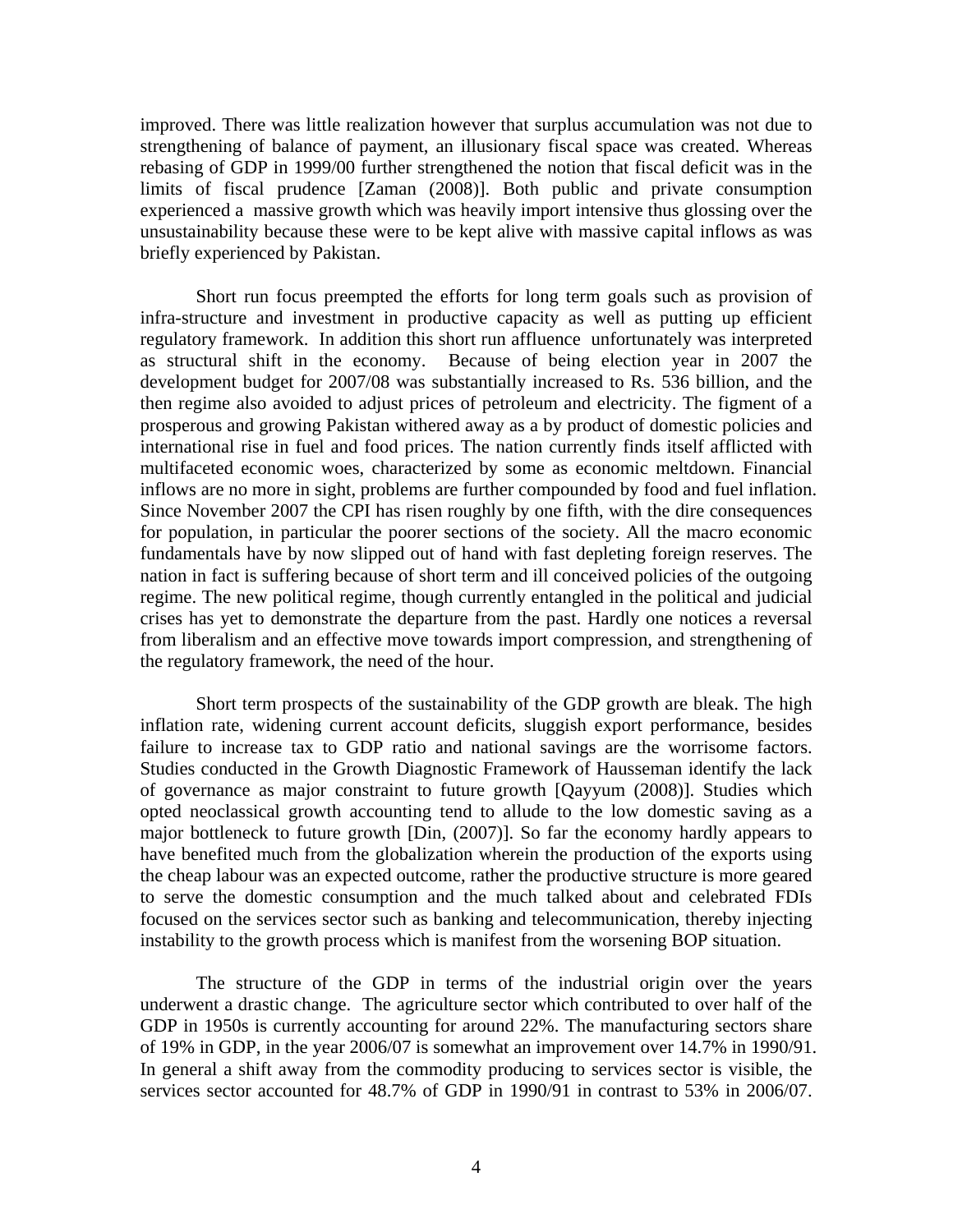The service orientation of GDP has been rather common in the developing world with the exception of China and ASEAN 4 where the relative contribution of industrial sector to GDP is maintained. One of the reasons could be the direction of FDI flow which according to World Development Report 2004 has been much higher in services than in manufacturing as was experienced by Pakistan too.

#### **Implications for Labour Market**

Erratic growth profile (decline in GDP during 1990-2002 and sharp departure during 2003/07) to be followed by economic meltdown, GDP drift to services and policy shifts entailed by WB/IMF reform packages influenced the labour market. Employment growth in an economy depends upon how fast the GDP grows, variations in the wage rates, and technological choices. Elasticity of employment with respect to GDP reflects the sensitivity pertaining to GDP growth. Overall the elasticity of employment has increased from 0.39 in 1980/90 to 0.70 in 2000-07 (see Table 2).

| <b>Sector</b> | 1980-90 | 1990-00     | 2000-04 | 2005-2007 |
|---------------|---------|-------------|---------|-----------|
| Agriculture   | 0.49    | 0.45        | 0.20    | 0.64      |
| Industry      | 0.33    | 0.27<br>U.L | 1.07    | 0.96      |
| Services      | 0.46    | 0.94        | 1.25    | 0.80      |
| Overall       | 0.39    | 0.60        | 0.71    | 0.70      |

**Table 2: Elasticity of Employment with Respect to GDP Growth**

Source: SAARC Report 2005 and Pakistan Economic Survey 2007-08

Both in the industry and services sector the elasticity has increased over the years while in case of agriculture it has drastically declined during 2000-04. Overall productivity growth which reflects, quality of employment generated, has been arrested in particular in the services sector which grew in terms of employment share, as well as in the industry during the period under review. This alludes to the generation of employment opportunities during the period under review in low productivity informal sector. Application of care is needed in the interpretation of elasticity coefficients because of imprecision in the estimation of activity rates and size of the population as well as sectoral employment estimates.

On the supply side of the labour market the country experienced a decline in population growth rate from 3% to currently estimated 1.9% per year. This in turn led to the rise in working age population as a fraction of total, a. phenomenon often described as demographic dividend, which generates spurts in labour supply with a corresponding decrease in dependency ratio. Pakistan's data for the period under study 1990-2007 indicate that the conjunctive influence of the supply and demand factors led to a rising unemployment rate from 4.7% in 1992/93 to 8.3% in 2001/02, for subsequent period though it declined to 6.3 in 2006/07, though much of the employment expansion occurred in the category of unpaid family helpers during this sub-period.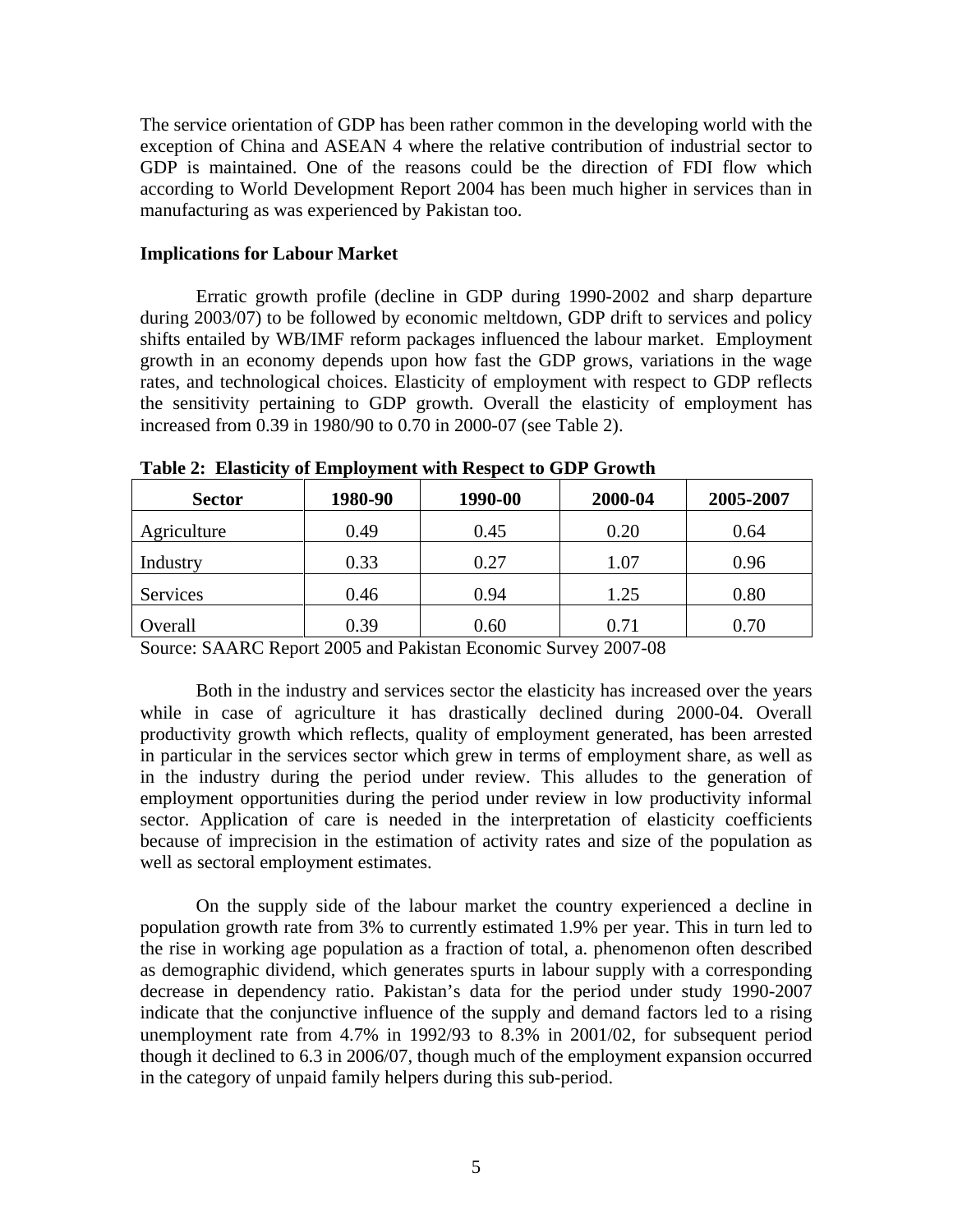### **Section - 2 WAGE LEVELS AND TREND – 1990/91 – 2006/07 EVIDENCE BASED ON LABOUR FORCE SURVEYS**

The documentation of changes in the wage levels of different categories of workers are reflective of the varying allocation of the labour among different firms and industries as well as the different levels of income earned by the workers of various skill and education categories. The wage structure and its evolution overtime can be used as a tool for evaluating labour market outcomes. In developing countries where the measurement of unemployment through conventional labour force surveys has tended to be inadequate, information on wage rates has been strongly recommended for observing changes in the labour market [Godfrey (1993)]. It may be added, however, that the use of wage as labour market monitoring device entails specificity with a particular notion about the functioning of labour markets and the determinants of wages, i.e. it assumes that there is labour market clearance based on forces of supply and demand**.**

A number of research studies in Pakistan examined wage levels and trends to ascertain labour market outcomes and infer variations in the living standard of workers. Primarily dictated by data availability the major focus of the studies during 1950-70 was on wages in large-scale manufacturing and government employment. That the real wages of the industrial workers improved somewhat during sixties in the manufacturing sector was concluded by Guisinger and Irfan (1974) modifying the conclusion of the pioneering study by A.R. Khan (1967). Another study which examined the long term trends in income and wages concluded that in general, real wages had improved during the 1960s [Guisinger, Hicks and Pilvin (1977)]. For the period 1970-84 real wages of all categories of workers in different sectors, with the possible exception of public sector employees, were found to be improving. During the period 1975-82 real wages rose across the board largely owing to the emigration of 2.5 million workers to the Middle East during a short span of less than a decade wherein the co-terminus inflow of worker's remittances exerted strong pressures on the domestic labour market. This emigration of Pakistanis affected the labour market directly by reduction in the supply and indirectly through its effect on consumption and productive structure [Irfan and Ahmad (1985)]. With the onset of the decline in the level of emigration in the mid-eighties, and the emergence of the phenomenon of return migration, the labour market though tended to slacken.

Bilquees (2006) examined real wage trends embodied in salary structure of the government during 1991-2005. A key conclusion of this study was that real salaries of civil services across all the twenty-two grades were eroded, significantly to a larger extent for those in higher grades. Irfan (2007) examined the real wage trends yielded by LFS for 1997-2005 and concluded that real wages averaged over the entire country declined during 1997/98 to 2003/04 but for the year 2005/06 registered a paltry (1%) gain over 1997/98. The above line of enquiry is extended in the rest of this section covering 1991-2007 periods to examine the nominal and real wage trends by broad sectors, occupations, education of the workers as well as formality and informality of employing enterprise. In addition wage levels and trends of three case studies of formal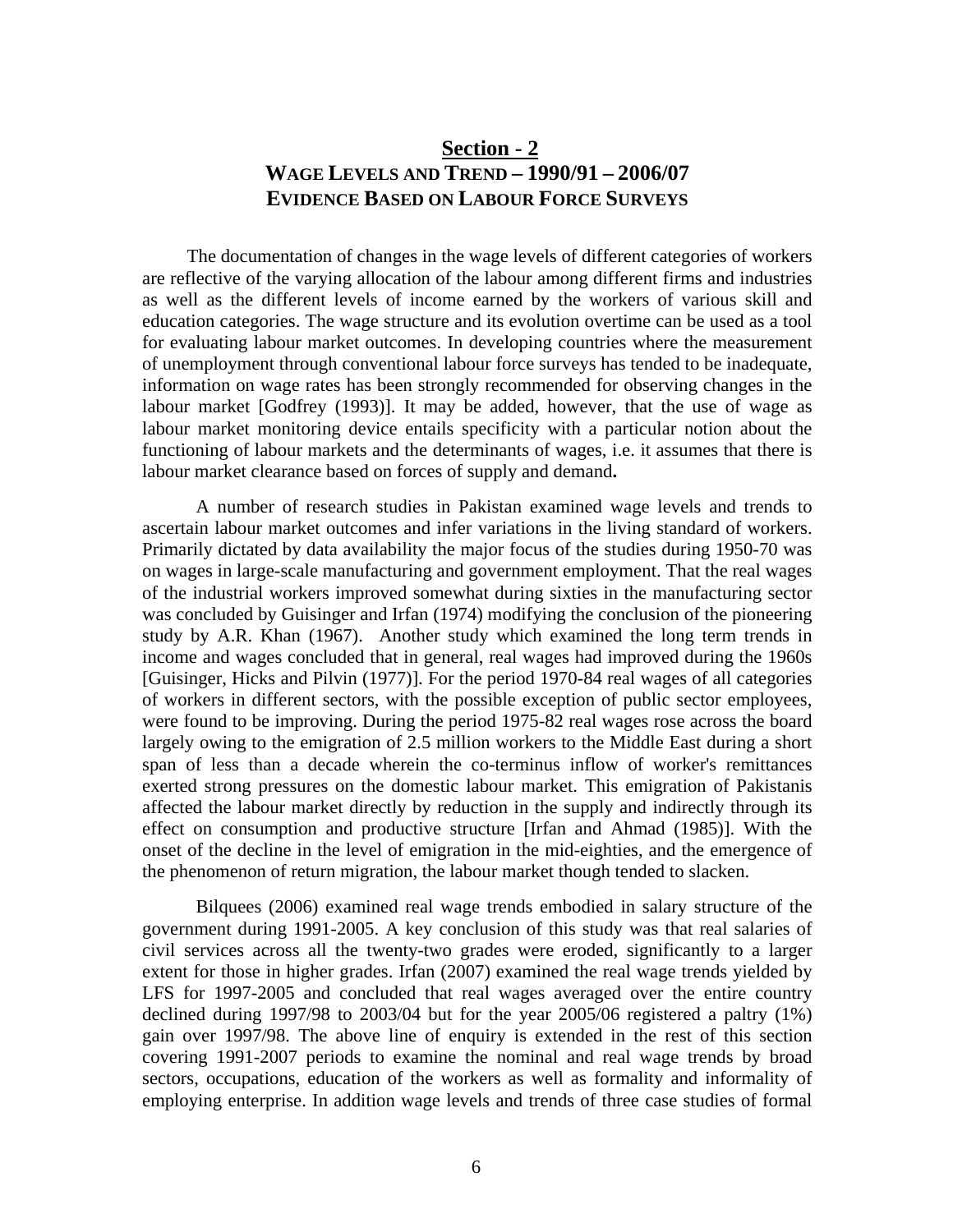sector – Large Scale Manufacturing Industries, Banking and the Salary Structure of civil servants are examined too.

#### **Data on Wages – Contents and Limitations**

Since 1990/91 FBS has been collecting data on wages through LFS, for every paid employee, the periodicity of payment (daily/weekly, etc.), weekly and monthly income from the main and secondary job, and bonus or other income received during the year is recorded. In addition to cash income, information on value of in kind payments is also solicited from the respondents. Various limitations defy efforts to depict the wage structure by different characteristics of wage employees as reported by the LFS; in particular, the small sample size does not facilitate detailed dis-aggregation. The LFS 2006/07 covers around 32,000 households wherein the total number of wage employees is not large enough for detailed disaggregation and makes it precarious to decompose for various sub-categories particularly in case of females. In addition, a two stage stratified sampling procedure is used by FBS in these surveys, wherein the urban area is over sampled because of its heterogeneity. It is in this second round sampling where reportedly household income in urban areas serves as a stratification criterion, the randomness and representative-ness of wage data gets somewhat compromised. Furthermore the sample size of the LFS has varied over the years, in 1990/91 it was around 20 thousand household while in 2006/07 the coverage was extended to 32 thousand households. It may also be added that the wage data are provided by the household members hence may diverge from the employer's wage cost.

Changes in government and to some extent in the corporate sector recruitment practices have complicated the task of assessing inter-temporal trends of wage levels from these surveys. The government as well as some corporate sector employers have made important changes whereby workers are hired at contractual wages, higher than their regular employees though with no pension rights and job security. In addition, the government has also engaged individuals, mostly with strong references, as advisers and consultants on fabulous salaries than it pays to its permanent employees. The grouping of these high level salary recipients, especially in the case of government, with permanent employees in similar positions of responsibility as well as nomenclature, distort the average of those falling in the categories such as occupation etc. in the tabulations based on the survey data. Only a carefully designed wage survey seeking responses from employers as well as from workers can facilitate assessment of such a distinction, to facilitate valid conclusions regarding overtime wage levels and real wage trends. The LFS being a household survey is of limited use in this respect. Keeping the above caveats in view, the wage levels as provided by Labour Force Surveys of 1990/91 to 2006/07 are discussed below to depict changes in the wage levels and the resulting trends in nominal and real wages.

#### **Wage Employment - The Contractual Context**

Wage employment accounts for more than one thirds (37%) of the total employment with higher level of male presentation  $(40%)$  than the female  $(26%)$  in the year 2005/06. The Labour Force Survey classifies the employees in terms of: (a) regular employees with fixed wages; (b) casual paid employees; (c) piece rated employees; and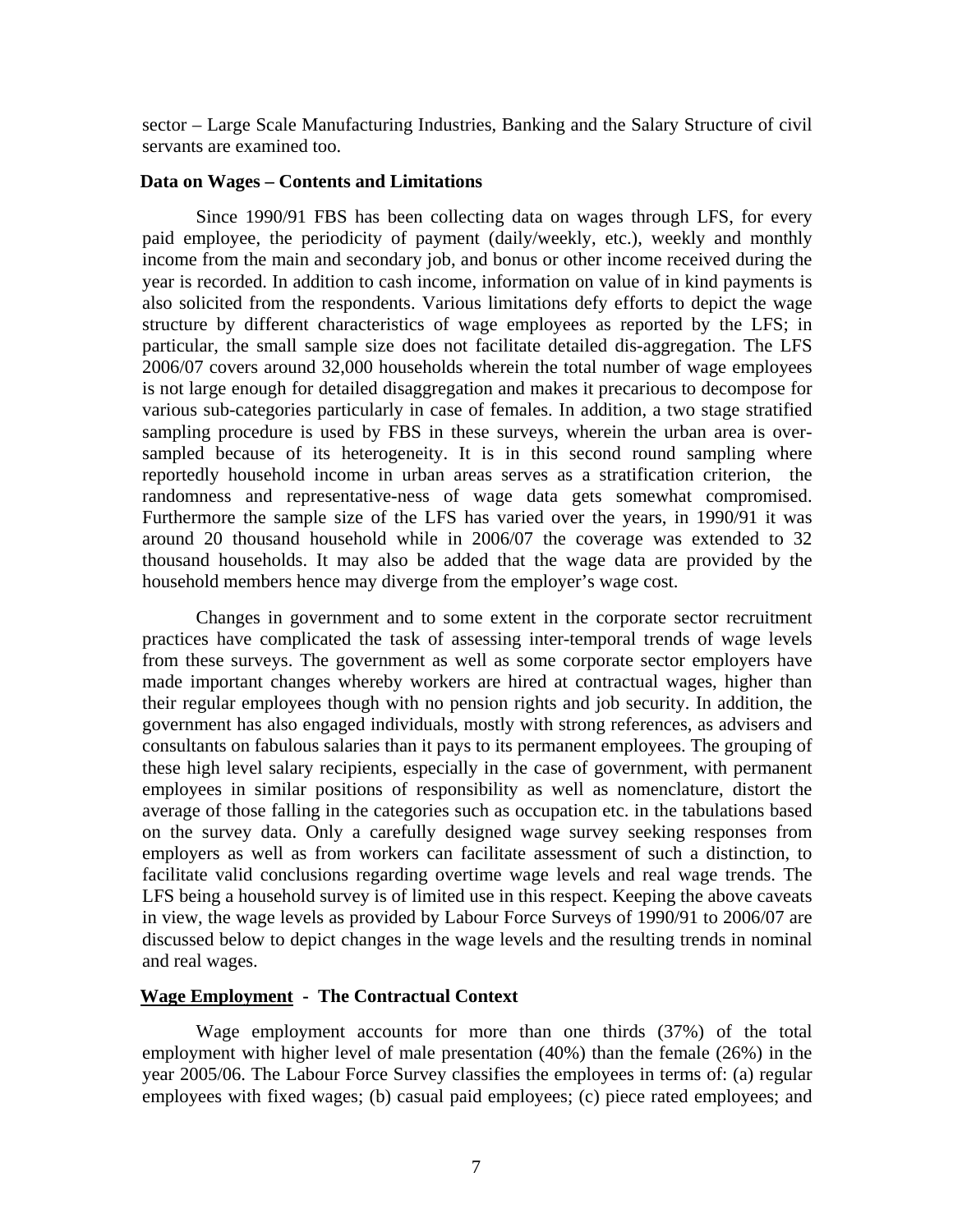(d) paid non-family apprentices. For instance, piece rated and casual employees account for 43.6% of total employees in 2005/06. This proportion varies by education and type of enterprise. Nearly 65% of illiterates fall in this category, compared to 22% of matriculates and 3.2% of the graduates and those with higher qualification. In terms of enterprise structure, only one-fourth  $(25%)$  of those in the informal sector are regular employees in contrast to 97% of those in the government. Casualisation of the wage employment has increased over the years; the share of the casual paid employee went up from 24% in 1997/98 to 26% in 2005/06. The proportion of daily wage earners has risen from 18% in 1997/98 to 21% in 2005 /06 with a compensating decline in the share of those paid on monthly basis. In essence, one can conclude that the job structure for wage employees has shifted towards irregularity and informality. The share of informal sector has risen from 52% to 58% while that of the government declined from 26% to 21% during 1997/98 to 2006/07. It may be added that the regularity discussed above only partly alludes to the contractual practices because a contract worker getting fixed monthly wages through the contractor, rather than the employer, can be regarded as regular worker in the LFS which does not provide information on the contract workers.

#### **Wage Differentials**

Wide wage differentials by workers and job characteristics mark the wage structure. These differentials have persisted over time but also appear to have widened. The LFS 2005/06 for instance reports an average wage of Rs. 4,988 per month for all areas. The average wage in rural areas is around 83% of this wage, while the average for urban areas was 20% higher than the national average. Gender disparities reflected in the male/female wage yielded by the data are provided in the Appendix Tables 1 and 2.<br>Female wage employees earned around 64% of the average wage of males in 1990/91,<br>the relative position of females worsened during 1990-2004 2006/07 to regain somewhat. Rural/urban wage differentials narrowed somewhat during 1997-2006; still a rural female wage earner was getting only 51% of her counterpart in urban areas in 2005/06. These differentials are further examined below controlling for the formality of the job structure and regularity of the job using the LFS 2003/04 as a case study to highlight the complexity of investigation of the wage structure.

The table 3 below suggests that regular employees enjoyed double the wages of non-regular employees; overall the wages of the latter were 54% of the former. The edge of regular employees was sharper in the case of the formal sector, where non-regular workers earn half of the wages of their regular counterparts.In case of those in government employment it is two-thirds. The table presents a comparison between wages of regular employees and the average wage of all employees, including both regular and non-regular. Gender related wage differentials between regular and all employees are wider in the informal sector than in the formal sector, particularly in the case of females in the informal sector. Moreover, the distribution of all wage employees indicates that 59% of them work in the informal sector (both male and female) but in case of regular employment the share of informal sector declines substantially to almost 30% wherein the government emerges as a major provider of regular jobs. In fact, only 28% of the informal sector employees are classified as regular with a preponderance (80%) of nonregular female workers in the informal sector, accounting for 54% of female wage employment. The last two columns of Table show the wage ratio of all employees to that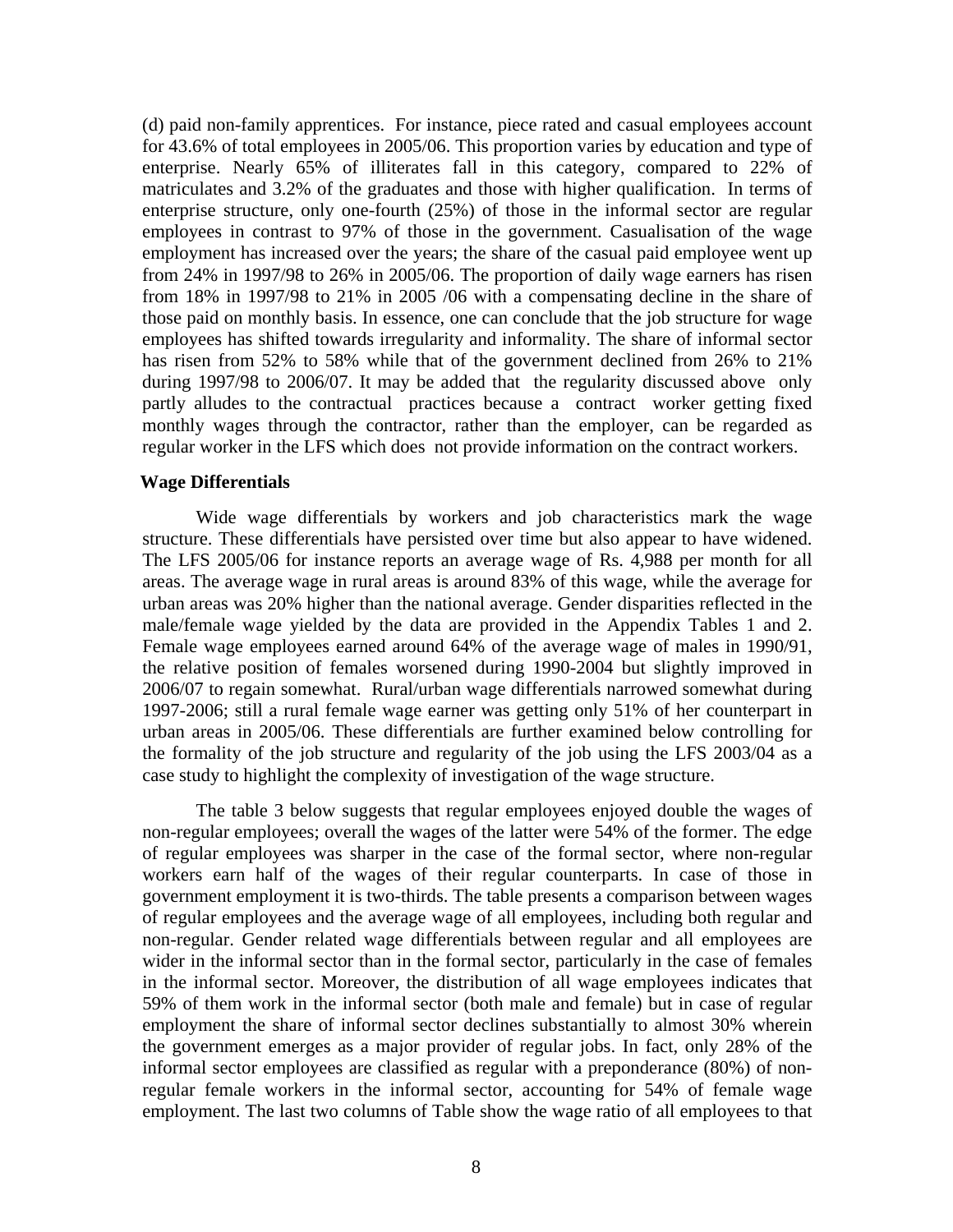of regular employees by geographical division and by type of enterprise, which suggests that females in informal sector earn only 59% of their counterpart regular employees in urban areas.

|             |                              |                       | Monthly Wages (Rs.)       | Wage             | % Distribution of<br>Employees |      |                           | Wage Ratio<br>All/Regular |       |
|-------------|------------------------------|-----------------------|---------------------------|------------------|--------------------------------|------|---------------------------|---------------------------|-------|
|             | Type of Enterprise by<br>Sex | All<br>Employ-<br>ees | Regular<br>Employ-<br>ees | Ratio<br>Reg/All | Regular                        | All  | Regular<br>Employ-<br>Ees | Rural                     | Urban |
| <b>Both</b> | Government                   | 6585                  | 6656                      | 1.01             | 40.4                           | 21.0 | 96.7                      | 0.75                      | 0.75  |
|             | Sexes Formal                 | 4501                  | 5596                      | 1.24             | 28.92                          | 23.8 | 61.1                      | 0.51                      | 0.52  |
|             | Informal                     | 2875                  | 3027                      | 1.05             | 30.92                          | 55.2 | 28.7                      | 0.82                      | 0.82  |
|             | Total                        | 4045                  | 5237                      | 1.29             | 100                            | 100  | 52.05                     | 0.69                      | 0.72  |
|             | Government                   | 6719                  | 6794                      | 1.01             | 39.5                           | 21.4 | 96.4                      | 0.77                      | 0.71  |
| <b>Male</b> | Formal                       | 4939                  | 5868                      | 1.18             | 29.3                           | 23.4 | 65.3                      | 0.55                      | 0.51  |
|             | Informal                     | 3055                  | 3187                      | 1.04             | 31.0                           | 55.2 | 29.2                      | 0.84                      | 0.82  |
|             | Total                        | 4278                  | 5401                      | 1.26             | 100                            | 100  | 39.9                      | 0.52                      | 0.50  |
|             | Government                   | 5663                  | 5722                      | 1.01             | 47.4                           | 19.3 | 98.0                      | 0.59                      | 0.61  |
|             | <b>Femal</b> Formal          | 2111                  | 3022                      | 1.43             | 25.4                           | 26.6 | 38.0                      | $0 - .49$                 | 0.54  |
|             | Informal                     | 1737                  | 1540                      | 0.89             | 27.1                           | 54.1 | 20.0                      | 0.73                      | 0.59  |
|             | Total                        | 2595                  | 3900                      | 1.50             | 100                            | 100  |                           |                           |       |

**Table 3: Monthly Wages of Regular and All Wage Employees by Type of Enterprise and Sex – 2003-04**

**Source:** Tabulations based on Labour Force Survey data.

It needs to be highlighted that the differentials associated with different attributes of worker, varying contractual arrangements and enterprise structure as outlined above simply are reflective of the difficulties in examining the overtime evolution of the wage structure. These differentials get masked when wage levels are examined at broad sectoral/industrial level and occupation etc. Also given the limited number of observations some variable of interest can hardly be discussed at length. Still an effort is made to analyze the wage level their time trends and variation in the wage differentials between different categories as identified by broad sector, occupation, age groups and educational levels controlling for sex for 1990/91 to 2006/07 period.

#### **Nominal and Real Wage Growth – A Broad Overview**

At a highly aggregative level of the economy the LFS data suggests that money as well as real wages experienced a positive growth during 1991-98 but then declined during 1999-02, and registered a reversal of the trend during 2003-07. The data exhibit year to year wide fluctuations for instance, picking at initial and terminal years, money wage grew by 324% in 2006/07 over the base year 1990/91. The time trend growth rate for the entire period works out to 7.65% in contrast to 7.24% registered by CPI thereby yielding 0.7% trend growth rate in real wages. The real wage growth rate of 1990s was lower than the per capita GDP growth; though during 2003/07 real wages grew at a rate higher than the per capita income growth.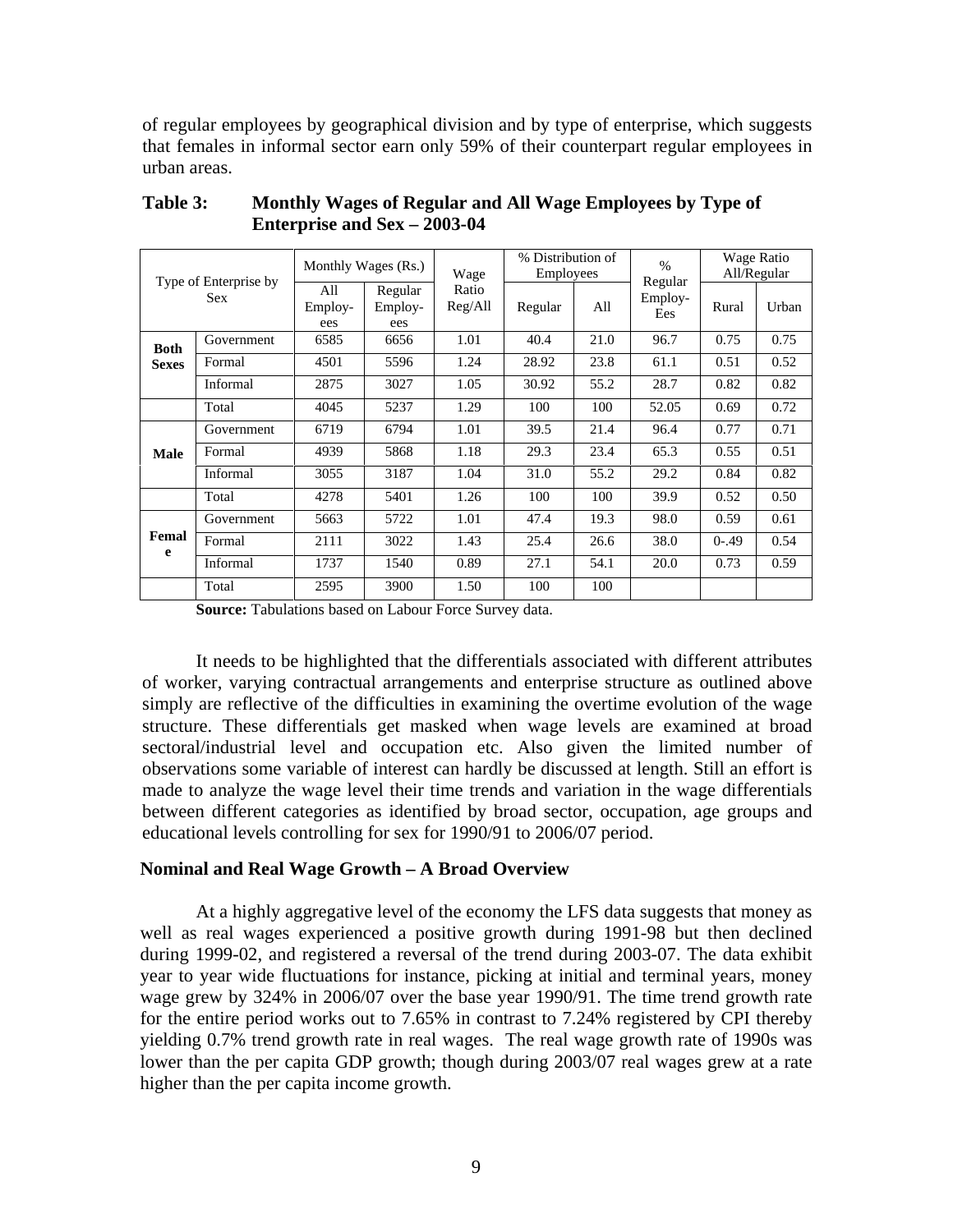During the period under review the wage growth rates exhibited substantial diversity by level of wages as well as by other classificatory schemes. Table 4 below depicts the distribution of wage earners by pentiles for few selected years of the time period. The bottom three groups accounting for 57% of the total wage employees in 2006/07 experienced a straightforward decline in real wages, while the remaining (43%) suffered a decline in real wages during 2001/02 but then recovered the position in 2006/07 as compared to 1993/94 while those at the top pentile exhibited immunity from real wage decline. Overall wage distribution has worsened wherein the Gini Index increased from 0.34 in 1993/94 to 0.39 in 2006/07.

|         |              | 1993-94      |                  |              | 2001/02      |              |      | 2006/07                                                                                                                                             |              |
|---------|--------------|--------------|------------------|--------------|--------------|--------------|------|-----------------------------------------------------------------------------------------------------------------------------------------------------|--------------|
|         |              | Wage         | $\mathsf{Empl.}$ |              | Wage         | Empl.        |      | Wage                                                                                                                                                | Empl.        |
|         | Real         | <b>Share</b> | <b>Share</b>     | Real         | <b>Share</b> | <b>Share</b> |      |                                                                                                                                                     | <b>Share</b> |
| Pentile | wages $(\%)$ |              | (%               | wages $(\%)$ |              | (%)          |      | Real Share<br>$\begin{array}{ c c } \hline \textbf{Real} & \textbf{Share} \\ \hline \textbf{wages} & (\frac{\%}{\textbf{Q}}) \\ \hline \end{array}$ | $($ %)       |
| $0-20$  | 1166         | 6.82         | 20.95            | 992          | 2.09         | 1939         | 1099 | 5.83                                                                                                                                                | 21.74        |
| $21-40$ | 2255         | 12.77        | 20.28            | 639          | 4.5          | 1911         | 2121 | 8.56                                                                                                                                                | 16.52        |
| $41-60$ | 2987         | 14.13        | 16.95            | 1684         | 1393         | 22.44        | 2928 | 13.73                                                                                                                                               | 19.19        |
| $61-80$ | 3889         | 23.64        | 21.77            | 3267         | 23.21        | 19.28        | 4288 | 23.64                                                                                                                                               | 22.56        |
| 81-100  | 7618         | 42.63        | 20.05            | 7725         | 56.28        | 19.77        | 9875 | 48.24                                                                                                                                               | 19.99        |

**Table 4: Distribution of wage Earners (Pentiles)**

Source: 1. Based on Labour Force Survey Data Tabulation.

2. Real wages have been arrived at using CPI with 2000/01=100 Pakistan Economic Survey 2007/08.



Graph 1 Average Monthly Real Wage Trend by Pentiles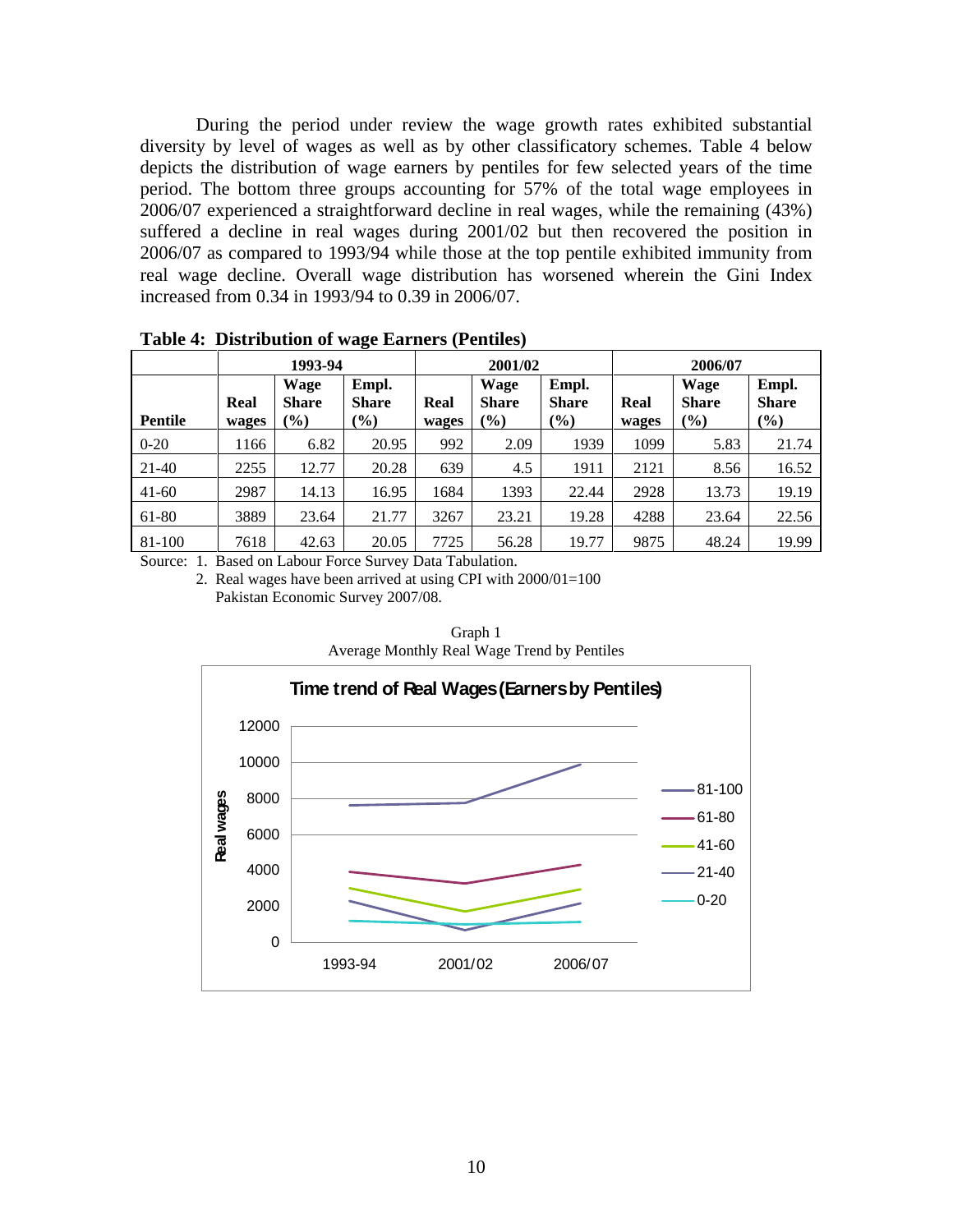As already emphasized that growth rates of the wages also differ widely by workers and job characteristics. The trend growth rate in money wages for female was 7.3% compared to 7.78 for male. Similarly one finds that wages in agriculture registered a lower growth rate compared to other sectors (see Table 5). In general trend growth rates were lower for those workers which were already at the lower rung of the wage hierarchy as reflected by the pentile wage distribution, such as female, illiterates and those working in agriculture, thereby exacerbating wage differentials overtime. Below we examine further the changes in the wage differentials and the nominal and real wage trends for different industries/occupations etc. for the period under review.

|                 | <b>By Sex of Employee</b> | <b>By Sector of Employee</b> |       | <b>By Education of Employee</b>                       |                   |
|-----------------|---------------------------|------------------------------|-------|-------------------------------------------------------|-------------------|
| Male            | 7.78%                     | Agriculture                  | 4.77% | the contract of the contract of the<br>l No education | 6.24%             |
| Female          | 7.36%                     | Manufacturing                | 6.87% | <b>Matric</b>                                         | 7.210<br>$1.31\%$ |
| <b>Both Sex</b> | 7.65%                     | Trade                        | 6.66% |                                                       |                   |
|                 |                           | Finance & Real               | 9.18% | Degree                                                | 8.39%             |

**Table 5**: **Average Monthly Nominal Wages (% Time Trend Growth Rate) 1990-91/2006-07**

**Source:** Based on LFS Data Tabulations

#### **Wage Level and Trends by Industrial Sectors**

Inter-industrial wage differentials get compressed by excluding Finance and Real Estate which tops the ranking of wage ladder. However as a fraction of the average wages in Finance and Real Estate (see Table 6) nearly all the industries suffered a relative decline. In case of agriculture for instance it dropped from 34% to 23% during 1990/91 – 2006/07. Nearly all the industrial categories had a similar experience except Services sector which remained steadfast with its relative position having average wage roughly half of that of Finance and Real Estate in 2006/07. Inter-industrial wage differential though widened but the wage ranking by industry appears to have remained stable.

**Table 6: Average Monthly Nominal Wages by Industrial sector 1990-91/2006-07 (As a % of Finance and Real Estate Sector)**

|               |             | $(119 \text{ a})$ $(0 \text{ b})$ is mance and incarribative $(0.11)$ |              |              |                 |
|---------------|-------------|-----------------------------------------------------------------------|--------------|--------------|-----------------|
| $- -$<br>Year | Agriculture | Manufacturing                                                         | <b>Trade</b> | Construction | <b>Services</b> |
| 1990-91       | 34.01       | 45.88                                                                 | 43.24        | 39.78        | 48.50           |
| 1991-92       | 34.41       | 42.87                                                                 | 36.49        | 34.93        | 45.58           |
| 1993-94       | 23.56       | 39.44                                                                 | 37.75        | 34.05        | 43.18           |
| 1996-97       | 24.47       | 37.87                                                                 | 33.78        | 31.27        | 40.03           |
| 1997-98       | 24.31       | 40.85                                                                 | 36.03        | 32.85        | 42.74           |
| 1999-00       | 18.42       | 31.14                                                                 | 27.60        | 27.02        | 35.70           |
| 2001-02       | 6.60        | 20.34                                                                 | 20.18        | 6.76         | 27.76           |
| 2003-04       | 17.70       | 30.26                                                                 | 25.18        | 25.49        | 39.37           |
| 2005-06       | 19.01       | 31.30                                                                 | 28.55        | 29.73        | 46.14           |
| 2006-07       | 22.80       | 39.78                                                                 | 34.25        | 35.30        | 52.78           |

Finance and Real estate as base  $= 100$ 

 **Source:** Tabulations based on LFS data.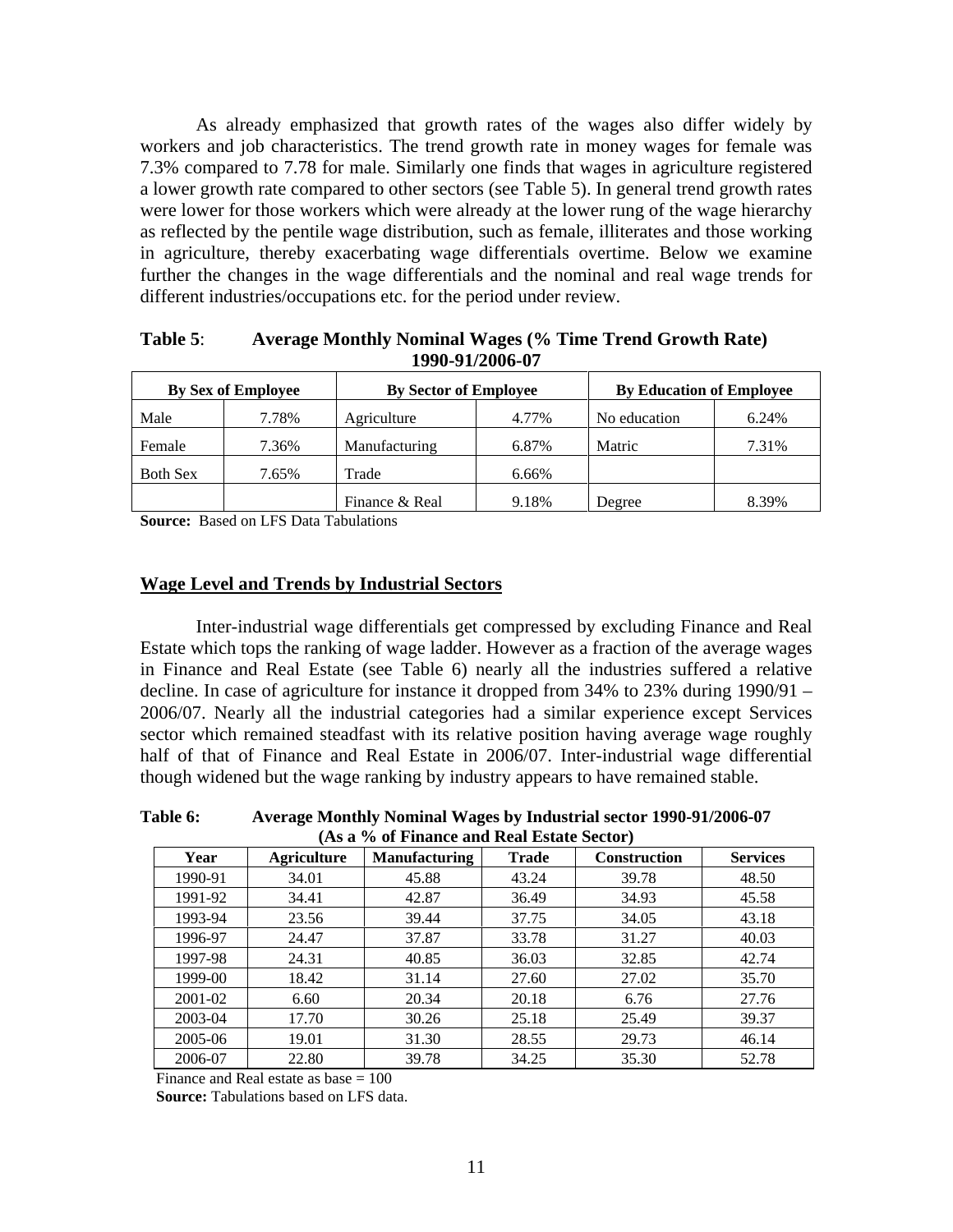The manufacturing sector which accounts for 24% of wage employment ranks sixth in the wage hierarchy presumably because of the low education base of its employees as well as informality and primitive technological base (see Appendix Table 1). Similarly, the construction sector is associated with below average wages, while agriculture registered the lowest level of wages. In fact, the casual labour working in the sectors of agriculture or construction is often viewed as a typical example of a free labour market, the daily wage rate in construction functioning as a reference or an index of the 'reservation wage' for unskilled labour. FBS collects data on daily wage rates of construction workers which suggest that on the average both Carpenter and Mason experienced money wage time trend growth during 1990-07 by 6% per year which is less than that of CPI. In case of unskilled labour the growth rate gets slightly higher than CPI only if 2005/07 data are included (see Appendix Table 9).

Nominal and Real Wages (provided in the Appendix Tables 1 and 2) are suggestive of a decline in real wages mostly in commodity producing sectors. Average wages in the agriculture in real terms suffered a straight decline since 1991/92 while the manufacturing sector had a similar experience since 1997/98, a period when it experienced employment growth. In the same vein the workers in the construction sector suffered a decline till 2005/06, with a rise in the subsequent year. Real wages experienced a growth in Finance and Real Estate, the top ranking in the wage hierarchy, during 1990- 02, but since then it suffered a decline, interestingly during a period when most of the other industries had a real wage gain. This could be due to compositional changes in the banking sector, which is also discussed in this study and the depressing effect of 2005 earthquake on the real estate business.

It may be added that during 1990-07 the employment growth in manufacturing was the largest (4.37% per annum) to be followed by services while the trade ranks third (3.48%). Juxtaposition of these growth rates with wage trends is reflective of an inverse association between employment and real wage growth, in Manufacturing and Trade, thus alluding that labour market may have acted as a sponge in these sectors.

#### **Occupational Wages**

Since the small sample size does not permit detailed cross-tabulations at two digit level one can review wage differentials by broad one digit level occupational classification only. It may be noted that occupational category may be only peripherally associated with education or skills of the workers. In addition, there appears to be some changes in coding introduced since 1996/97 LFS in case of the top two categories, therefore, these two are averaged for analysis. Overall one finds a ratio of 4 to 1 for salaries of senior officials to elementary workers in 2006/07. Blue collar workers in general get a minor fraction of those of the white collar workers. The occupational wage ranking appears to have been stable during 1990/91 to 2006/07, though the differentials have increased overtime.

The overtime changes in the inter-occupational wage differentials have been reported in Table 7 below. The ratio of average wage of an occupational category to the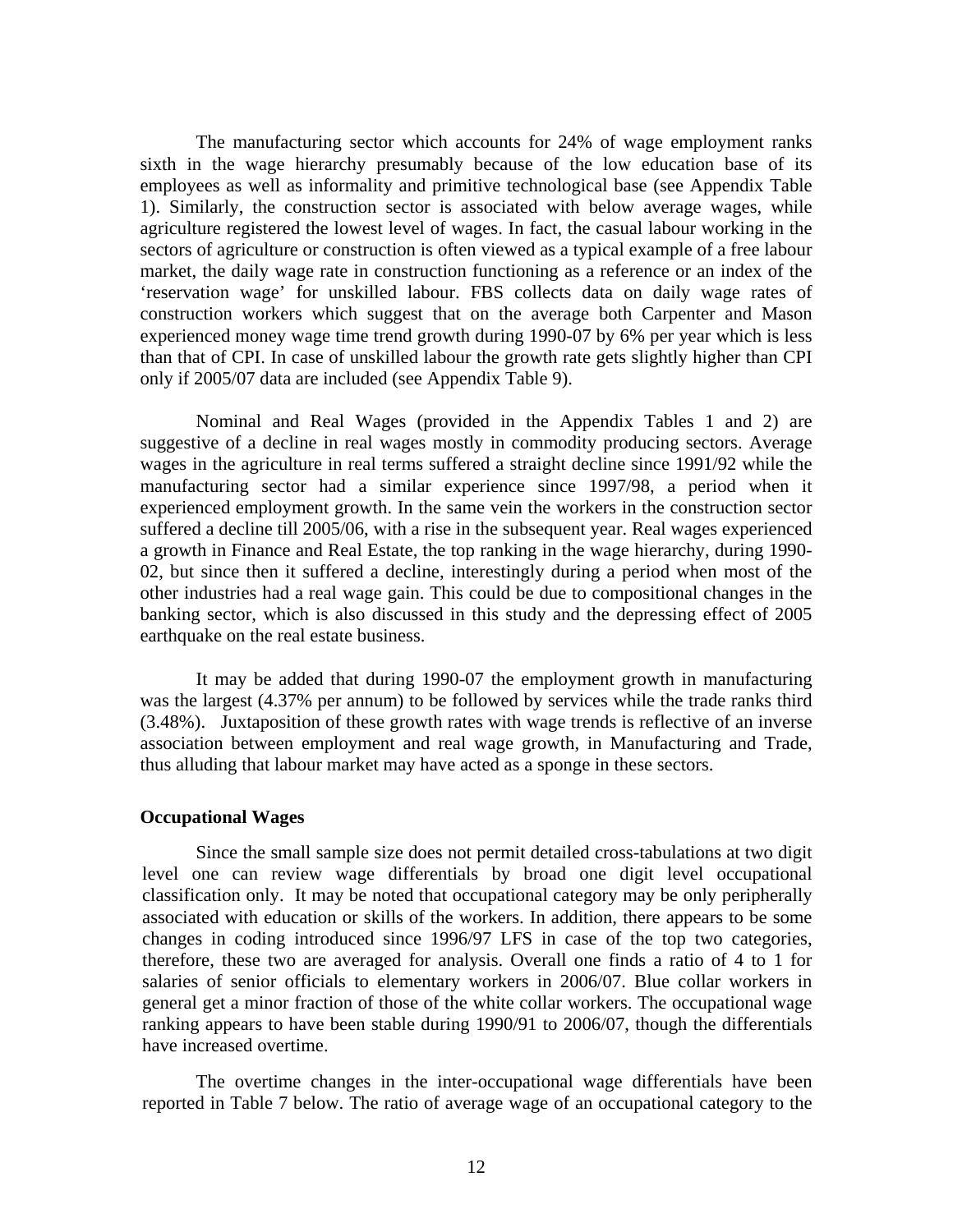average of top two occupational categories given in the table suggests a decline during the period under review. For instance elementary occupation experienced a decline from 41% in 1990/91 to 21% in 2006/07, a dramatic diminution in relative position. All the other occupational categories with the exception of clerical underwent a worsening position in relation to top two occupations, though the decline was not as dramatic as in the case of elementary workers. The occupational category of the clerical achieved a relative rise in its ratio during 1990/91 to 1997/98, then exhibited a stagnation or decline.

|         |                         |       |                           | AS a Ratio of (Manager + Professional Wages) |           |                 |
|---------|-------------------------|-------|---------------------------|----------------------------------------------|-----------|-----------------|
| Year    | Tech. & related   Clerk |       | <b>Service</b><br>workers | Craft &<br>related trades   Mach. Opr.       | Plant and | Elem.<br>Occup. |
| 1990-91 | 53.18                   | 45.91 | 37.89                     | 47.37                                        | 46.68     | 40.93           |
| 1991-92 | 52.60                   | 39.36 | 37.12                     | 38.02                                        | 43.01     | 38.13           |
| 1993-94 | 53.58                   | 47.10 | 39.34                     | 37.90                                        | 45.32     | 39.21           |
| 1996-97 | 54.79                   | 58.50 | 40.25                     | 41.92                                        | 50.38     | 34.80           |
| 1997-98 | 55.97                   | 62.87 | 43.36                     | 40.79                                        | 55.09     | 33.54           |
| 1999-00 | 48.66                   | 59.05 | 38.75                     | 37.06                                        | 45.51     | 28.19           |
| 2001-02 | 46.58                   | 55.45 | 32.47                     | 20.58                                        | 38.29     | 13.68           |
| 2003-04 | 46.70                   | 47.03 | 33.38                     | 29.98                                        | 38.28     | 23.74           |
| 2005-06 | 51.17                   | 65.01 | 38.02                     | 32.34                                        | 38.89     | 26.17           |
| 2006-07 | 53.15                   | 60.01 | 39.16                     | 34.51                                        | 42.68     | 21.23           |

**Table 7: Average monthly Nominal wages by occupation 1990-91/2006-07**

Note: Combined Average of Senior Officials and Managers Plus Professional wages taken as base = 100

Overtime changes in the inter-occupational wage relativities discussed above in fact reflect the sharp intra-occupational differentials which are perceptible by regularity as well as gender and rural/urban location as already discussed. Graph 2 below depicts the time trend of occupational wages.



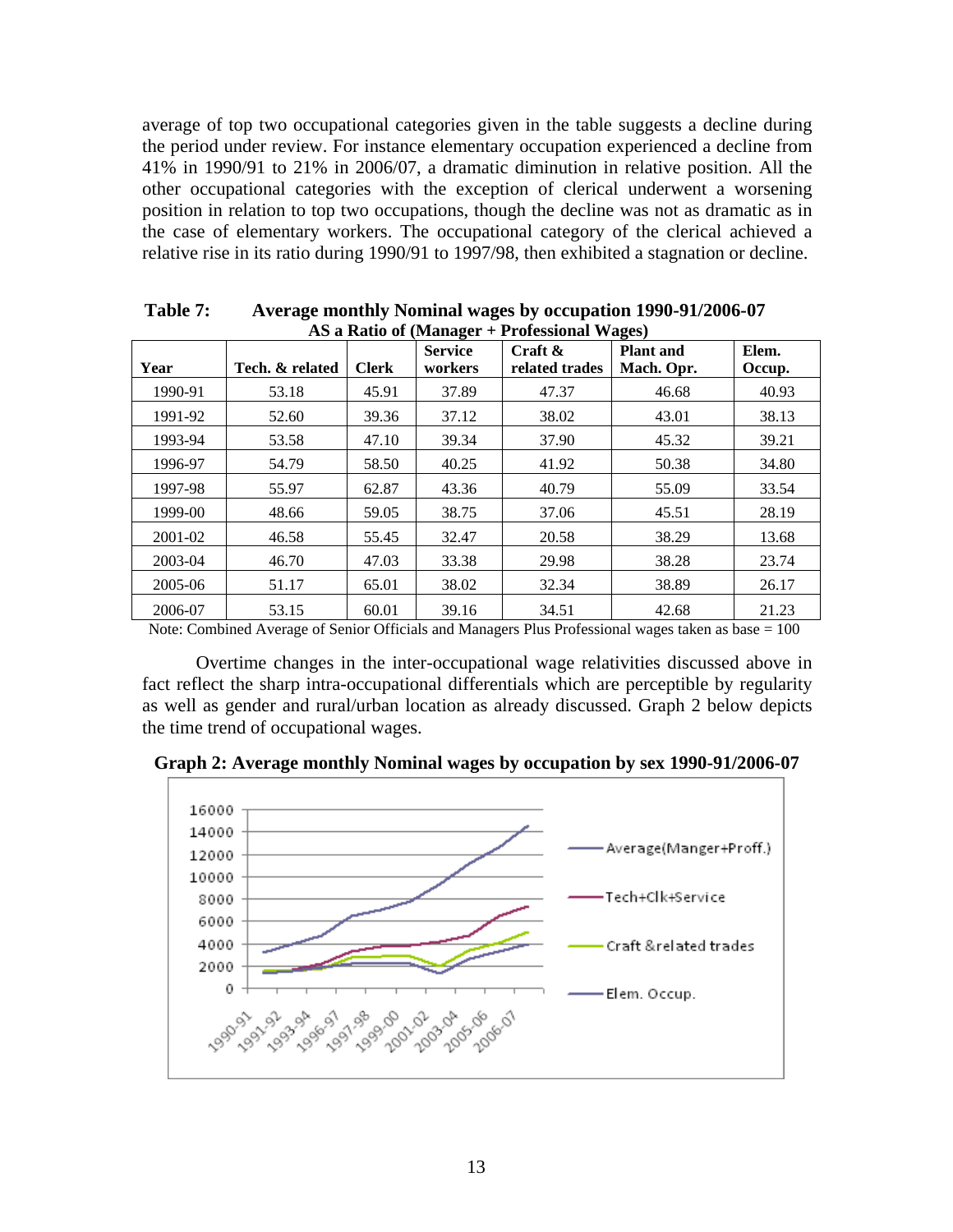Nominal and real wage data for all occupations are reported in the Appendix Tables 3 and 4. The data reflect that with the exception of top two occupational categories which experienced a persistent gain during the period under review, there was a rise in real wages during 1990/91 – 1997/98, followed by a decline uptill 2001/02 and an upsurge during 2003/07. In case of elementary occupation accounting for 35% of the wage employees in 2006/07, however, the picture is different, real wages declined since 1992 and the real wages were 12% less in 2006/07 than 1991/92. In other words the real wage gain was denied to those lying at the bottom of wage hierarchy as depicted by occupational distribution.

#### **Education of Employees**

Educational attainment and average wages of employees depict the familiar positive correlation between level of education and average wages. For instance, the LFS 2006/07 shows that illiterates were earning only 30% of that earned by graduates and above. This differential appears to have widened during the period under review with wages of illiterates being 37% of those of graduates in 1990/91.

The regularity of the job influenced wage levels. For instance, a closer scrutiny of LFS 2003/04 suggests that a worker equipped with a BA or higher degree and working as a casual paid employee is, on average, getting less than a regular employee who had completed primary level of schooling. There is also a linkage between the type of enterprise and the level of wages. A matriculate in the informal sector was earning only 60% of his counterpart in government service and 78% of the earnings of a matriculate employed in the formal sector. These differential emanating from the characteristics of the job is important, however, for overtime examination of real wage changes these could not be incorporated. Nominal and real wages reported in Appendix Tables <sup>5</sup> and <sup>6</sup> are suggestive of

the divergent wage growth trajectories. Most of the educational categories with the exception of graduates and above experienced a decline in nominal money wages during 1999/02. The trend growth rates in money wages were the largest for graduates and above (8.4%) while it was 6.2% per year for illiterates for 1990/07. The real wage trends indicate a decline for illiterates through out 1990-07, for other categories the 1997-02 was a lean period, though the experience of the primary educated was not much different than the illiterates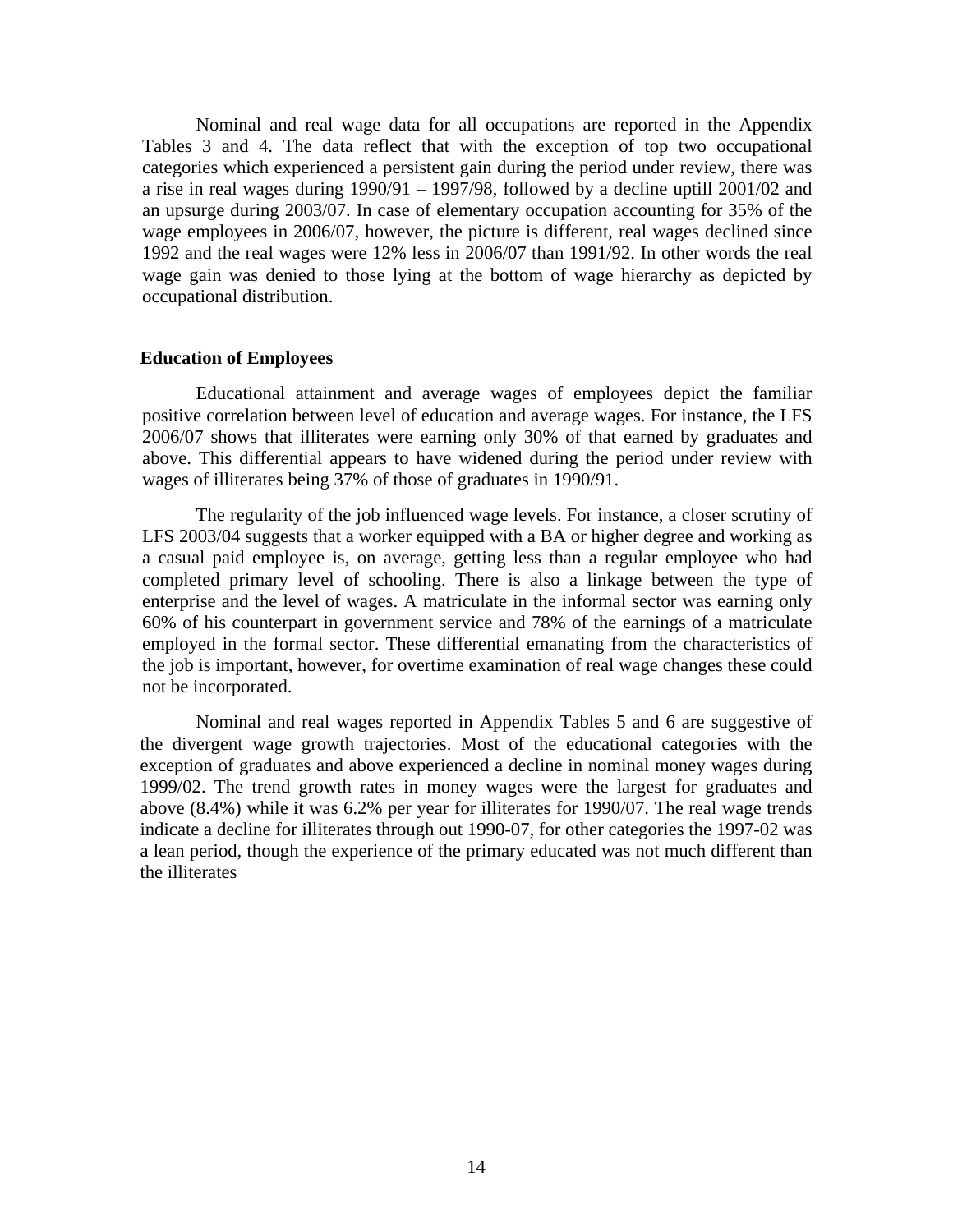

**Graph 3: Average Monthly Nominal Wages by Education.**

#### **Age of the Employees**

Age earning profile reflects positive association till the age group of 60 plus, whose wages are 25% less than that of the adult (30-59 years). Teenagers lie at the lowest rung having 39% of the adult wage. Youth exhibits a better position but get 70% of those of the adults in the year 2006/07. Perusal of the data is suggestive of widening differentials overtime. For instance teenagers were having 57% of the adult wages during 1990-91, which underwent a diminution subsequently.

Nominal and real wages for the period  $1990/91 - 2006/07$  are provided in the Appendix Table 7. While the teenagers suffered a decline in real wages since early 1990's, the youth experienced the same fate except that real wages reflect an improvement in 2006/07. The real wages of adult experienced a cut during 1999-02 and then had an upsurge subsequently, a trend also shared by employees belonging to the age cohort of 60 years plus.

#### **Formal/Informal Divide**

The Labour Force Survey since 1997/98 provides information on the type of enterprise in which the individual is employed. In this study, government employment is distinguished from private formal employment. Thus, all those reported to be working in Federal and Provincial government. Local Bodies and Public Sector Corporations are classified as Government employees. Corporate sector is distinguished from the formal sector comprising those working in unincorporated establishments where the number of workers is 10 or more, the remaining are classified as working in the informal sector. The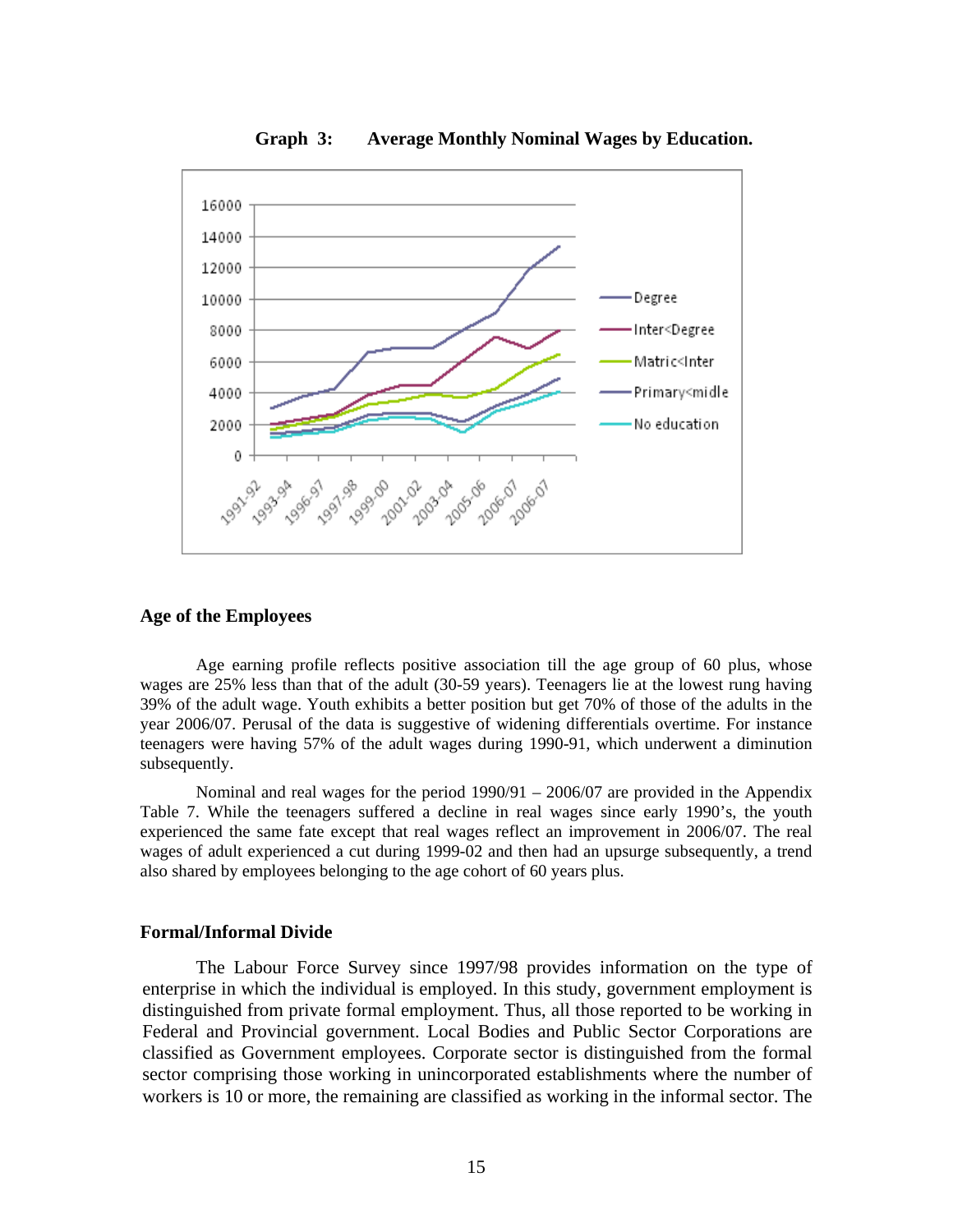share of government employment in wage employment has shrunk from 26% to 21% during 1997/98 to 2006/07. The LFS data suggests a rise in the share of the informal sector from 52 to 58% as well as marginal growth in the share of corporate sector from 12.6 to 14.8% during this period. There are perceptible differentials by gender, while 57% of female are engaged in informal sector employment mostly in manufacturing; while in case of male the trade emerges to be the single largest absorber (37%) in informal sector.

Wage structure cross-classified by the type of enterprise is indicative of wide wage differentials. While the government rather public sector employment fetches the highest wages to be followed by corporate sector, both the unincorporated formal and informal sector pay wages below the overall average. Nearly all the wage employees in the three types of enterprises corporate, formal and informal sector suffered a relative decline in their relative wages as compared to public sector employees during 1997/98 to 2006/07, the worst sufferer being informal sector which displays a precipitous fall in the average wage as a fraction of government plummeting from 60% to 44% with much worsening situation for female in the informal sector (a fall from 43% to 26%). Interestingly the corporate sector also lost its relative importance as a paymaster as compared to public sector. Unincorporated formal sector appears to have been nearer to informal sector in this respect than the other sectors.



**Graph 4: Average monthly Nominal wages by enterprise type 1997-98/2006-07**

During the period under review the largest money wage growth was registered by the public sector  $(9.1\%$  during  $1997/98 - 2006/07)$  to be followed by the corporate sector which yielded 7.5% growth in average wages. Non-corporate formal and informal sector average wage grew around 6% per annum but the latter was at a disadvantageous position. The lowest money wage growth rate is associated with the female in the informal sector (5%) in contrast to male with government enjoyed 9.2% per year.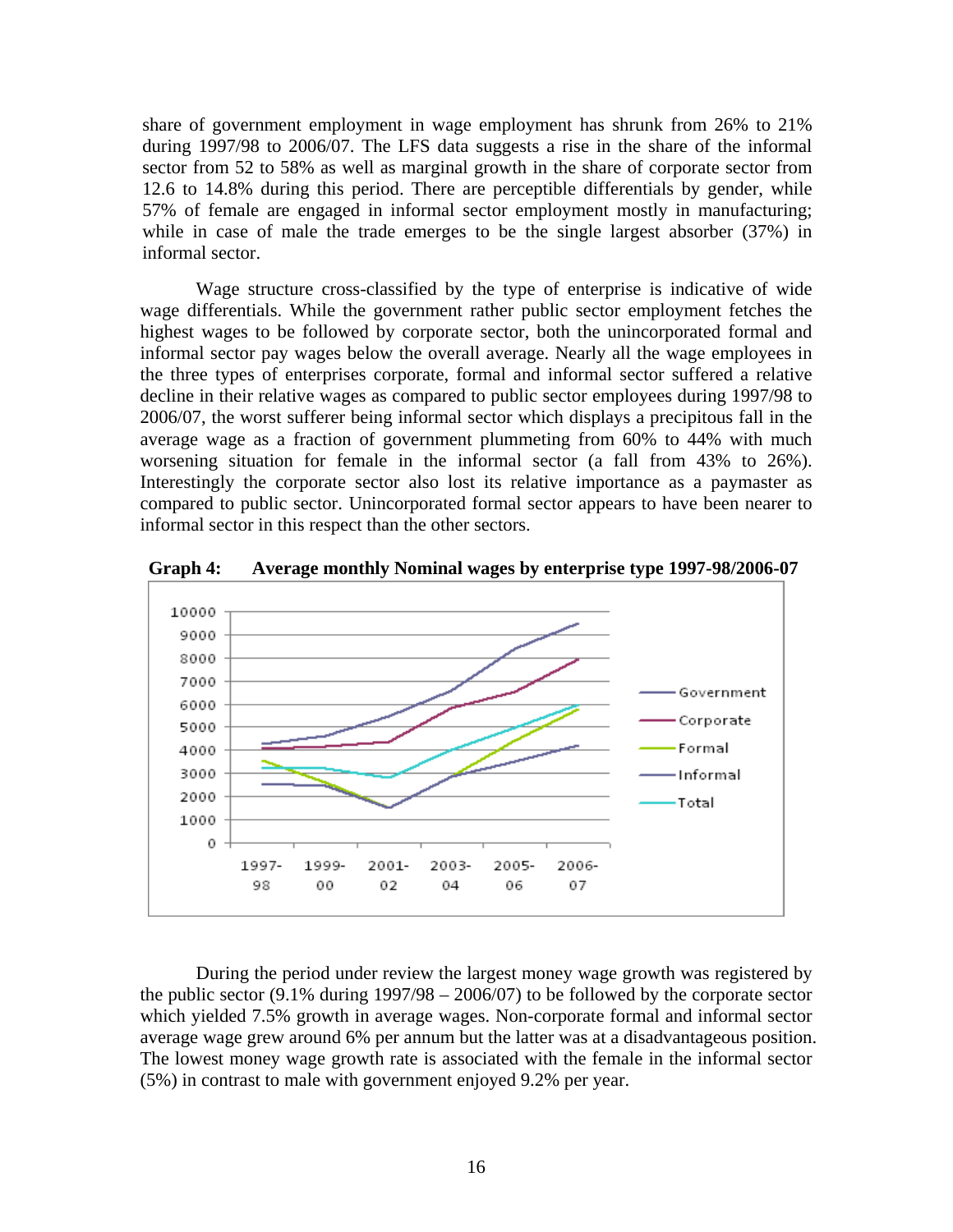Both nominal and real wage data are provided in the Appendix Table 8. The real wages in the government employment exhibit a stagnant trend during 1997/98 to 2001/02 with a sharp upturn during 2003/07. Real wage erosion took place in the corporate sector with a rise in 2003/04 followed by a dip in the next year. For the year 2006/07 the average real wage in corporate sector was 21% higher than in 1997/98 but most of the raise took place in 2006/07. Average real wage in the informal sector had a nose dive, though average real wage in 2006/07 was 1% larger than in 1997/98. In case of female in the informal sector there was a straight forward decline with real wages being lower in 2006/07 as compared to 1997/98.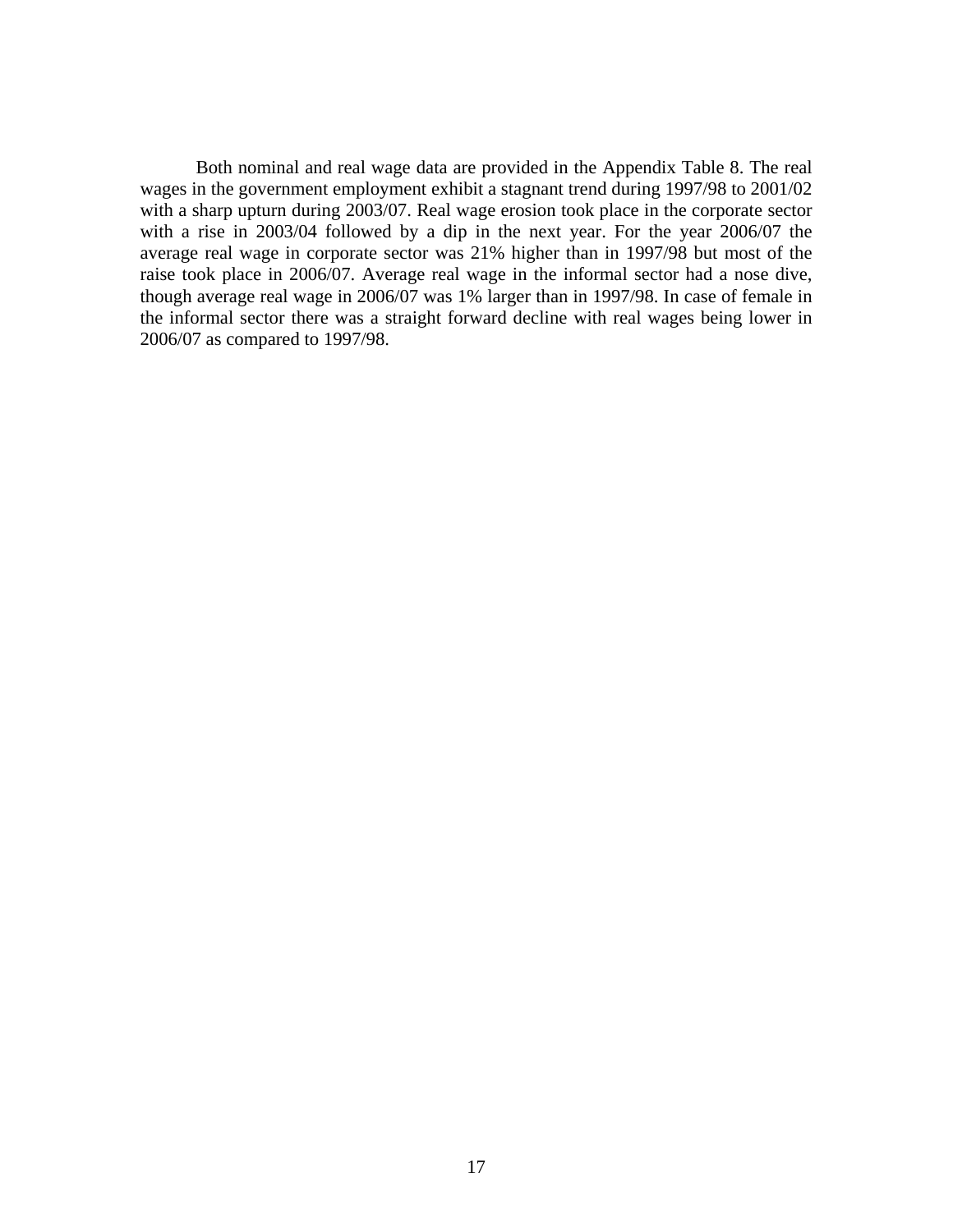#### **Section-3**

#### **WAGE LEVELS AND TRENDS IN FORMAL SECTOR – CASE STUDIES**

#### **Large Scale Manufacturing**

The information pertaining to wages in large-scale manufacturing sector is available only for three years (1990-91, 1995/96 and 2000/01), which are used to work out the nominal and real wage trend, during the 1990's. The data based on Censusof Manufacturing Industries (CMI) suffer from limitations such as under-reporting, response error and non-coverage. Since our discussion is confined to discussion of wages, aratio of employment cost to the number of workers it may be less influenced by variation in coverage. In addition there is absence of the information on the characteristics of the workers as separate data are available only on production and the non-production worker; the latter in particular covers wide-ranging skills such as General Manager as well as night watchman. It may be added that information on contract workers is not available as they are added to employees, mostly to production workers.

Table 8 provides aggregate level information on LSM which indicates that both number of the reporting establishments and employment declined during 1990/95 but then experienced an improvement in 2000/01, wherein both total employment and that of production workers rose but the number of non-production workers were lower in 2000/01 than in 1990/91, hence a relative rise in the ratio of production to non production workers. At this aggregative level the average annual real wages of all employees category rose during 1990/95 but then stagnated with the result that annual real wages were roughly similar in 2000/01 as compared to 1990/91. There appears to be a divergence between the real wage trends of the production and non-production worker wherein the latter which were trimmed in relative size yields a real wage gain of 8% in contrast to declining real wages for the former in 2001 over 1991.

**Table 8: Average Daily Employment and Yearly Real Wages (Rs.) – Large Scale Manufacturing – All Industrial Categories.** 

| <b>Large Scale Manufacturing</b>                       |                 |         |         |
|--------------------------------------------------------|-----------------|---------|---------|
|                                                        | 1990-91         | 1995-96 | 2000-01 |
| No. of reporting establishments                        | 4792            | 4474    | 4528    |
| Average Daily Employment (All employees)               | 622234<br>0444J | 561821  | 689692  |
| Average Daily Employment (Production Workers)          | 492301          | 440276  | 560905  |
| Non Production Workers                                 | 129933          | 121645  | 128787  |
| Average Real Wages Per Year (All Employees)            | 98760           | 102070  | 99190   |
| Average Real Wages Per Year (Production Worker)        | 87670           | 91430   | 86920   |
| ' Average Real Wages Per Year (Non-Production Workers) | 140770          | 140500  | 152610  |

Source: Census of Manufacturing Industries (various issues).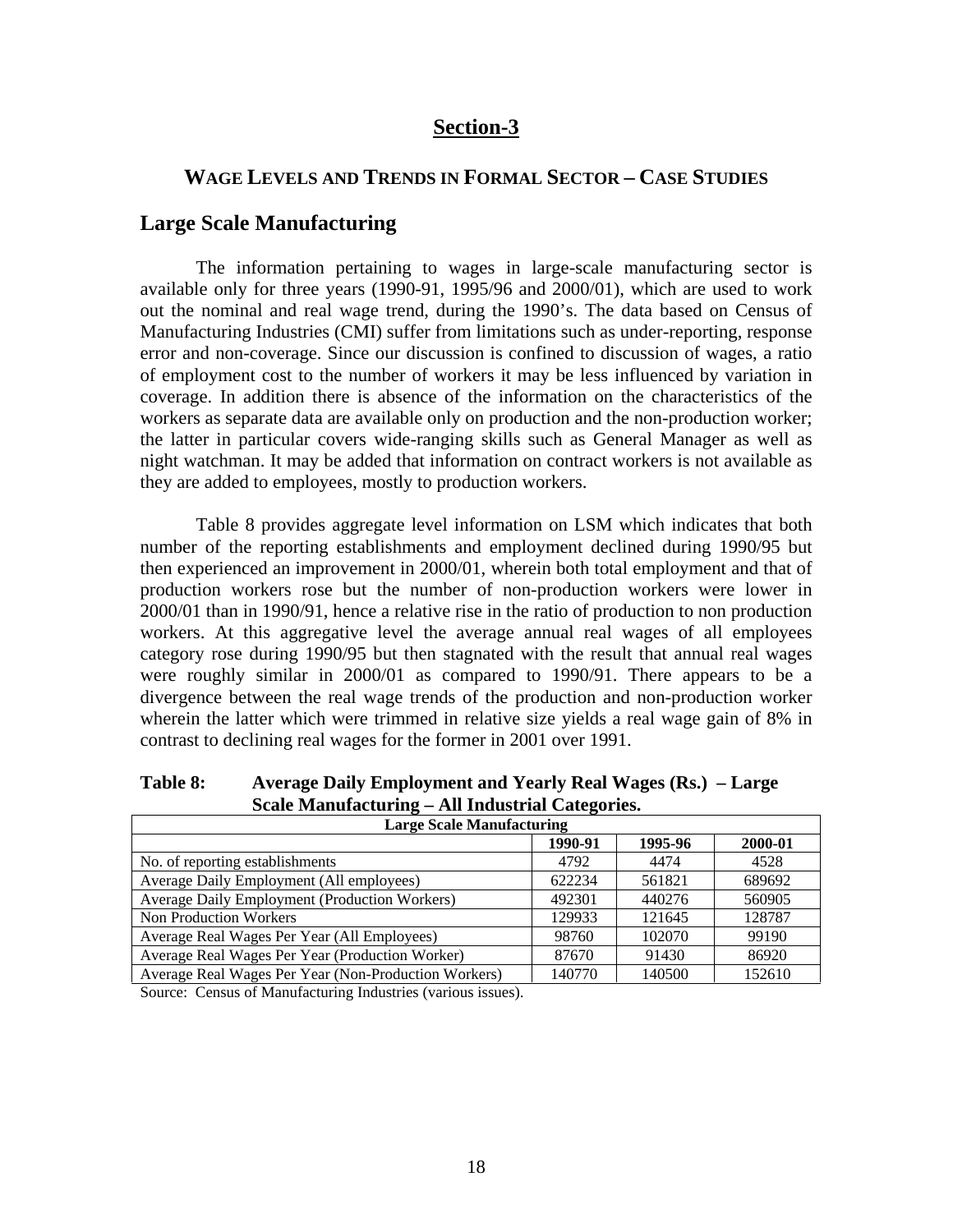Detailed data at the two digit level classification of industrial category of the Manufacturing Sector suggests that for all the three years the Chemical, Non-Metallic Minerals, Basic Metal and Metal products lie at the top of the wage ranking while the textile, food, wood and handicrafts lie at the lower end (see Table 9). The wage hierarchy appears to have remained strongly stable with rank correlation co-efficient of 0.9 for the two years of 1990 and 1995. For instance the textiles accounting for over half of the LSM employment occupies  $7<sup>th</sup>$  rank out of the total 9 industries for the years under comparison. During the period under review the share of LSM employment in the three low wage industries increased from 60% to 72%, thus the aggregate level stagnation in real wages could be partly due to this compositional change. Partly this could be generated by variation in the coverage because the 1995/96 census provides information on lesser number of firms. A closer perusal reveals that high wage industries experienced a gain in real wages or tended to stagnate while the low wage industries suffered a decline during 1990-2001. In general the real wages of the production worker declined but in the low wage industries real wage of the non-production workers also declined. The disaggregated data in terms of high and low wage bifurcation yields an inverse association between employment growth and real wage growth for the period under review.

LSM has been subjected to various changes such as tariff rationalization and privatization during 1990s. Impact of liberalization on employments and wages in LSM has been examined by number of researchers. Yasmin & Khan (2005) in their study on "Trade Liberalization and Labour Demand Elasticities: Empirical Evidence for Pakistan" utilizing the LSM data for 1970/71 to 1995/96 found through econometric estimation that when trade is used as a measure of the openness it has a positive and significant effect on employment. However, the conclusion gets reversed when import duties are used as a measure of trade liberalization. The study also finds that labour demand elasticities increase after the tariff reduction, thereby exerting pressure on employment and wages. In a recent paper Javed and Misbah (2005) examined 1970/71 to 2000/01 data on LSM to assess the effect of trade liberalization on employment and wages. The empirical results of the study suggest that when tariff rate is used as a measure of liberalization it influences positively the employment but with no effect on wages. When openness is used as a measure of liberalization it has negative effect on employment and no effect on wages. These studies, therefore, could not provide firm conclusion on the likely impact of liberalization on wages.

During the past two decades or so the economy has undergone a number of structural transformations with major emphasis on the export oriented industrialization to let the manufacturing sector act as a catalyst for change. The export data do suggest that manufactured exports as a share of the total has risen from 57% in 1990/91 to 78% in 2005/06. However if the exports are classified according to the level of technology used then as per ADB (2004), Lall indicates that structural transformation was confined to low technology goods. In other words the performance of the export sector such as textile has been based on unskilled or semiskilled labour, which provides an explanation for the average real wage decline in LSM during 1990/2001. The real wages of both production and non-production workers in textiles, accounting for 58% of total employment in 2000/01, have declined during the period under review, though the textile registered an increase in the employment, while most of the remaining industrial categories suffered a loss on this count. Thus, employment expansion in textile took place by exerting downward pressure on real wages.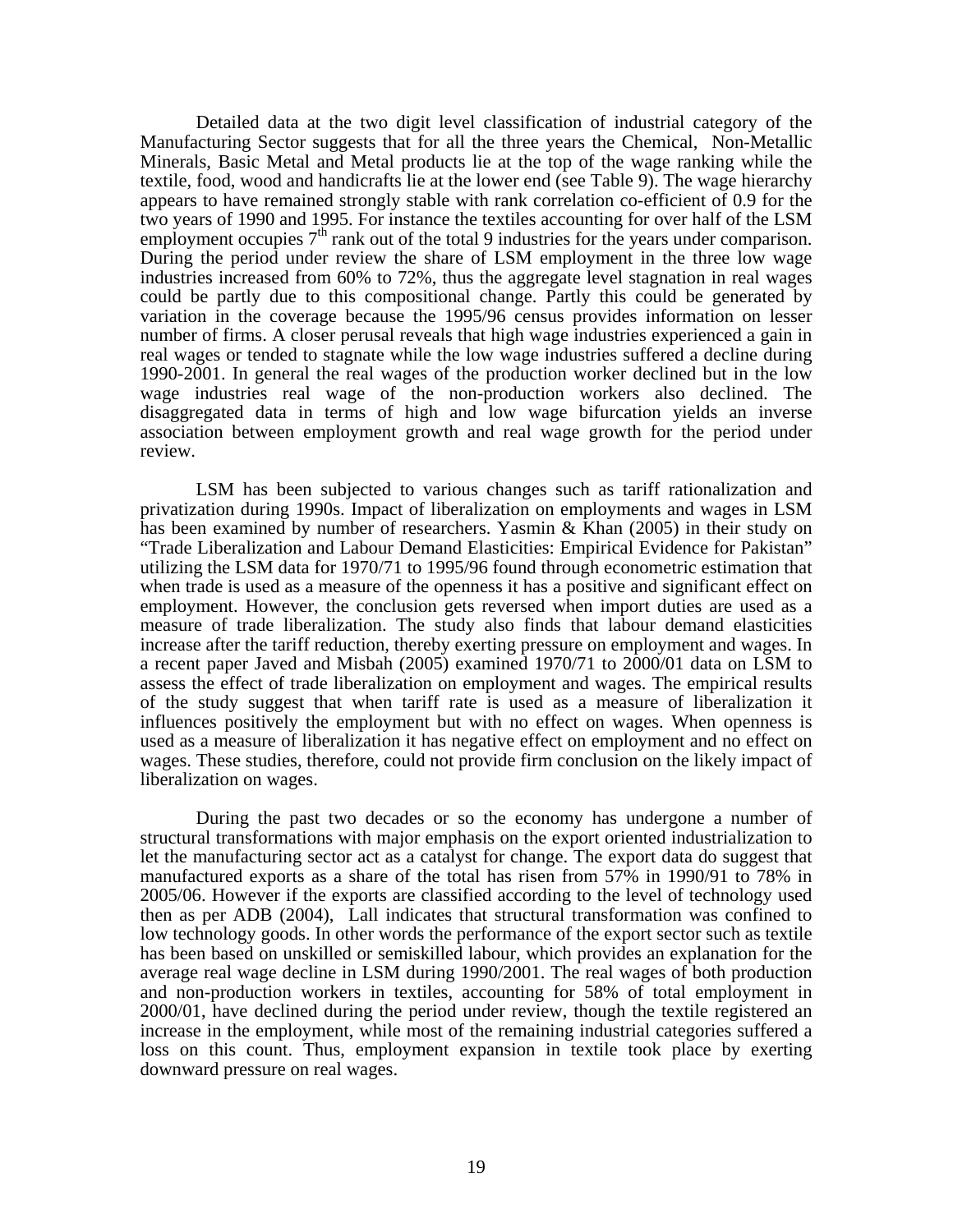|                           |           |            |           |           |            |           |                     |            | Rs. (000) |
|---------------------------|-----------|------------|-----------|-----------|------------|-----------|---------------------|------------|-----------|
|                           |           | 1990-91    |           |           | 1995-96    |           |                     | 2000-2001  |           |
| Category                  | - A11     | Production | Non Prod. | All       | Production | Non Prod. | All                 | Production | Non Prod. |
| Industry                  | Employees | workers    | Workers   | Employees | Workers    | Workers   | $\cdot$   Employees | Workers    | Workers   |
| All Industries            | 98.76     | 87.67      | 140.77    | 102.07    | 91.43      | 140.50    | 99.19               | 86.92      | 152.61    |
| Food, Beverages and       |           |            |           |           |            |           |                     |            |           |
| 31 tobacco                | 91.36     | 86.16      | 102.57    | 91.81     | 85.92      | 105.57    | 94.13               | 93.70      | 117.07    |
| Textile, Apparel, and     |           |            |           |           |            |           |                     |            |           |
| 32 leather                | 71.83     | 67.21      | 98.37     | 72.41     | 69.53      | 87.99     | 69.09               | 65.68      | 89.38     |
| Wood, Wood products       |           |            |           |           |            |           |                     |            |           |
| $33 \mid \&$ Furniture    | 59.12     | 52.43      | 90.19     | 51.20     | 43.50      | 81.20     | 58.82               | 52.40      | 84.49     |
| Paper, printing &         |           |            |           |           |            |           |                     |            |           |
| 34 publishing             | 109.27    | 102.17     | 131.09    | 98.65     | 88.91      | 128.77    | 111.92              | 100.04     | 155.58    |
| Chemical, Rubber &        |           |            |           |           |            |           |                     |            |           |
| 35 Plastics               | 160.80    | 134.98     | 220.34    | 163.95    | 135.41     | 229.31    | 217.67              | 167.81     | 326.30    |
| Non Metallic Mineral      |           |            |           |           |            |           |                     |            |           |
| products<br>36.           | 132.51    | 127.06     | 151.37    | 141.11    | 131.47     | 174.70    | 127.66              | 127.83     | 127.03    |
|                           |           |            |           |           |            |           |                     |            |           |
| 37 Basic Metal Industries | 167.34    | 155.81     | 202.45    | 180.23    | 173.23     | 202.64    | 175.37              | 172.55     | 185.50    |
| Metal Products,           |           |            |           |           |            |           |                     |            |           |
| 38 Machinery, Equip.      | 110.63    | 90.39      | 189.44    | 129.28    | 108.82     | 191.76    | 142.36              | 121.66     | 228.34    |
| Handicrafts, Sports,      |           |            |           |           |            |           |                     |            |           |
| 39 Other Mfg.             | 55.92     | 47.92      | 146.96    | 67.62     | 57.93      | 115.05    | 68.01               | 57.12      | 164.01    |

**Table 9: Average Annual Real Wages by Industrial Categories**

Source: CMI 1990/91, 1995/96, 2000/01

Note: Real Wages are calculated using CPI with 2000/01 = 100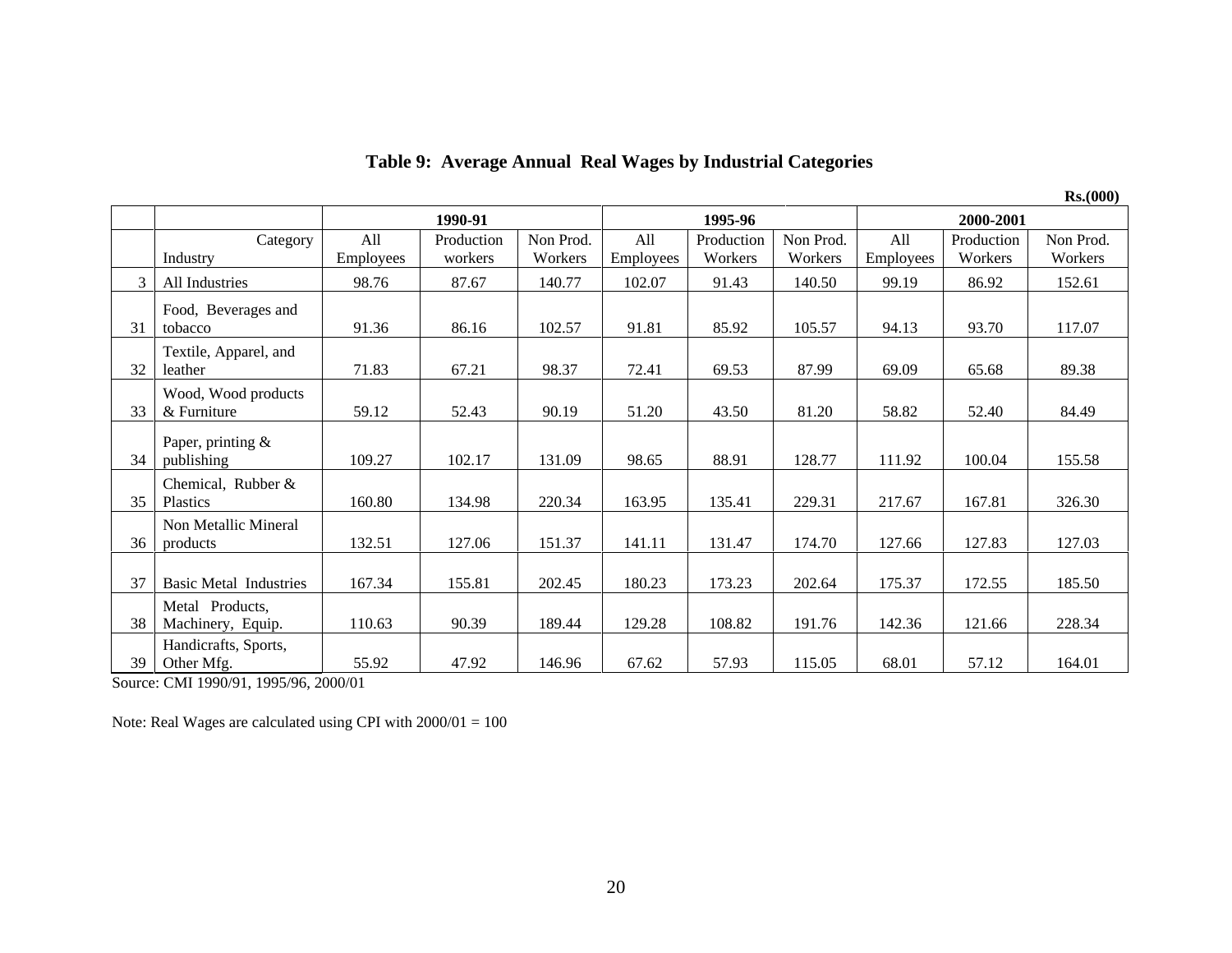#### **Banking**

Pakistan pursuing globalization experimented with financial sector reforms beginning with 1991. Bank ownership or the corporate governance underwent a change wherein state owned banks were privatized, foreign banks entered and also mergers and acquisitions took place. The Table 10 below provides some detail on the changes in the governance structure.

|      |              | <b>All Banks</b> |                | <b>State Owned</b> |       | Private         |       | Foreign         |
|------|--------------|------------------|----------------|--------------------|-------|-----------------|-------|-----------------|
| Year | <b>Banks</b> | <b>Branches</b>  | <b>Banks</b>   | <b>Branches</b>    | Banks | <b>Branches</b> | Banks | <b>Branches</b> |
| 1993 | 37           | 7397             | $\overline{a}$ | 7058               | 13    | 284             | 17    | 55              |
| 1997 | - 40         | 7828             | 6              | 5241               | 16    | 2510            | 18    | 77              |
| 2000 | 39           | 7367             | 6              | 4864               | 14    | 2425            | 19    | 78              |
| 2003 | 37           | 4946             |                | 1491               | 18    | 3390            | 14    | 65              |
| 2004 | 36           | 5580             |                | 1528               | 20    | 3975            | 12    | 77              |
| 2005 | 35           | 5867             |                | 1575               | 20    | 4189            | 11    | 103             |

**Table 10: Number of Banks and Branches 1995-2000**

**Source:** Burki, Abid A. and Shabbir Ahmed (2008) "Corporate Governance Changes in Pakistan's Banking Sector: Is there a Performance Effect" LUMS and IIIE, International Islamic University, Islamabad, (Mimeo).

Prior to 1990 the banking was dominated by 5 states owned banks though there were 16 foreign banks allowed to operate with restrictions upon setting up new branches. Financial reforms introduced in 1991 were characterized by liberalization and institutional changes. Ten new private banks and three new foreign banks were allowed to enter and operate. Restrictions on the opening of branches were removed in 1994. State owned banks like, MCB, ABL, HBL and UBL were privatized. As a result the share of state owned banks in banking assets fell from 74.5% in 1991 to 20% in 2005. Because of downsizing and restructuring of state owned banks employee separation schemes were introduced and around one fifth of employees opted for golden shake hand schemes from five banks in 1997. Also 26% of the total branches of these banks were closed in 1996, though the closure of loss making branches continued since then also. As reflected by the table number of bank branches started declining since 1997. The decline in the share of state owned banks was associated with expansion in the private sector which was also strengthened due to acquisitions and mergers wherein foreign banks were purchased by private sector during 2000-2005.

Available data based on Annual Bank Reports provide information only on total employment hence compositional changes in terms of skill or education of the workers is simply not available. Total employment in banks according to the data increased from 23.8 thousands in 1991 to 31.7 thousands in 1997. Since then it kept on decreasing till 2002 (29.8 thousands, with an upward trend since 2003 wherein employment in 2005 was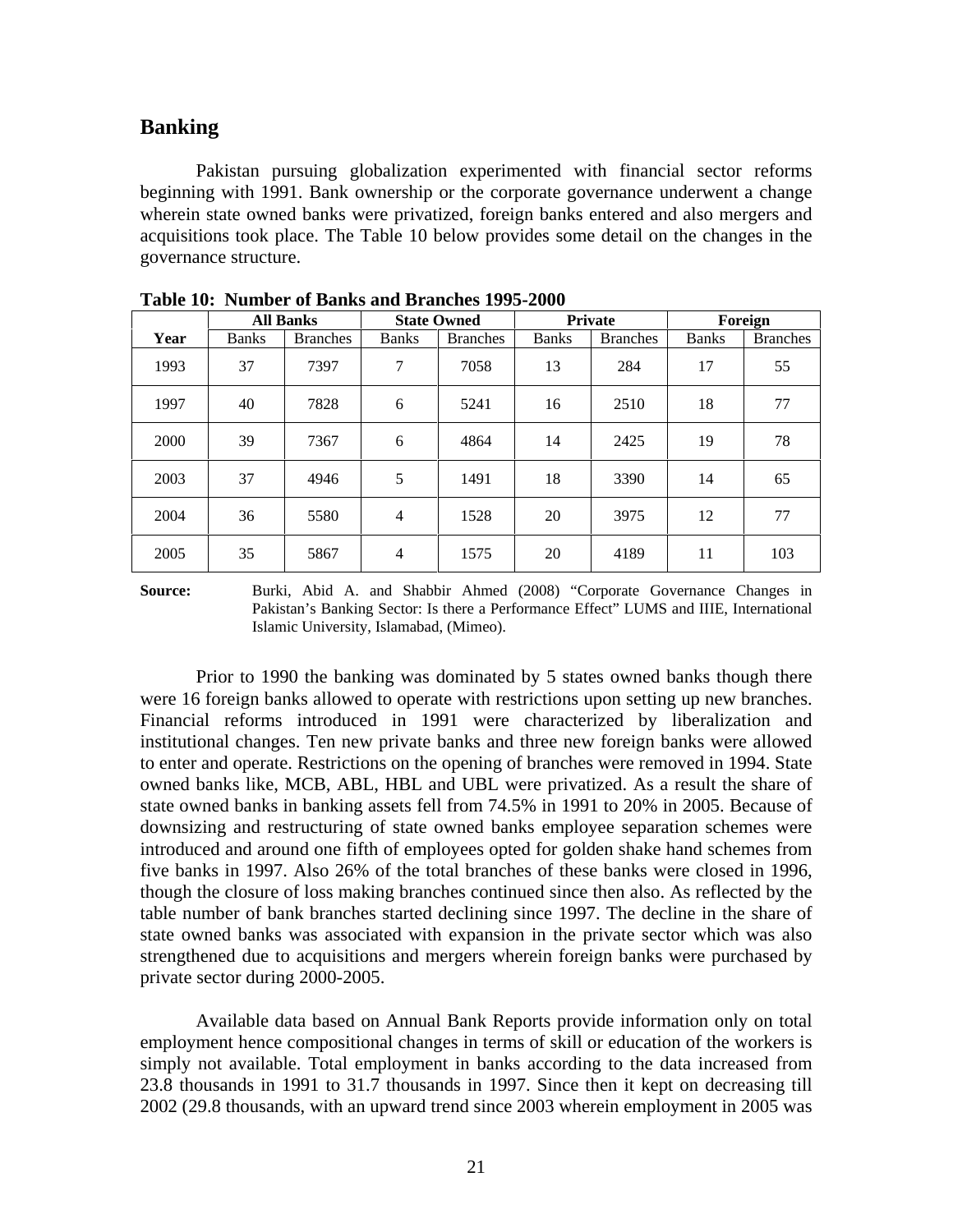31.9 thousand). These data suffer from variation in the coverage wherein the numbers of banks covered fluctuate by years.<br>The annual average wage in real terms grew by 70% in 2005 over 1991 (see Table

11). This growth was higher for foreign banks (78%) than Pakistani banks (66%). On the average Foreign banks were paying 25% higher wages than Pakistani in 1991, though this differential fluctuates over the year but is still 34% for 2005. Time trend exhibited by the table is suggestive of a rise in real wages till 1996 (thereafter stagnation and decline occurred particularly in Pakistani banks wherein annual wage declined from Rs. 474 thousands in 2001 to 352 thousands in 2005, a decrease of almost 25%. The annual wages reported by foreign banks also exhibited stagnation and decline during 1998-2003 though some recovery is visible for the year 2005. The real wage trend obtained for the privatized banks tends to follow the Private Banks, real wages rose up till 2001 and then declined subsequently. The privatized banks were paying lower than the private banks till 2001 but then these banks improved their position as a better pay masters than private banks (see Table 11). Unfortunately the data are not available for recent period for 2005- 07 when banking sector experienced commendable growth.

| Table 11: |              |                                   |        |            | Average Annual Real Wage by Type of Banks $1991-2005 - (Rs).$ |                     |
|-----------|--------------|-----------------------------------|--------|------------|---------------------------------------------------------------|---------------------|
|           |              | <b>Annual Average Wage (Real)</b> |        |            | <b>Ratio of Privatized</b>                                    | Ratio of Foreign to |
| Year/     | Foreign      | Pakistani                         | Total  | Privatized | to Pakistani Banks                                            | Pakistani Banks     |
| Bank      | <b>Banks</b> | <b>Banks</b>                      | Banks  | Banks      |                                                               |                     |
| 1991      | 265236       | 212935                            | 218242 | 220027     | 1.03                                                          | 1.25                |
| 1992      | 324186       | 231094                            | 242095 | 222793     | 0.96                                                          | 1.40                |
| 1993      | 351384       | 289773                            | 297292 | 275441     | 0.95                                                          | 1.21                |
| 1994      | 368866       | 298428                            | 307815 | 271171     | 0.91                                                          | 1.24                |
| 1995      | 380450       | 343002                            | 348411 | 279850     | 0.82                                                          | 1.11                |
| 1996      | 395541       | 320497                            | 332195 | 251727     | 0.79                                                          | 1.23                |
| 1998      | 481178       | 345634                            | 369423 | 300375     | 0.87                                                          | 1.39                |
| 1999      | 435382       | 370445                            | 381871 | 327265     | 0.88                                                          | 1.18                |
| 2000      | 405561       | 399046                            | 400307 | 284845     | 0.71                                                          | 1.02                |
| 2001      | 434570       | 474724                            | 470113 | 419668     | 0.88                                                          | 0.92                |
| 2002      | 422220       | 376888                            | 382667 | 376010     | 1.00                                                          | 1.12                |
| 2003      | 466130       | 349410                            | 365231 | 365083     | 1.04                                                          | 1.33                |
| 2004      | 484217       | 339421                            | 359708 | 362972     | 1.07                                                          | 1.43                |
| 2005      | 473645       | 352902                            | 371002 | 352314     | 1.00                                                          | 1.34                |

Source: Annual Reports of the respective Banks

Note: CPI used to convert nominal wages into real wages is taken from Pakistan Economic Survey with  $2000/01 = 100$ 

#### **Salary Structure of Civil Servants**

Pay scales of the government employees prescribing monthly wage rate along with various cash and non-cash benefits constitute a key wage rate in the economy because these generally influence the pay structure not only in the state sponsored organizations but also in the corporate and other sectors of the economy. Pay scales are generally revised periodically often after five years though depending upon the fiscal position of the state. Major factors' underlying the revision has been to provide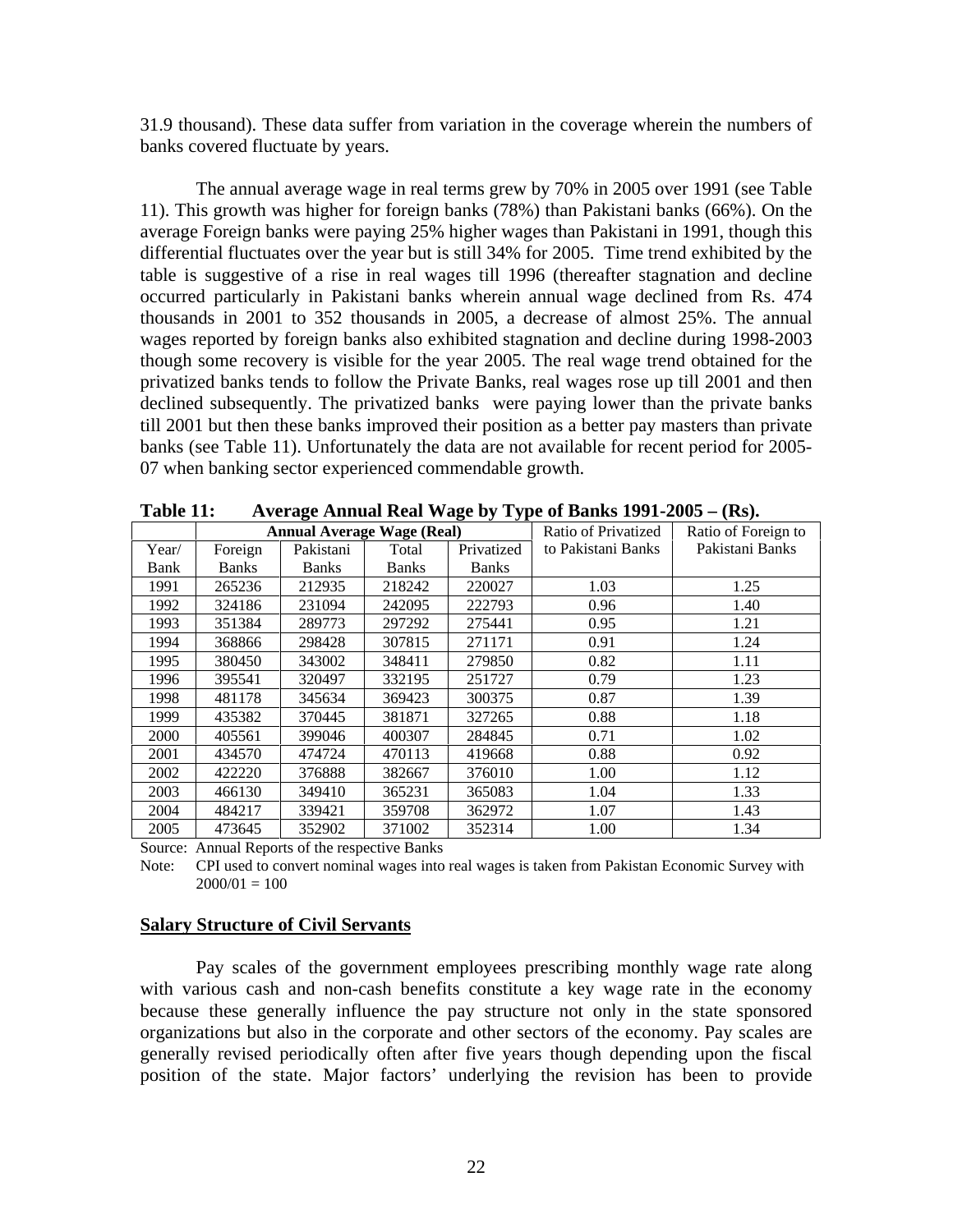employees the recompense from the inflation bite of the period intervening between two pay scale revisions.

Plethora of cash and non-cash benefits defy efforts to evaluate the total earnings of government employees. Often these fringe benefits are equivalent to the basic salary in case of certain employees. For instance the fuel charges paid to Grade 22 officer in 2005- 06 are 94% of his basic salary. Similarly varying practices in the provision of housing subsidy complicates calculation of its impact on total earning. Faiz Bilquees (2006) made an effort to sum up all for arriving at the totality of the earning of the government employees.

In this paper we examine only revisions in the basic pay scales to discuss whether or not the entry level salaries of different grades experienced a gain in real terms. It may be added that since 1972 government servants are being classified into 22 grades, a compression from erstwhile 650 scales. During 1990-2007 the period under study, four revisions in the basic pay scales were introduced, 1991, 1994, 2001 and 2005 (see Appendix Table 12). The first revision in June 1991 increased the basic salary of grade 1 by 39%; and this raise gradually declined to 27% for grade 12, while for the remaining scales (13-22) the addition was of the order of 26%. These raises led to rise in real contents of entry level salaries during that year of 1991 particularly for lower grades but the subsequent inflation experienced during 1991-93 of the order of 34% or so eroded the real wage content of all the employees.

The second revision was made in June 1994 which extended the wage raises in the ascending order, lower for the lower grades and higher for the upper grades. However in the context of double digit inflation during these years, salary revisions failed to lift up the real contents of the salaries of the government employees. Owning to fiscal constraint the third revision was delayed till 2001, after seven years. This revision also failed to compensate the employees for the past inflation and the real wage erosion after 1990's continued despite the fact that inflation was brought under control during 1997-2003. The final revision of pay scale made in 2005 granted 15% rise in the basic salaries, while freezing other allowances, to all the employees. This rise in contrast to CPIchanges of the order of 27% in fact failed to increase the real content of the entry level basic salary of employees of selected grades (see Table 12).

|                                       | $  -$    |        | Growth in Basic Salaries of Entry Level |                                   |
|---------------------------------------|----------|--------|-----------------------------------------|-----------------------------------|
| Period                                | Growth   | Crode: |                                         | $\overline{\phantom{a}}$ Grade 22 |
| $\sim$ 1 6 0 $\Lambda$<br>3-71 W 1-0- |          |        |                                         |                                   |
| 1-6-94 to 1-7-2001                    |          |        |                                         |                                   |
| $1-7-2001$ to $1-7-2005$              | $     -$ | 149    | 1.J.U                                   | 140                               |

**Table 12: Pay Revisions for Some Selected Grades (1991-2005)**

Overall it appears that during the period under study the real content of entry level basic salary has declined as depicted by the above table. Faiz (2006) in her study after reckoning with all the allowances arrives at a conclusion that real wages of civil servants suffered a decline or at best a stagnation during 1999-2005, and the government has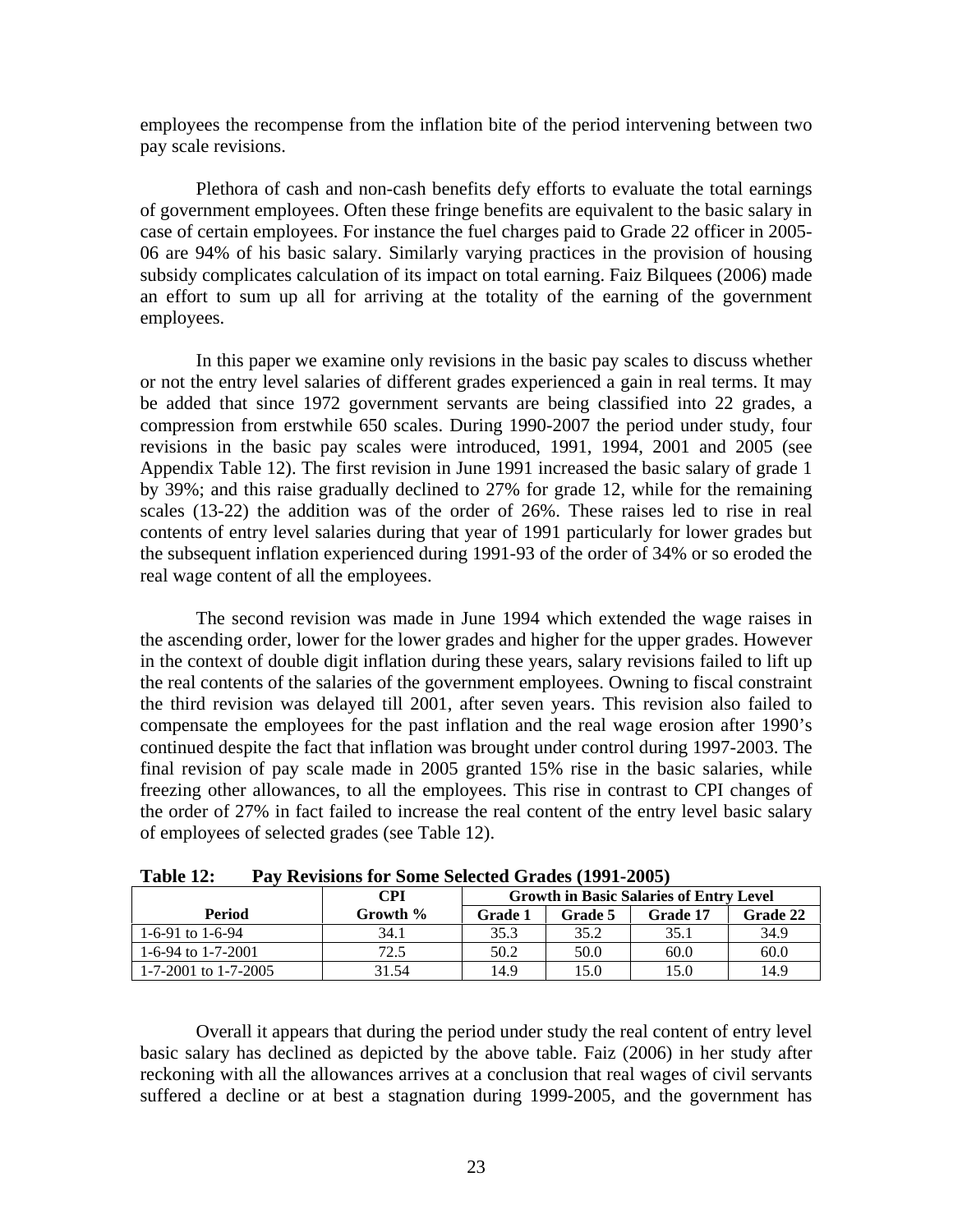failed to lift up the living standards of the civil servants employed by the federal government, wherein she compared the growth rate of total earnings of all the employees belonging to different grades adjusted for family sizes with per capita GNP growth and found the relative index to be declining during the period particularly at upper level of the employees. This has been mostly due to the fact that while basic salary has been revised in the pay scales the allowances were generally frozen. It may be added that since 2005 the government also provided ad-hoc relief of 15% at the time of budget announcement for both the years of 2006 and 2007. The possibility, that real wages of the civil servants may have risen during this very period because inflation rate did not cross the single digit, cannot be ruled out. However, the inflation experienced since September 2007 must have encroached upon the real wages of all even if one includes the 20% rise in salary announced in the recent budget of 2008/09. As a result the existing living standards of civil servants must be worse off than early 1990s.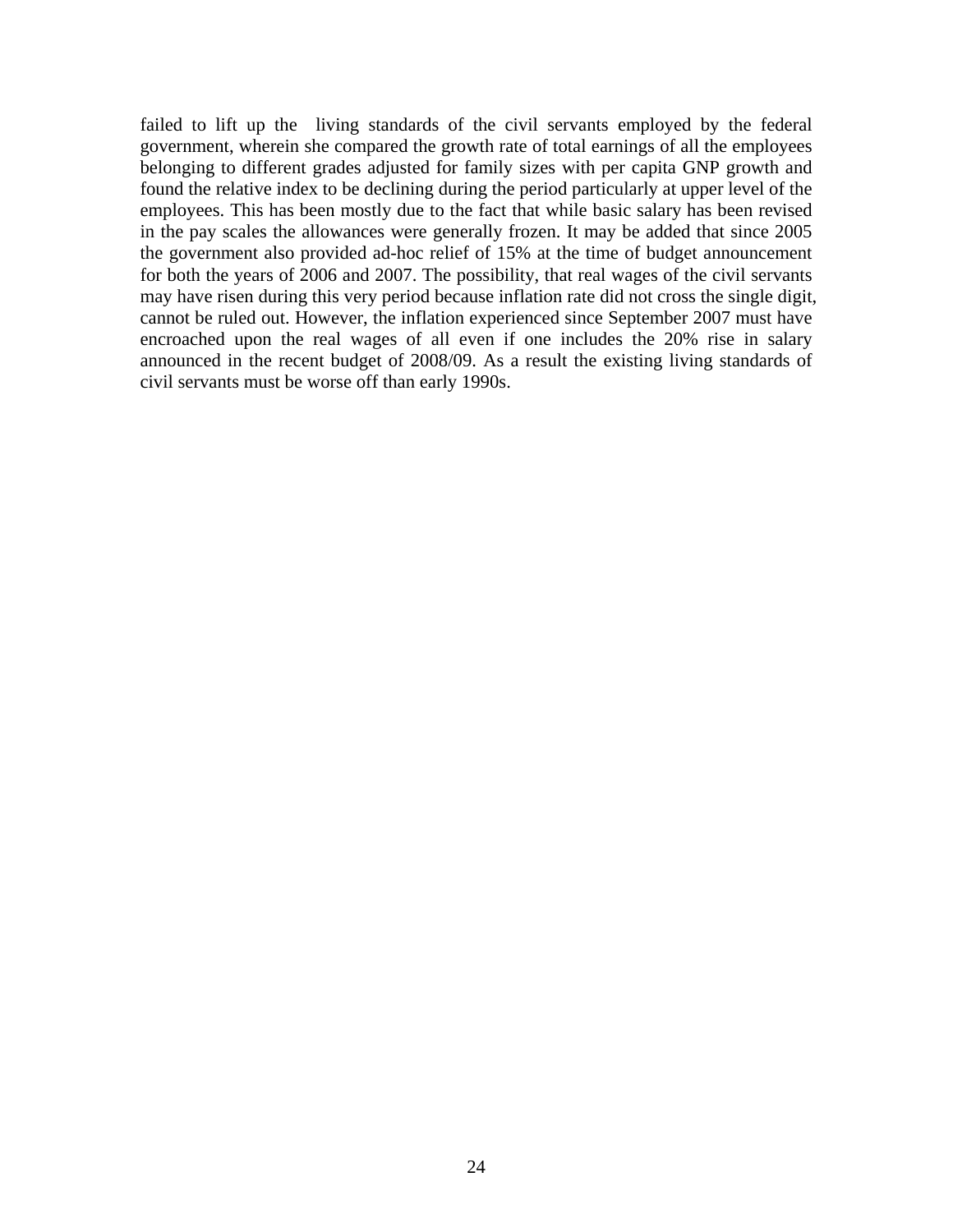### **SECTION-4 INSTITUTIONAL FRAMEWORK**

#### **Labour and Wage Policy**

Government wields widely pervasive influences on the labour market and in particular on wage levels in different segments of the economy. Both action and inaction of the various regimes bear upon labour market outcome. The paradigmatic shift entailed by imperatives of globalization and implementation of IMF/WB reform packages during 1990's and in particular during 1999/2003 in fact resulted into change in the thrust of the governmental approach, labour was no longer regarded as social partner but was accorded the role of a factor of production to be priced by the forces of demand and supply. Exception was made in case of hiring blue eyed guzzlers at extraordinary high salaries. However, various regimes during the period understudy had to maintain a façade of being pro-labour because of political considerations and ratification of various ILO. conventions.

In order to asses the impact of the governmental measures the wage fixation forits own employees is probably the most important intervention. As already discussed, various revisions in the pay scales made during 1990/2005 failed to improve the living standards as provided by real wage contents of the pay scales of the different grades of the employees. It may be added that while fiscal constraint faced by regimes can be offered as an explanation but it needs to be highlighted that during this period particularly since 1997 there has been a curtailment in the size of the government employment too. In the spheres of non-governmental or private sector employment the role of the government in addition to spill over effect of salary revisions is reflected by the legislative framework governing the employer-employee relations through facilitation of the collective bargaining, trade unions effectiveness and minimum wage legislation.

#### **Labour Legislation**

The British enacted laws during the pre-independence era constitute the edifice of the Pakistan's Labour Legislation. The legal framework that has evolved since independence over the years broadly covers the following areas:

- (a) Working conditions that prescribe working hours and leave entitlements;
- (b) Minimum wages;
- (c) Occupational health, hygiene and safety standards;
- (d) Old age pensions;
- (e) Social security and welfare relating to medical care, education for workers' children and share in the companies profits; and
- (f) Labour rights to organize, form associations and bargain collectively and dispute resolution mechanisms.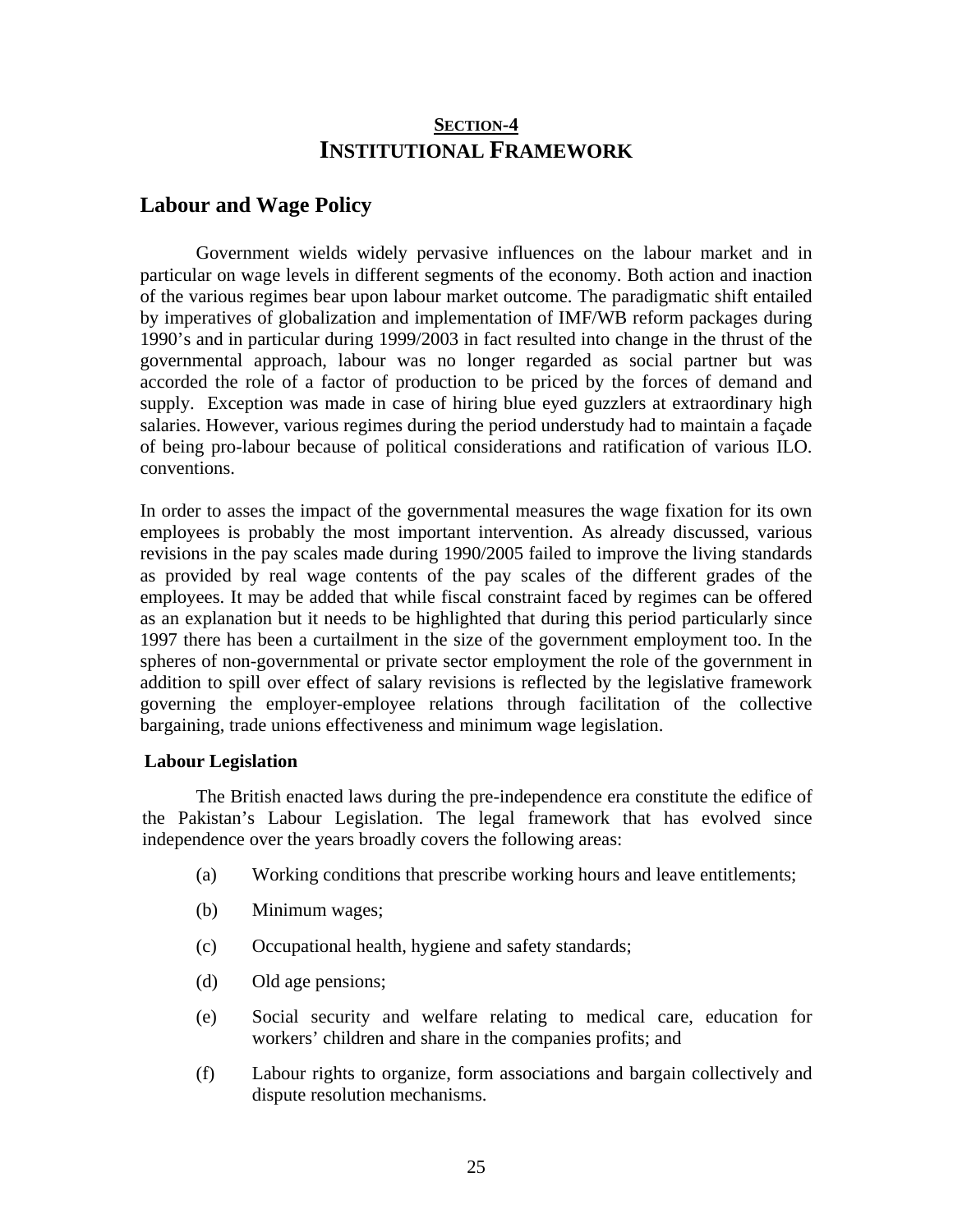Historically, these laws have tended to be sector (private versus public, industrial and commercial) and size specific (in terms of the workforce or capital employed).By one count, there are 56 instruments that govern labour practices and sizeable number of these have been inherited from the pre-independence colonial period.

Pakistan announced five Labour Policies, 1955, 1959, 1969, 1972, and 2002. In general the labour policy documents have been confined to provision of broad directions without carrying formal legislation. Socio-economic and political environment of the time, influenced the thrust and focus of the policies. Thus for instance 1969 Labour Policy announcement was preceded by a heightened level of political and labour unrest during the late sixties. Similarly the 1972 policy was ostensibly made to achieve the PPP agenda. In general one finds a good deal of tension between words and deeds. Ambivalence and double standards define the attitude and actions of the various regimes. The intent of the labour legislation got diluted and circumscribed by non implementation, yielding very little for the workers compared to the lofty ideals of the policies. This is manifest from less than intended coverage of the workers under various schemes, such as the social security and EOBI. The minimum wages are not implemented fully hence always had less than stipulated impact.

The recent labour legislation of the IRO 2002 which is no more applicable because of the cancellation by the current regime was formulated in a substantially changed frame of the mind of the policy makers, wherein the removal of labour market rigidity and injection of flexibility in the working conditions as well as market driven wages were to be achieved to facilitate the private investor. The IRO 2002 was part of a package embracing consolidation and rationalization of labour laws, in response to the recommendations of 1999 Task Force on labour. The needed labour legislation was reconstituted into five different categories, industrial relations, payment of wages, employment and working conditions, occupational health and safety, and labour welfare and safety nets.

The conventionally approved tripartite mechanism for the labour legislation appears to have been discarded by the government during 1999-07. Six drafts of the proposed legislation were circulated by the Ministry of Labour (MOL) in 2001. The President enacted IRO 2002 and the remaining fivewere put on hold. In 2006 the MOL made public Employment and Services Condition Act, which with some modifications were legislated as part of Finance Act 2006 excluding the tripartite mechanism. The IRO2002 and associated legislation accentuated the restriction on the right to association as well as collective bargaining, by not explicitly granting these to the workers in the agriculture sector as well as informal sector, though applicability of the IRO is extended to all types of establishments hitherto confined to industrial and commercial establishments only. The coverage of the inspection has been curtailed with focus only at workplaces at risk. Routine inspection is to be substituted by self reporting and inspections by private firms. Flexibility has been introduced in the working hours and for a collective bargaining agent affiliation with a national labour federation was made essential. IRO, 2002 signifies a regression in the coverage of the labour market having further diluted worker protection available under the earlier repealed versions of this law. The Ordinance has augmented the discretionary powers of officials in the matter of registration of trade unions, but curtailed the powers of the National Industrial Relations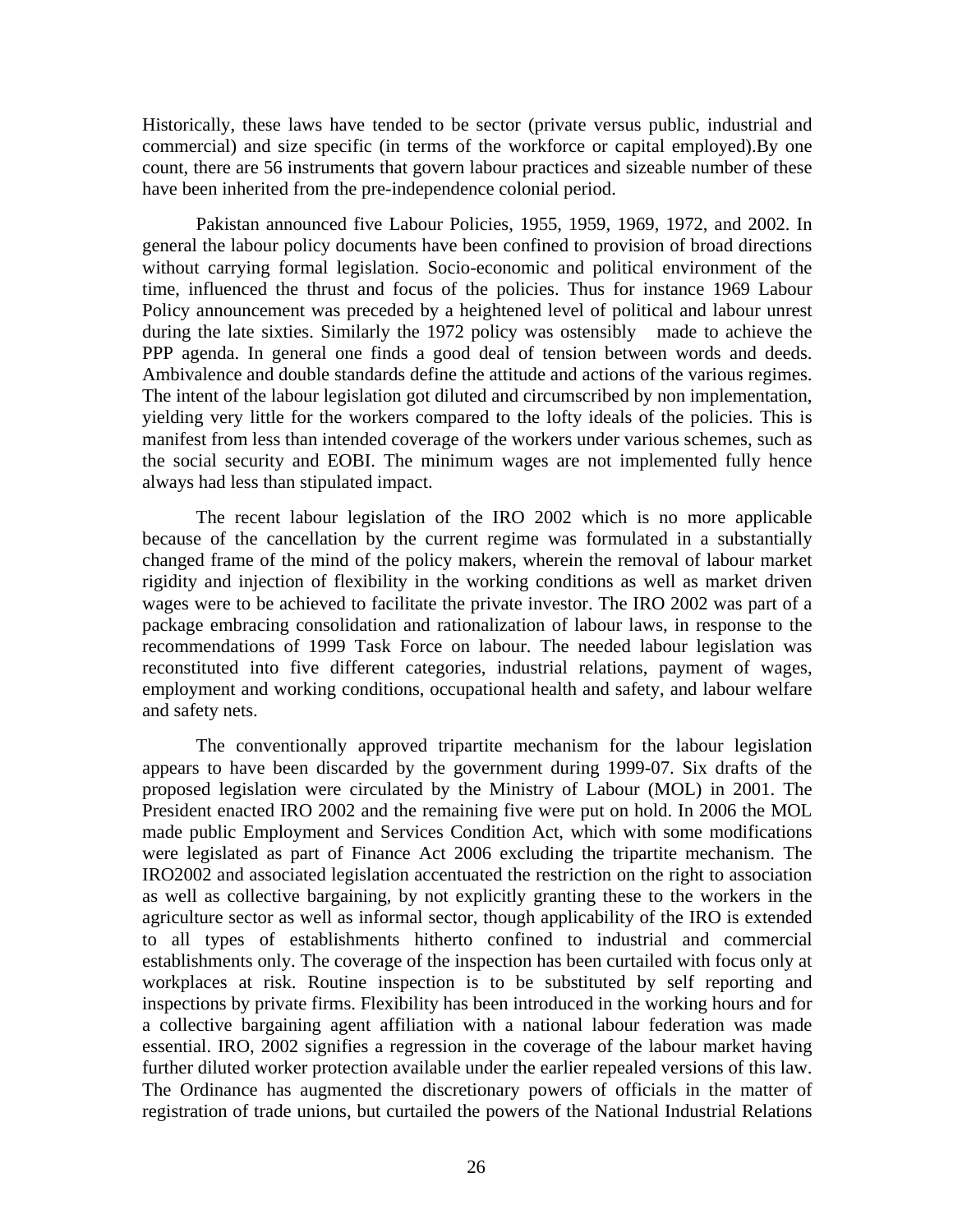Commission (NIRC). In particular, the power it had to grant interim relief has been withdrawn, thereby making it extremely difficult for workers to defend themselves against the vengeful actions of employers and their unfair labour practices. The current regime has withdrawn these legislations but has yet to introduce a new-one, though some pro-labour attitude has been displayed by re-establishing some unions such as in PIA.

#### **Trade Unions**

Trade unions in the country have never been able to act as a unified front for working class, because of the splintered nature of unionism revolving around personalities having links with different political parties. Consistent with the attitude of various regimes wishing to have a bureaucratic surveillance over trade unions, most of the trade union leaders were often co-opted by the government to serve as members on different committees, for the missions abroad and simultaneously these leaders kept on participating in the negotiations under the so called Tripartite Industrial Relation System. Thus the trade union to a large extent have been subservient to government.

Currently the trade unions are mostly concentrated in Public Sector Organizations like WAPDA, in the MNC, and in the large private sector establishments. Majority of the wage earners in the informal as well as formal sector and agriculture are not unionized.<br>As provided in Table 13 below, the trade union membership hardly underwent a substantial change during 1990-95, and subsequently declined. Similarly the information on number of disputes and mandays lost during strikes is indicative of almost near

| Years             |                      | <b>Union Membership</b> | $\overline{\phantom{a}}$ $\overline{\phantom{a}}$ $\overline{\phantom{a}}$ $\overline{\phantom{a}}$ $\overline{\phantom{a}}$ $\overline{\phantom{a}}$ $\overline{\phantom{a}}$ $\overline{\phantom{a}}$ $\overline{\phantom{a}}$ $\overline{\phantom{a}}$ $\overline{\phantom{a}}$ $\overline{\phantom{a}}$ $\overline{\phantom{a}}$ $\overline{\phantom{a}}$ $\overline{\phantom{a}}$ $\overline{\phantom{a}}$ $\overline{\phantom{a}}$ $\overline{\phantom{a}}$ $\overline{\$ |          | <b>Industrial Disputes</b> |           |
|-------------------|----------------------|-------------------------|---------------------------------------------------------------------------------------------------------------------------------------------------------------------------------------------------------------------------------------------------------------------------------------------------------------------------------------------------------------------------------------------------------------------------------------------------------------------------------|----------|----------------------------|-----------|
|                   | Total                | Total No. of            | Membership of Number Number                                                                                                                                                                                                                                                                                                                                                                                                                                                     |          |                            | Number of |
|                   | registered           | registered trade        | the reporting                                                                                                                                                                                                                                                                                                                                                                                                                                                                   |          | of workers   mandays       |           |
|                   | trade unions         | unions reporting        | unions                                                                                                                                                                                                                                                                                                                                                                                                                                                                          | disputes | involved                   | lost      |
| 1990              | 7080                 | 1763                    | 359633                                                                                                                                                                                                                                                                                                                                                                                                                                                                          | 99       | 65918                      | 186726    |
| 1991              | 7027                 | 1441                    | 288803                                                                                                                                                                                                                                                                                                                                                                                                                                                                          | 94       | 116306                     | 582694    |
| 1992              | 7185                 | 1834                    | 415768                                                                                                                                                                                                                                                                                                                                                                                                                                                                          | 40       | 73357                      | 398128    |
| 1993              | $\sim 100$ m $^{-1}$ | 1685                    | 374731                                                                                                                                                                                                                                                                                                                                                                                                                                                                          |          | 17133                      | 404564    |
| 1994              | 7273                 | 1718                    | 325677                                                                                                                                                                                                                                                                                                                                                                                                                                                                          | 25       | 15434                      | 341196    |
| 1995              | 7426                 | 1718                    | 337617                                                                                                                                                                                                                                                                                                                                                                                                                                                                          | 24       | 10919                      | 63626     |
| 1996              | 7349                 | 1594                    | 293530                                                                                                                                                                                                                                                                                                                                                                                                                                                                          | 30       | 18566                      | 203323    |
| 1997              | 7355                 | 1534                    | 296257                                                                                                                                                                                                                                                                                                                                                                                                                                                                          | 30       | 7865                       | 283342    |
|                   |                      | 1478                    |                                                                                                                                                                                                                                                                                                                                                                                                                                                                                 |          |                            | 122519    |
| 1988              | 7356                 |                         | 305340                                                                                                                                                                                                                                                                                                                                                                                                                                                                          | 20       | 6097                       |           |
| 1999              | 7382                 | 1493                    | 301104                                                                                                                                                                                                                                                                                                                                                                                                                                                                          |          | 3937                       | 182151    |
| $\overline{2000}$ | NA                   | 1356                    | 301332                                                                                                                                                                                                                                                                                                                                                                                                                                                                          |          | 225                        | 667       |
| 2001              | NA                   | 1260                    | 275646                                                                                                                                                                                                                                                                                                                                                                                                                                                                          |          | 11                         | 7078      |
| 2002              | NA                   | 1201                    | 247539                                                                                                                                                                                                                                                                                                                                                                                                                                                                          |          | 516                        | 12160     |
| 2003              | NA                   | NA                      | NA                                                                                                                                                                                                                                                                                                                                                                                                                                                                              |          | 407                        | $\Omega$  |
| 2004              | NA                   | NA                      | NA                                                                                                                                                                                                                                                                                                                                                                                                                                                                              | 19       | 1164                       | 1020      |
| 2005              | NA                   | NA                      | NA                                                                                                                                                                                                                                                                                                                                                                                                                                                                              | NA       | NA.                        | NA        |
| 2006              | NA                   | NA                      | NA                                                                                                                                                                                                                                                                                                                                                                                                                                                                              | NA       | NA                         | NA        |
|                   |                      |                         |                                                                                                                                                                                                                                                                                                                                                                                                                                                                                 |          |                            |           |

**Table 13: Trade Unions Membership and Industrial Disputes 1990-2006**

Source: Pakistan Statistical Year Book, (various issues).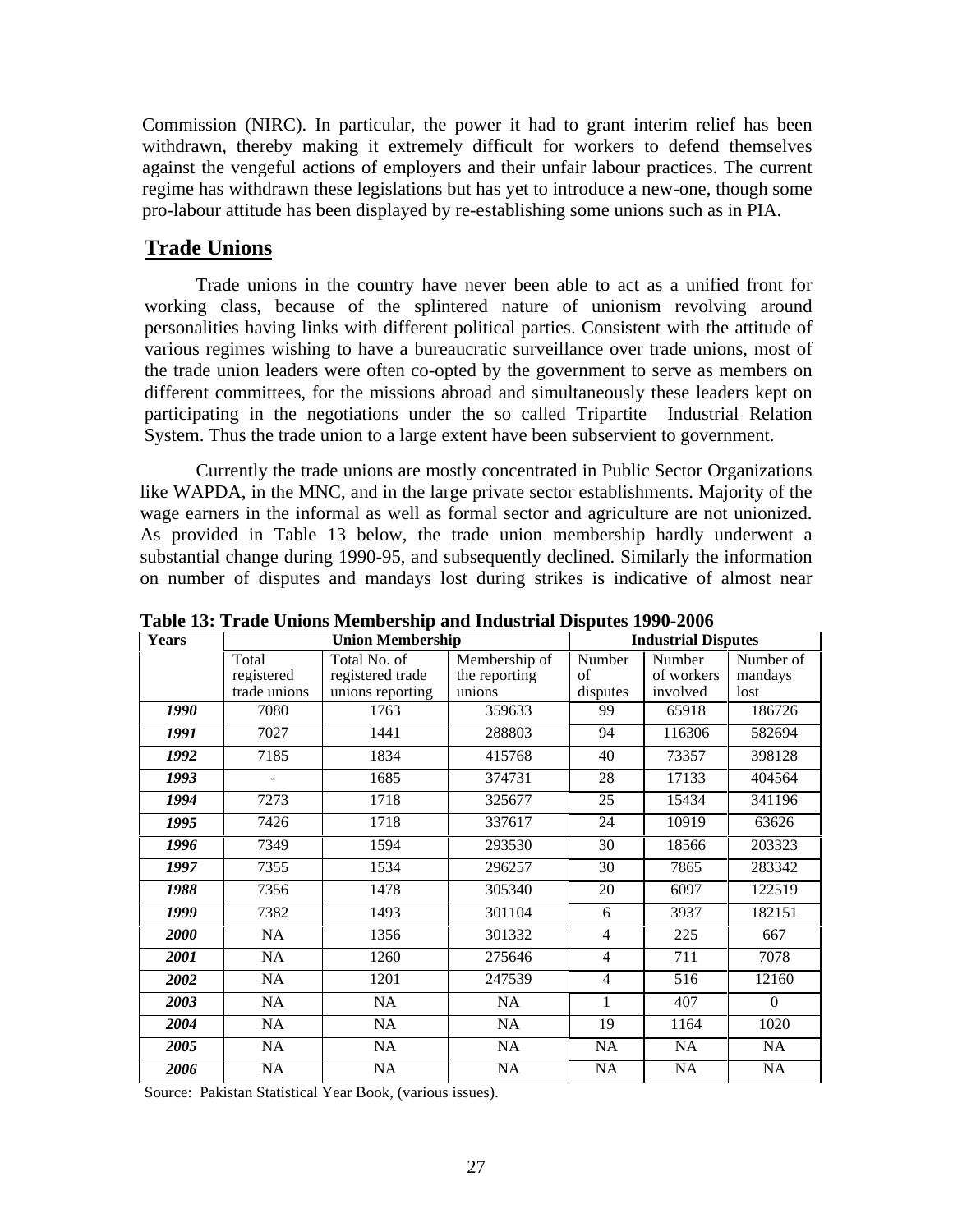absence of union assertiveness since 1997-98 though during the early nineties unions appears to have been engaged in dispute raising and strike activities, as yielded by the data. The possibility that unions may have been successful in getting some benefits for the members during this period can not be ruled out. Unfortunately the information on the collective bargaining which may have taken place in the unionized sector is not readily available to assess the role of unions in getting better deal for unionized workers.

#### **Minimum Wage Legislation in Pakistan**

The Minimum Wage Ordinance of 1961 was the first major legislation that provided for the establishment of Provincial Minimum Wage Boards with representation of workers and employers to fix Minimum Wages for unskilled and other workers for the whole province or for a specific industry. Initially, the Ordinance covered enterprises with 20 or more workers. In 1965 its scope was extended to establishments employing 10 or more workers. In 1969, as a part of the new labour policy, the West Pakistan Minimum Wage Ordinance for unskilled workers was promulgated and made applicable to enterprises with 50 or more workers. For smaller size establishments the provincial governments had to constitute Minimum Wage Boards under the 1961 Ordinance.

The objectives of wage legislation were not explicitly mentioned in the Minimum Wage Ordinance, 1961. The 1969 West Pakistan Minimum Wage Ordinance for unskilled workers professed to achieve the objective of the 1969 Labour Policy, to provide "a fair and equitable living to the workers", without making any effort to rigorously define what constituted a subsistence or living wage. The preamble to the 1969 Ordinance states that the purpose of fixing a minimum wage is to safeguard the basic and legitimate rights of workers and to "prevent exploitation of ignorant or less educated or less organized and under privileged members of society by their employers". The law was extended to the whole of Pakistan, and to all factories or places of work and to all workers except Federal and provincial government employees, mine workers (who had a separate law covering them), and agricultural workers. The last exception was significant as it eliminated a very large number of workers from the protection provided by the minimum wage legislation.

With the announcement of the new labour policy in the early 1970's a number of benefits were extended to industrial workers. These included : a) doubling of workers' share in profits (from 2.5 to 5%); (b) the entire contribution for social security was to be made by the employers; and c) employers were also required to pay a profit related bonus in addition to a customary bonus. The Cost of Living Relief Act with wider coverage than the above mentioned measures was enacted in 1973, whose ambit also included the construction industry and enterprises covered by the West Pakistan Industrial and Commercial Ordinance of 1968. During the mid 1980s the Government of Pakistan introduced a system of indexation for fixed income groups. Under this 1985-86 scheme salaries and wages were indexed to inflation, apparently as a substitute for the relief the Cost of Living Act, with employees classified on the basis of basic pay.

The West Pakistan Minimum Wages for Unskilled Workers Ordinance, 1969 was amended by the Minimum Wages for Unskilled Workers (Amendment) Act, 1993 to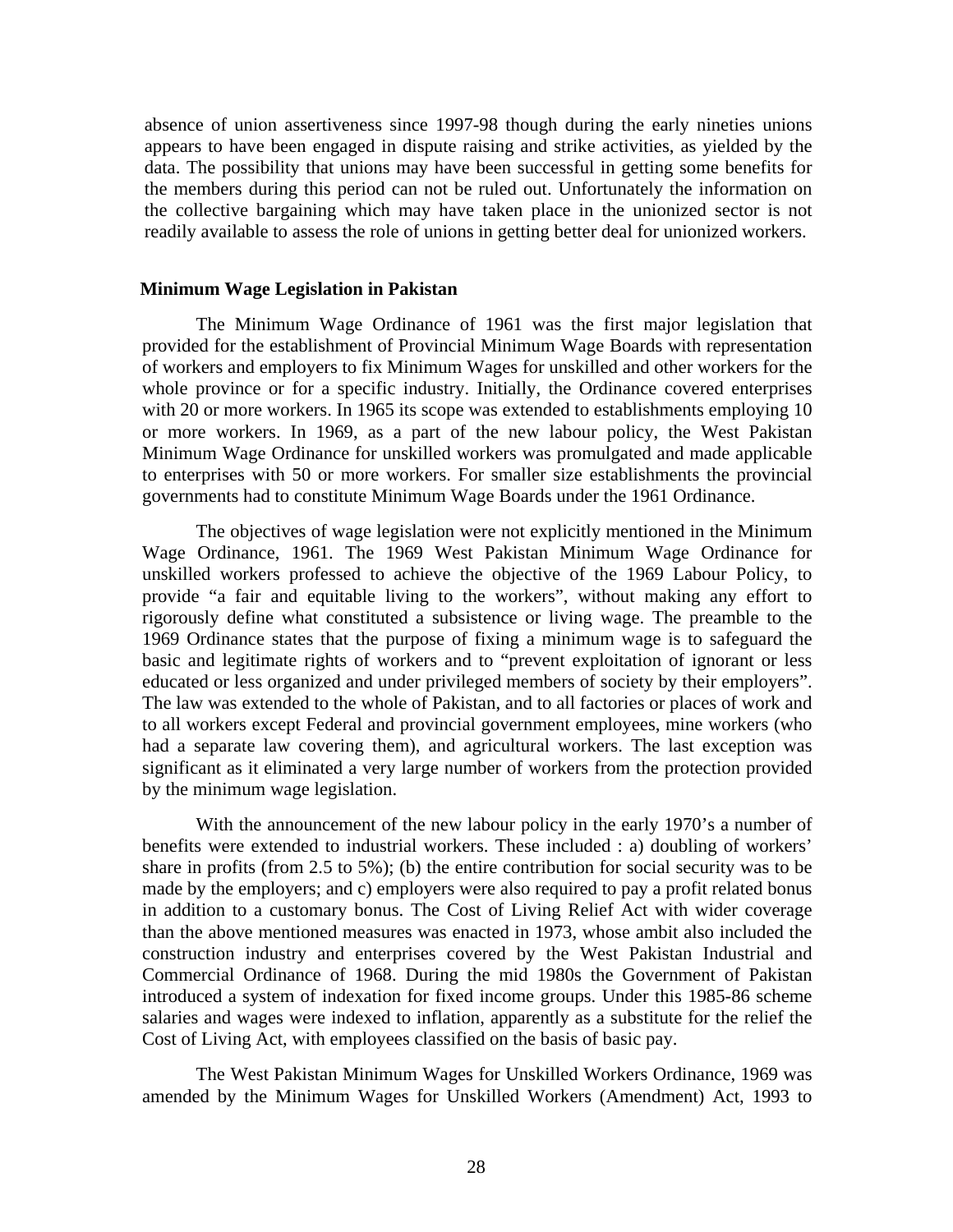uniformly increase workers wages and fix the minimum wageat Rs.1,500 p.m. The only permissible authorized deductions from this minimum wage could be for housing accommodation and transport. The Minimum Wage was revised to Rs. 2, 500 in 2001 under the Minimum Wage Legislation of 2001. This law distinguishes itself by its applicability to all manufacturing and commercial establishments, irrespective of the size of establishment. The new minimum wage of Rs.2, 500 per month has, however, failed to compensate the workers for the post inflation bite, thereby failing to protect the living standard of workers, a professed objective of minimum wage legislation; the 1992 minimum wage of Rs. 1,500 adjusted for inflation works out to Rs. 3,165 in 2001.

#### **Impact of Minimum Wage Legislation of 2001 – An Assessment**

Notwithstanding the fact that the 2001 Minima is lower than the level required to maintain living standards built into the Rs. 1,500 minimum wage set in 1992, it still had potential to influence the prevailing wage levels. The assessment of the impact of wage legislation on wages is a complicated task, since such information cannot be extracted or inferred from the Labour Force Survey data, the needed information has to be collected at individual establishment level. Table 14 below shows that the increase in average wages of elementary occupations was 12.8%, compared with 18% for all wage earners during 2001/02 to 2003/04, suggesting that the wage legislation failed to raise the average wage of unskilled workers relative to the increase experienced by the remaining categories of workers, a clear failure of the implementation machinery.

**Table 14: Percentage of Wage Earners Earning below the Minimum Wage of 2001 Rs. 2,500 per month**

| <b>Years</b> | <b>Regular Workers</b> | <b>Non-regular Workers</b> | <b>All Workers</b> |
|--------------|------------------------|----------------------------|--------------------|
| 1997/98      | <b>44.</b><br>.        |                            | 1 U.U              |
| 2001/02      | $1 + 1$                |                            |                    |
| 2003/04      |                        |                            | ---                |

Source: L.F.S. data tabulations.

The fact that more than a quarter of all wage earners and 14% of regular workers were earning less than the prescribed minimum in 2003/04 highlights the poor implementation of the minimum wage legislation; 29.4% of the wage earners were being paid less than the minimum wage in 2001/02- the year in which the minimum wage was re-fixed. In fact, the distribution appears to have worsened during the period 1997/98 to 2003/04 The minimum wages were subsequently raise d to Rs 3000 in 2003 and Rs 4000.0 in 2004 but the LFS of 2005/06 suggests that around 49 % of the wage earners were getting less than Rs 4000, the legal minima. The government along with the recent budget 2008/09, further rose the minimum wage to Rs. 6,000/= which hardly provides for the inflationary spiral experienced by wage earners particularly since September 2007. Minimum wage fixations since 1993 in essence were ineffective in protecting the living standards of the workers because the prescribed minimum failed to neutralize the impact of inflation. In addition there are tremendous implementation lapses because of mis-governance and corruption. Furthermore majority of wage earners in agriculture and informal sector do not derive any benefit from minimum wage fixation.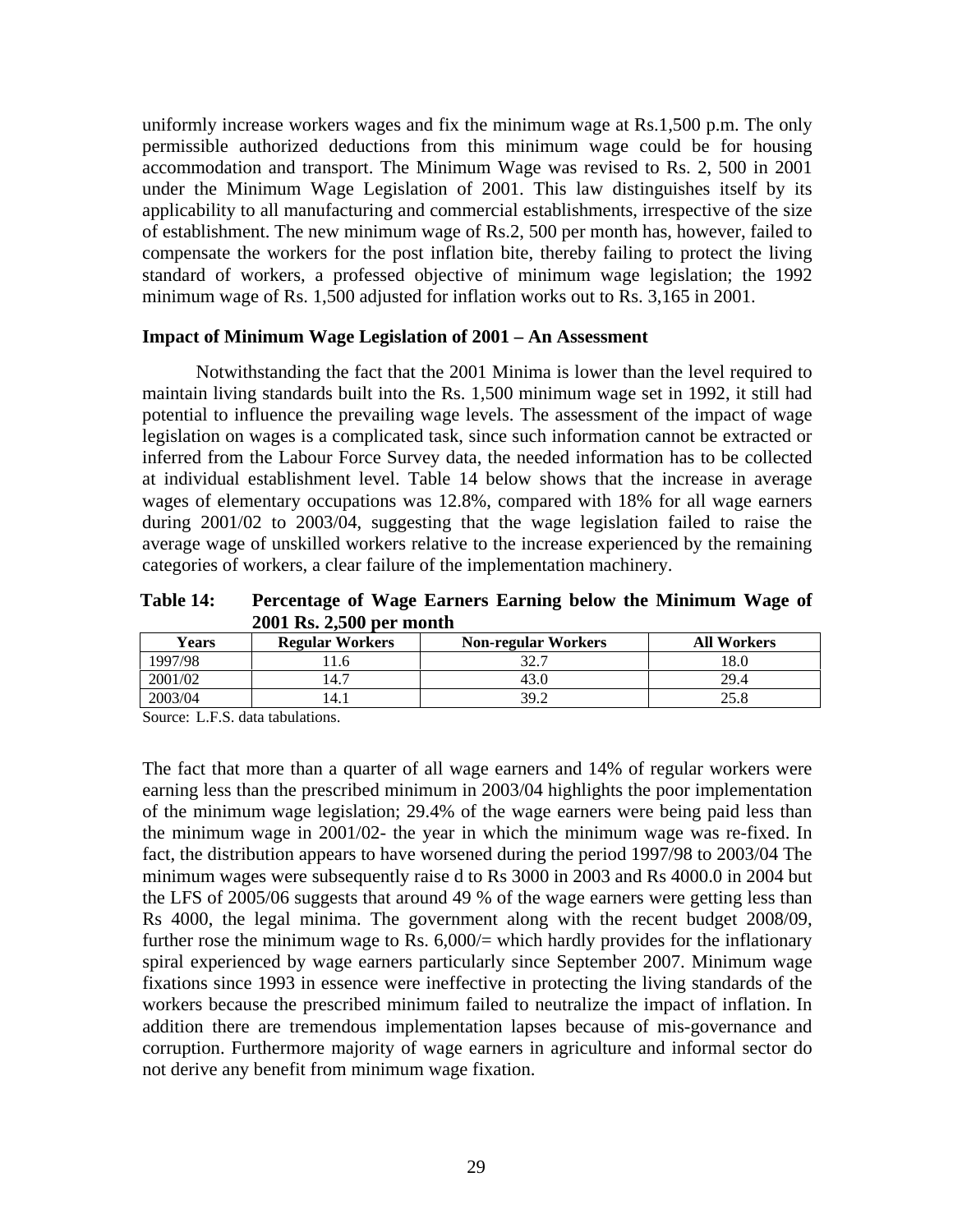### **Section 5**

#### **SUMMARY AND CONCLUDING REMARKS**

The foregoing review of the labour market with a focus on wage levels and their trends during 1990-2007 is suggestive of the following:

- (i) Money wages in general had a positive growth with the exception of 1999/02 period when GDP growth rate was low. Ironing out the wide year to year fluctuation, the time trend of money wages at the aggregate level of the economy for the entire 1990-2007 period registers a growth rate of 7.65%, yielding a paltry 0.7% trend growth rate in real wages. The real wage growth rate during 1990s was less than the per capita GDP growth while during 2003/07 the case was reverse.
- (ii) Wage growth profile at the aggregative level of the economy masks tremendous diversity; wages grew at varying rates for workers classified by personal characteristics structure of employing enterprise formal/informal or categorized by industry and occupation. In general trend growth rates of money wages were lower for those workers who were already at the lower rungs of wage hierarchy. For instance, wage employees in Agriculture registered a trend growth rate of 4.7% in contrast to 9.2% registered by the Finance and Real Estate. Similarly, illiterates experienced a trend growth of 6.2% compared to 8.4% of Degree holders. Growth trajectories were found to be widely divergent by formal/informal divide wherein wage growth was substantially lower in the informal than the public or corporate sectors. The disaggregated picture of the wage structure therefore reveals that wage differentials across different categories of workers exacerbated hence rendering it more inequitous as well as real wage gain was denied to majority of the wage employees wherein over half of them suffered from erosion of real wages during the period under review.
- (iii) Looking at the formal/informal divide the information on Large Scale Manufacturing Industries for 1990-2000 is suggestive of real wage decline in labour intensive industries such as textiles accounting for majority of the production workers. Similarly, the banking sector, the second case study of the formal sector, which has also undergone a massive changes in governance structure through privatization and entry of foreign banks, is reflective of real wage gain (on the average) during early 1990s but experienced a decline during 1997-2003, with little recovery for the subsequent time period. Furthermore, the analysis of Civil Servants Pay Scale Revisions, the third case study of the formal sector, is indicative of the governmental failure to protect the living standards of its employees during the period under review. It may be added that the LFS data suggest a real wage gain for the government employees which is due to composition of this category including those from public sector corporations, as well as those hired under various contractual assignments with fabulous salaries.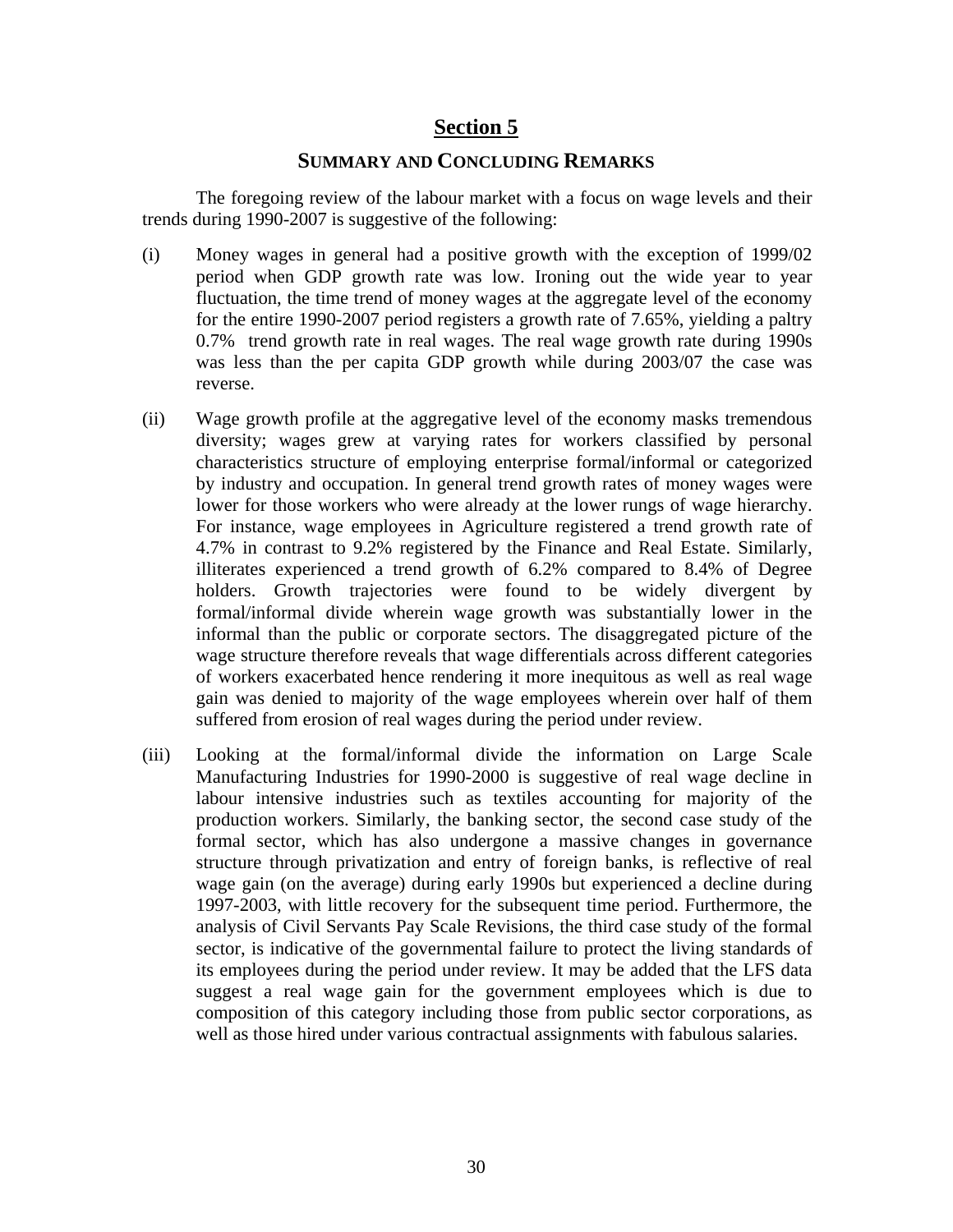- (iv) Labour market outcomes such as employment and wages are influenced by the broad factors underlying the GDP growth and its compositional changes, the labour supply and the institutional apparatus such as labour and wage policies. The period under review (1999/2006) is characterised by diversity on some of these counts. On the labour supply side the population growth rate has started declining since 1991 with current growth rate being 1.9% in contrast to erstwhile 3% for 1980s. The concomitant age structure effect of this declining fertility and population growth escalated the labour force by 19 million during 1990-2006 whereas the unemployment rose from 0.98 million to 3.13 million during the same period reflecting the failure of growth to absorb the incremental labour
- force.<br>(v) The decade of 1990s experienced a decline in GDP growth rate primarily because of the reduction of foreign aid inflow due to Pressler amendment. Labour market was also adversely affected by the privatisation, disinvestment drives as well as squeeze of the development expenditure. During this period, however, one notices little bit of the virulency of trade unions, such as announcement of Minimum Wage legislation during early 1990s. This is attributable to the character of the regime, which were democracies under Pakistan Peoples Party and Pakistan Muslim League. Still, because of subdued economic performance in the face of mounting labour supply pressures, unemployment has risen and real wages tended to stagnate and decline.
- (vi) The turnaround of the economy since 2003 had little impact on the real wages of workers of the informal sector or those engaged in the un-incorporated formal sector, majority of wage earners. This is because of the attitude of the regime characterised by benign neglect, consistent with imperatives of globalisation, further compounded by the weak and fragmented unions hence the worker was to be disposed by market forces characterised by excess supply. The minimum wage legislation and the raises announced by the government were neither sufficient enough to compensate for the inflation bite nor serious efforts were mounted to implement. The LFS 2005/06 indicates that more than half of the workers are getting less than, the official minima.
- (vii) The stimulus associated with windfall gain era (2003/07) added to the growth in service sector and less labour intensive segment of manufacturing sector, such as automobiles. Major beneficiary were the wage earners at the top. In fact a high wage culture under the pretext of attracting talents by hiring those having links with power structure at salaries much higher than the equally competent regular employees has been introduced by the government and emulated by corporate sector particularly in services. Notwithstanding the fact that these pockets of prosperity may be rationalized in terms of the demand and supply of talented, unemployment rate among educated is much higher than illiterates and less educated.<br>
(viii) The duality in wage structure may worsen under the democratic regime if
- constituency built up is not resisted. This emits wrong signal for investment in human capital as well constitutes a serious distortion. In the context of existing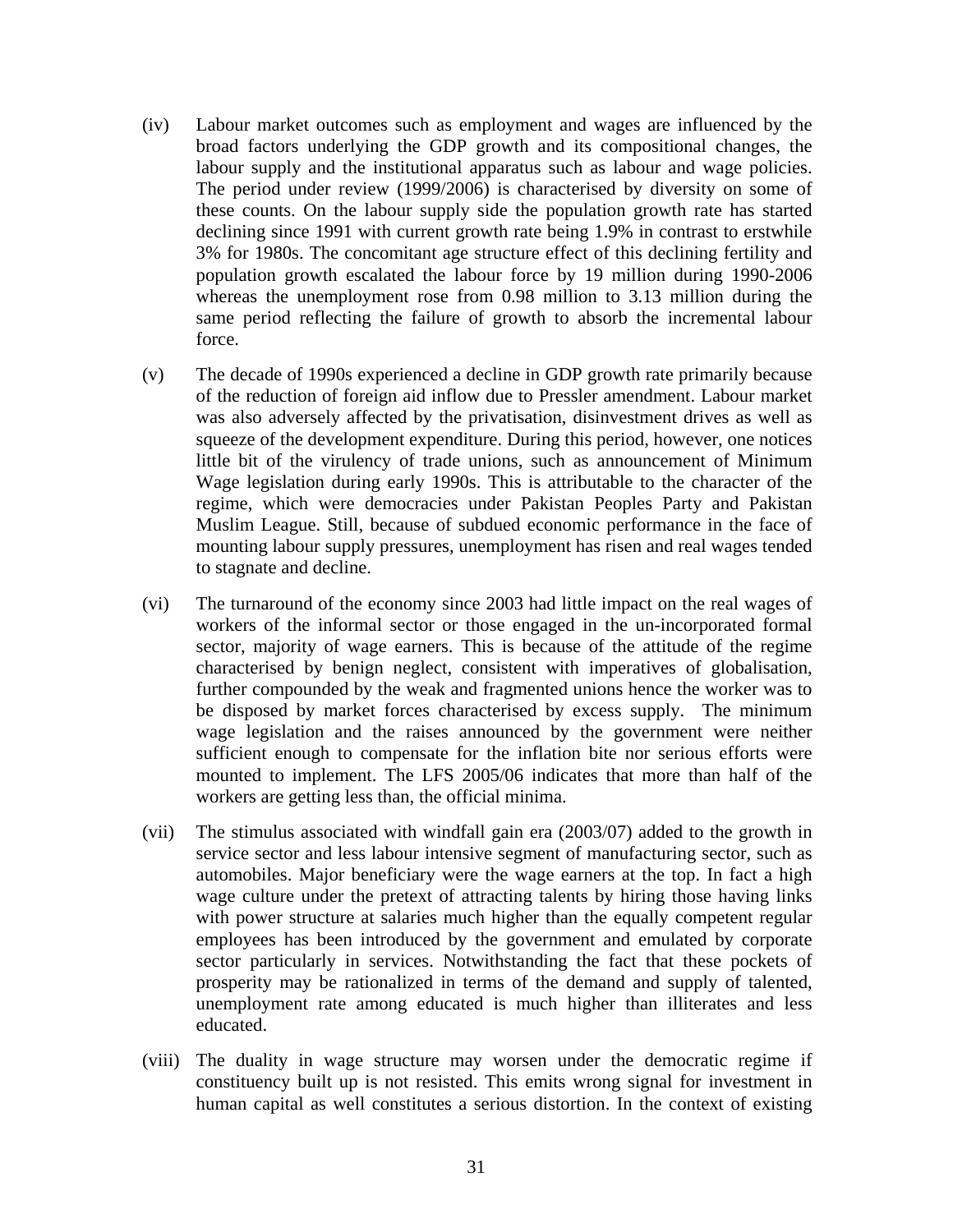economic meltdown and hyper inflation it hardly appears to be politically palatable besides being totally unjust, wherein graduates of the same institution depending upon parental characteristics, end up entirely in different positions in labour market.

(ix) There is a need to have a fresh look at the labour and wage policy keeping in view the sustenance, poverty and equity issues in an overall economic framework reckoning with the existing socio-economic challenges faced by the economy. Let there be an end to the commodification of labour rather the working class may be regarded as social partners, and be provided with decent work opportunities through appropriate policy framework to influence the technology and product choices along with training measures to enhance the productivity of the workers particularly in the informal sector. Extension of protection to living standards of the working poor needs to be accorded a top priority.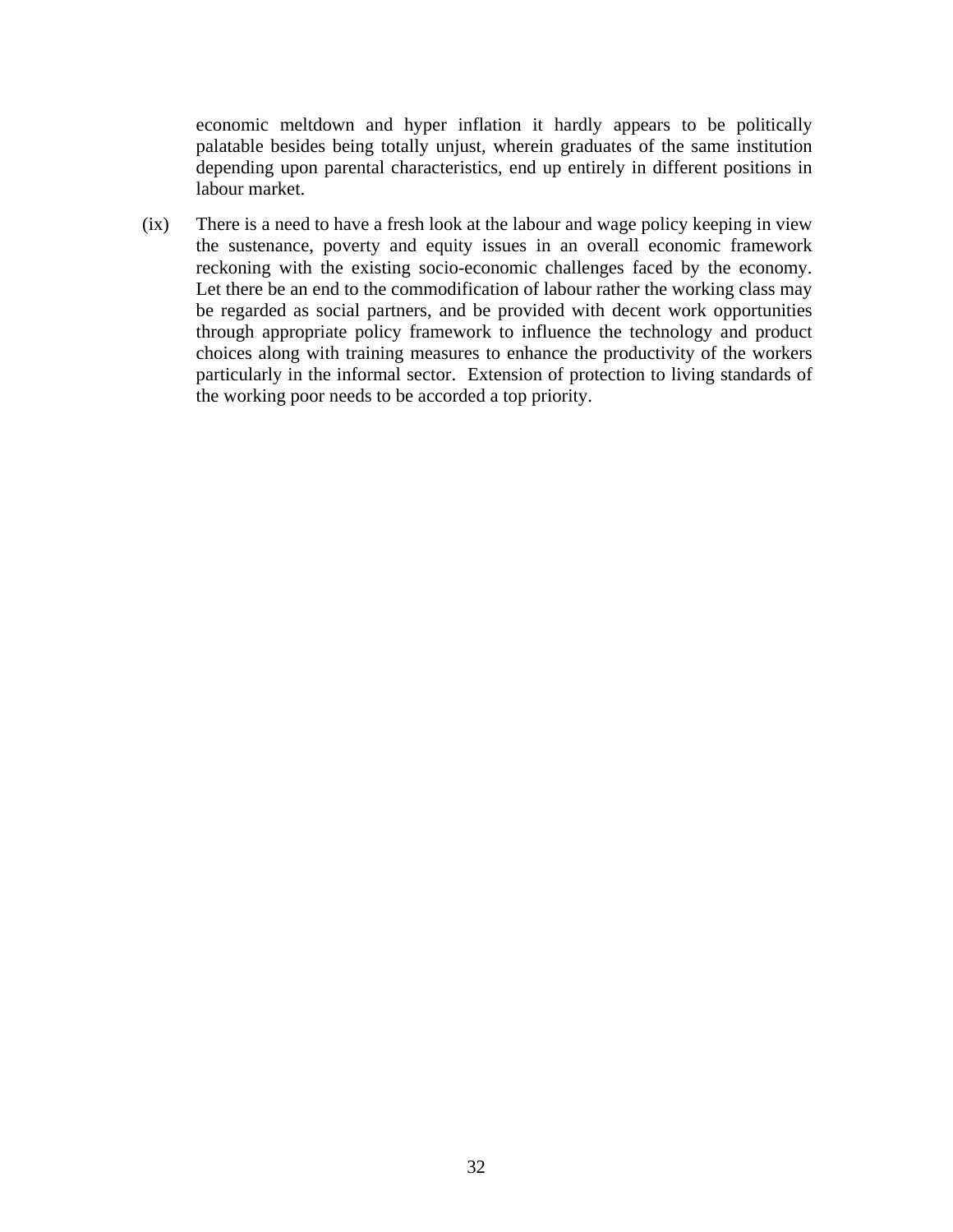#### **REFERENCES**

- Amjad, Ali, (2001) *Labour Legislation and Trade Unions in India and Pakistan*, Oxford University Press.
- Amjad, Rashid (2006), "Employment Strategies and Labour Market Policies: Interlinkages with Macro and Sectoral Policies", in *Pakistan Decent Employment Generation and Skills Development* (ed.) Sabur Ghayur, Labour and Manpower Division, Government of Pakistan, Islamabad.
- ADB Technical Assistance Report (2008) "Islamic Republic of Pakistan Competitiveness and Structural Transformation in Pakistan. ADB Project No. 41661, January 2003.
- All Pakistan Federation of Labour (APFOL) (2003), Productive Role of Trade Unions and Industrial Relations in Pakistan, Rawalpindi.
- Bilquees, Faiz. (1994) Real Wages of Federal Government Employees 1977-78 to 1991- 92. *The Pakistan Development Review* (Winter)
- Bilquees Faiz (2006), Civil Servants' Salary Structure, PIDE. Working Papers No.4, Pakistan Institute of Development Economics, Islamabad.
- Burki, Amman Abid and Uzma Afaqi (1996) Pakistan's Informal Sector Review of Evidence and Policy Issue, *Pakistan's Journal of Applied Economics* (Summer).
- Burki Abid A. and Shabbir Ahmed (2008) "Corporate Governance Changes in Pakistan's Banking Sector: Is there a Performance Effect? (Mimeo), Lahore University of Management Sciences and International Islamic University, Islamabad.
- Din, Musleh-ud (2007). An Analysis of Pakistan's Growth Experience 1983/84 1987/88 and 2002/03 to 2005/06. Pakistan Poverty Assessment Update. Background Paper Series – ADB Pakistan.
- Gazdar, Haris (2004). Labour Market and Poverty in Pakistan: Institutional Arrangements and Policy in Employment-based Poverty Reduction Strategy for Decent Work in Pakistan, Pakistan Institute of Development Economics, Islamabad.
- Gazdar, Haris (2004): Labour Markets and Poverty in Pakistan: Institutional Arrangements and Policy, ILO/UNDP.
- Godfrey, Martin. (1993) Labour Market Monitoring and Employment Policy in a Developing Economy - A Study of Indonesia. I.L.O./ARTEP, New Dehli. Guisinger, S. and Mohammad Irfan (1974). Real Wages of Industrial Workers in Pakistan
- 1954-70. *The Pakistan Development Review*.<br>Guisinger, S., N. Hicks and Pilvin (1977). Wages and Relative Prices. (Mimeo).<br>Iqbal Javed and Misbah Nosheen (2008) "Impact of Trade Liberalization wages and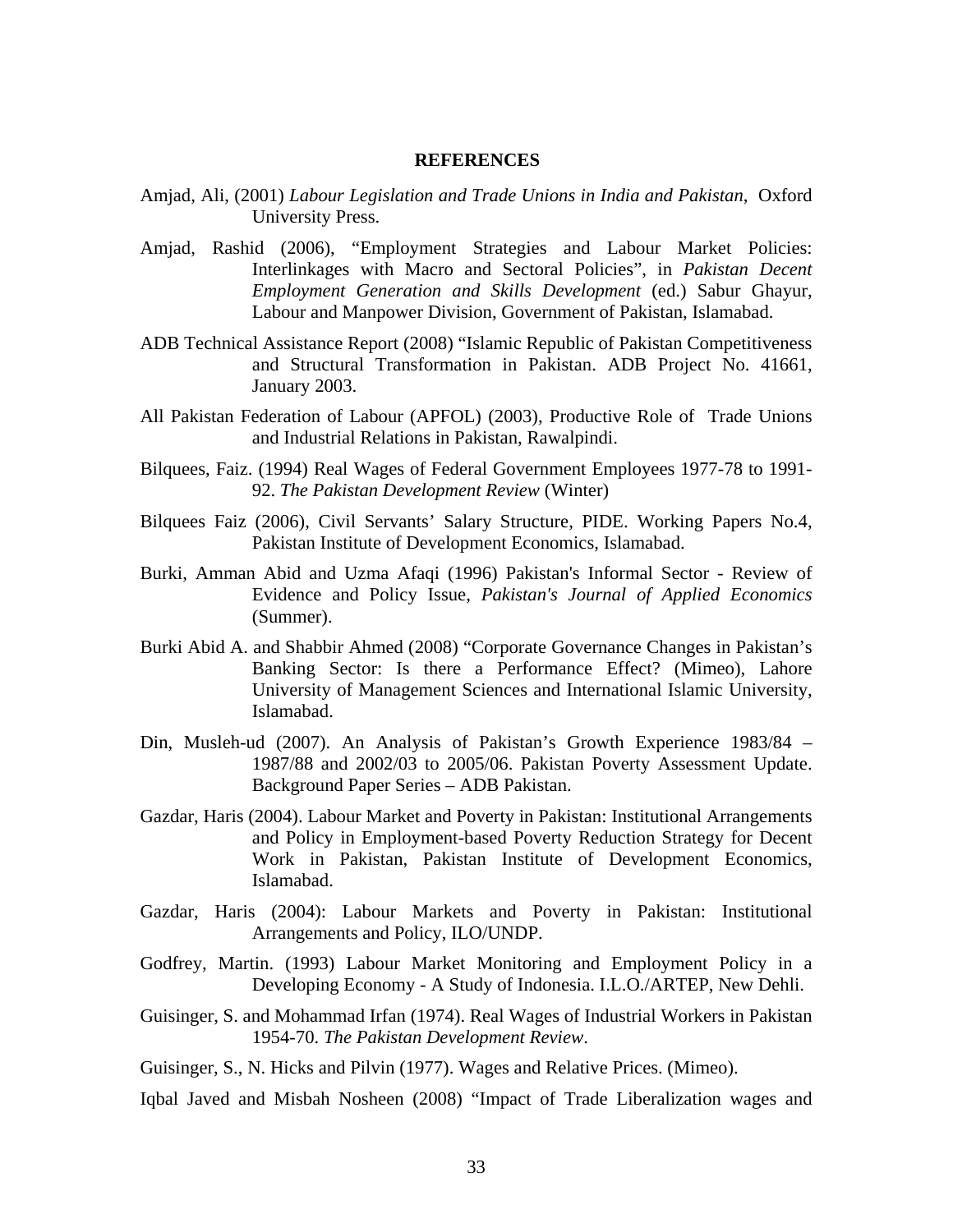employment in Large Scale Manufacturing Industries of Pakistan" A paper presented at the IIU National Conference "Socio-Economic Challenges Faced by Pakistan", Islamabad. Irfan, M. & Ahmed M (1985): Real Wages in Pakistan: Structure and Trends 1970-8, *The* 

- *Pakistan Development Review.* Autumn-Winter.
- Irfan Mohammad (1991). Economic Development and Labour Use in Pakistan in *Towards Full Employment Strategy for Accelerated Economic Growth*. Edited by Ismael Getubig Jr, and Harry, T. Oshima. APDC Kualalumpur.
- Khan, A. R. (1967) What has been happening to real wages in Pakistan, *The Pakistan Development Review.*
- Krugman Paul, (1995) "Technology Trade and Factor Prices" NBER Working papers, NBER.
- Lall Sanjay (2005) "Benchmarking Pakistan's Competitive Performance" Presentation made in ADB Institute Working Paper 2005.
- Majid, N. (2000): Pakistan: Employment, Output and Productivity, Issues in Development, Discussion Paper 33, ILO, Geneva
- Pakistan, Govt. of, Federal Bureau of Statistics, *Labour Force Surveys* (various issues).
- Pakistan, Govt. of, Federal Bureau of Statistics, *Pakistan Economic Survey* 2007/08, Islamabad June 2008.
- Pakistan Govt. of, Federal Bureau of Statistics, *Census of Manufacturing Industries* 1990, 1995 and 2000.
- Qayyum, Abdul, Idrees Khawaja, and Asma Hyder (2008). "Growth Diagnostics in Pakistan" PIDE Working Paper No.47, Pakistan Institute of Development Economics, Islamabad.
- Rodrik D (1997) *Has Globalization Gone too far*? Washington D.C. Institute for International Economics.
- Siddiqui, Suleman Hafeez, Hassan Mujtaba and Nawaz Saleem (2008). "Service-led Growth and Industrial Policy: Lessons from Pakistan". Paper presented at IIU National Conference on "Socio-Economic Challenges Faced by Pakistan" Islamabad June 2008.
- World Bank (2002): Globalization, Growth and Poverty: Building an Inclusive World Economy, World Bank Policy Research Report, co-publication of the World Bank and Oxford University Press.
- World Bank (October 26, 2004), Labour Markets in South Asia: Issues and Challenges, Draft paper.
- World Bank (2005) Issues and Policies Consultants: Pakistan Labour Market Conditions: Issues and Challenge.
- Yasmin Bushra and Aliya H. Khan (2005) "Trade Liberalization and Labour Demand Elasticities: Empirical Evidence for Pakistan" *Pakistan Development Review,* Winter.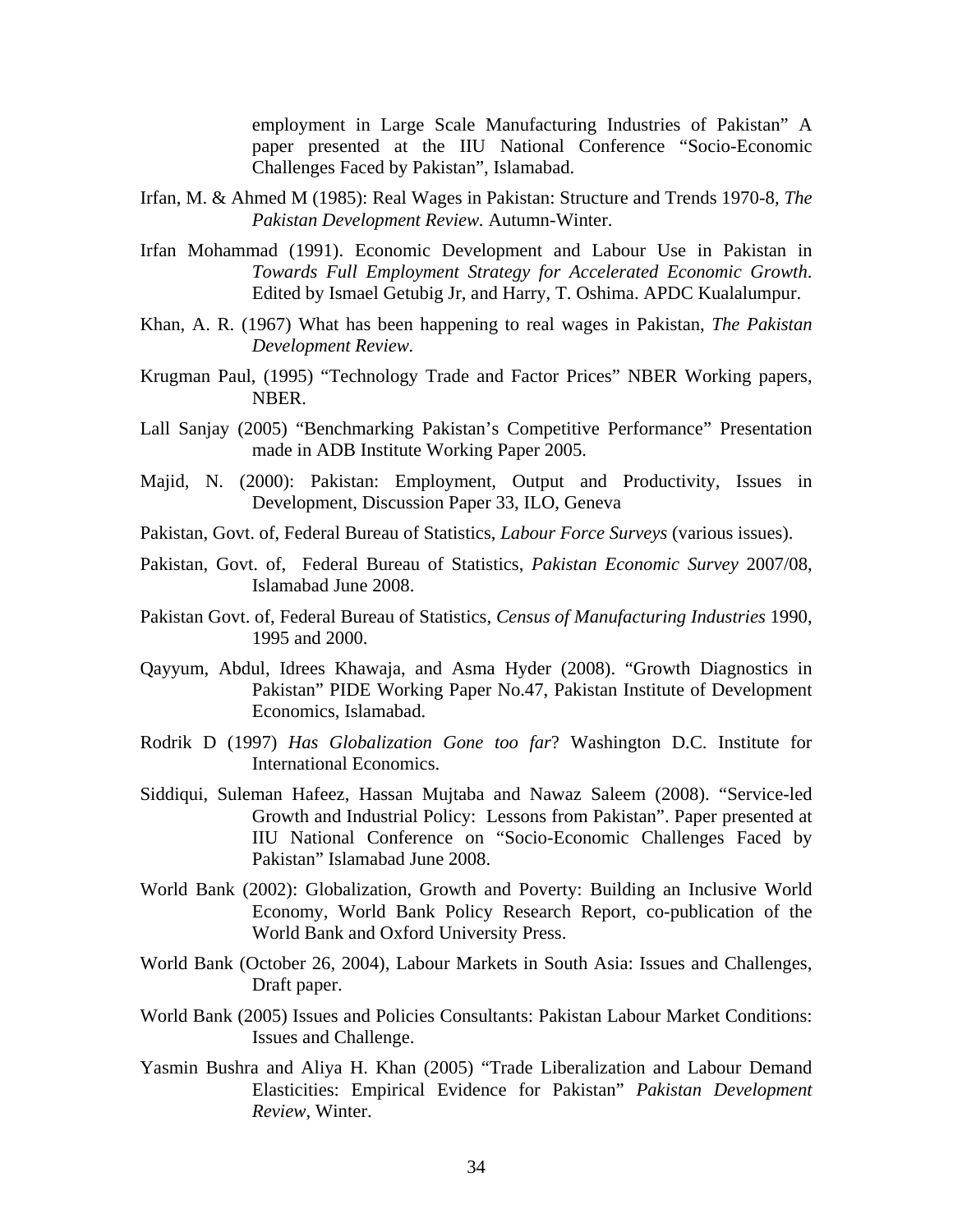- Zaman, Arshad (2008) "In Search of Policy" Paper presented at IIUI National Conference on "Socio-Economic Challenges faced by Pakistan", Islamabad June 2008.
- Zeeuw, de Maarten (1996), The Household Integrated Economic Survey of Pakistan: Internal and External Consistency, *Pakistan Development Review*.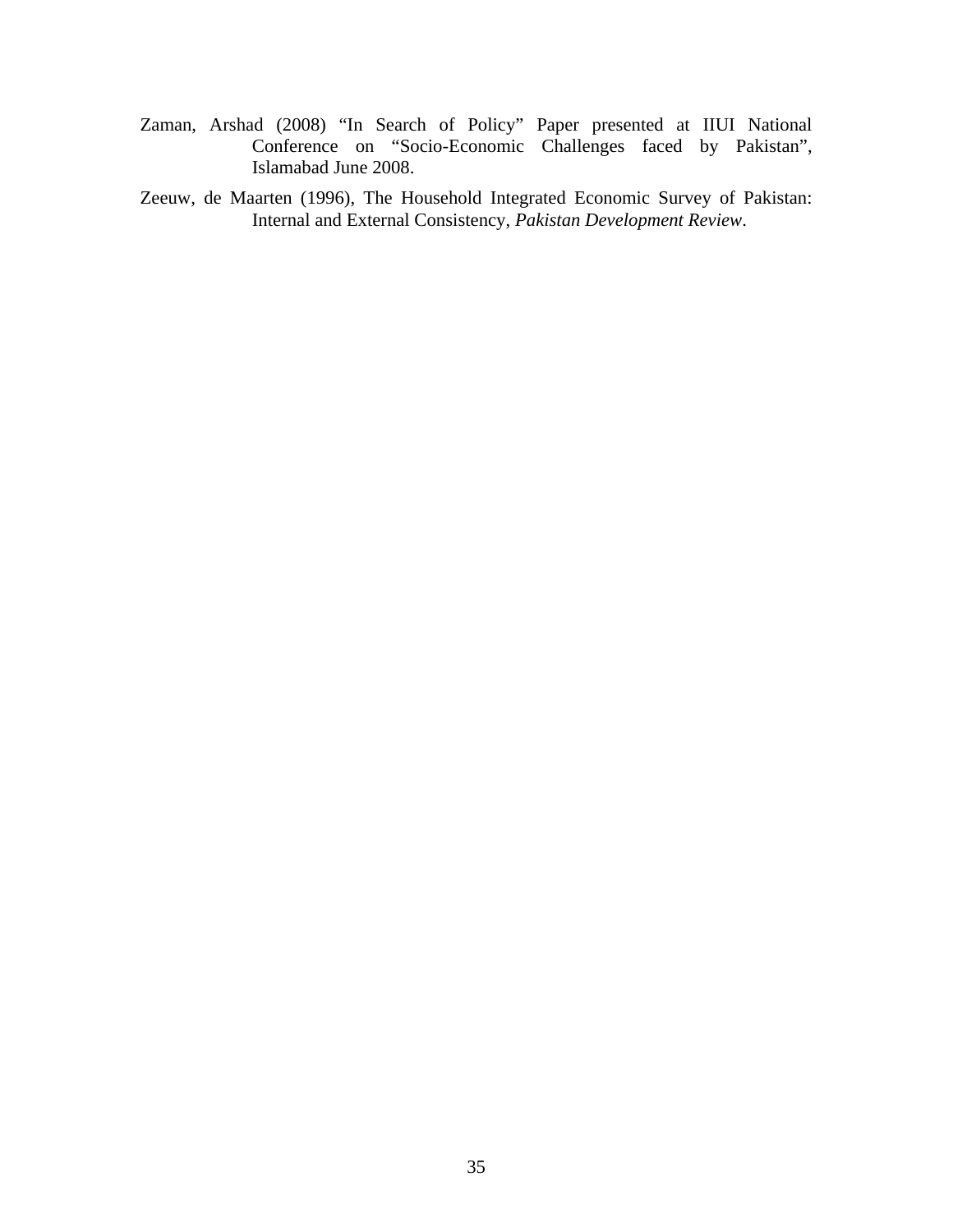| Sex<br>Male | <b>Industry</b>            | 1990-91 | 1991-92 | 1993-94 | 1996-97 | 1997-98 | 1999-00  | 2001-02  | 2003-04  | 2005-06  | 2006-07 |
|-------------|----------------------------|---------|---------|---------|---------|---------|----------|----------|----------|----------|---------|
|             | 1 Agriculture              | 1161.97 | 1663.12 | 1374.74 | 2258.33 | 2190.82 | 2273.79  | 1245.16  | 2578.49  | 3157.55  | 3997.92 |
|             | 2 Mining & Quarrying       | 1333.16 | 1605.37 | 1665.28 | 4566.30 | 3923.24 | 2772.35  | 5669.71  | 5519.01  | 4115.41  | 6338.52 |
|             | 3 Manufacturing            | 1491.02 | 1840.86 | 2181.84 | 3126.83 | 3518.86 | 3297.59  | 2948.36  | 4034.04  | 4675.86  | 6025.99 |
|             | 4 Electric Gas & Water     | 1747.59 | 2211.34 | 2672.53 | 4197.77 | 4510.40 | 4685.34  | 6032.22  | 6469.75  | 8277.90  | 10468.8 |
|             | 5 Construction             | 1228.14 | 1416.26 | 1770.67 | 2484.10 | 2746.62 | 2771.85  | 902.17   | 3178.73  | 4100.57  | 4941.46 |
|             | 6 Wholesale & Retail Trade | 1335.89 | 1492.19 | 1981.11 | 2687.57 | 3002.93 | 2805.10  | 2695.59  | 3128.46  | 3933.22  | 4772.95 |
|             | 7 Transportation           | 1556.67 | 1858.16 | 2326.95 | 3495.88 | 3598.97 | 3610.70  | 3496.52  | 4848.17  | 5530.44  | 6469.93 |
|             | 8 Financial Real estate    | 3096.07 | 4068.84 | 5203.04 | 7956.95 | 8404.50 | 10065.90 | 13277.06 | 12474.75 | 13825.79 | 13806   |
|             | 9 Other                    | 1546.43 | 1902.38 | 2307.86 | 3373.10 | 3767.88 | 3775.64  | 3882.34  | 5189.76  | 6708.66  | 7835.97 |
|             | <b>Total</b>               | 1462.70 | 1792.73 | 2119.57 | 3162.50 | 3387.93 | 3374.23  | 3011.13  | 4278.24  | 5246.00  | 6338.14 |
| Female      | 1 Agriculture              | 593.88  | 647.64  | 711.83  | 1293.38 | 1458.56 | 1169.72  | 324.81   | 1619.08  | 1489.61  | 1644.41 |
|             | 2 Mining & Quarrying       | 1283.33 | 782.89  |         |         | 8000.00 | 2760.00  | 1000.00  | 1774.76  | 2443.02  | 40000   |
|             | 3 Manufacturing            | 770.78  | 932.20  | 1100.72 | 1758.82 | 1854.82 | 1761.05  | 855.14   | 1684.88  | 2068.37  | 2443.49 |
|             | 4 Electric Gas & Water     | 1898.07 | 1889.64 | 1681.25 | 3098.18 | 5069.83 | 2477.63  | 7993.10  | 6155.68  | 8512.22  | 9511.18 |
|             | 5 Construction             | 1101.11 | 1113.79 | 1750.48 | 2139.20 | 2466.26 | 1628.90  | 618.45   | 1858.96  | 3321.43  | 2867.3  |
|             | 6 Wholesale & Retail Trade | 1172.28 | 921.71  | 1357.18 | 2048.18 | 3693.10 | 3643.06  | 2072.63  | 3362.17  | 3756.84  | 4369.62 |
|             | 7 Transportation           | 1465.33 | 2013.45 | 2597.05 | 2254.24 | 3673.12 | 4378.04  | 4773.03  | 5141.73  | 6066.83  | 5505.76 |
|             | 8 Financial Real estate    | 2646.76 | 3320.42 | 5083.76 | 3643.65 | 7122.12 | 14193.23 | 18962.01 | 9385.26  | 12454.93 | 17350.1 |
|             | 9 Other                    | 1199.36 | 1501.87 | 1847.08 | 2320.88 | 2609.20 | 2988.81  | 2902.75  | 3752.06  | 4983.05  | 5354.84 |
|             | <b>Total</b>               | 944.29  | 1065.90 | 1330.88 | 1885.56 | 2257.40 | 2033.18  | 1538.33  | 2595.10  | 3348.97  | 3625.74 |
| Pakistan    | 1 Agriculture              | 1048.33 | 1391.75 | 1225.41 | 1940.52 | 2030.31 | 1879.53  | 879.59   | 2200.61  | 2616.45  | 3173.66 |
|             | 2 Mining & Quarrying       | 1332.12 | 1575.73 | 1665.28 | 4566.30 | 4029.99 | 2771.59  | 5518.98  | 5261.53  | 4068.48  | 6629.68 |
|             | 3 Manufacturing            | 1414.09 | 1733.74 | 2050.73 | 3003.47 | 3412.44 | 3178.25  | 2709.19  | 3762.21  | 4307.38  | 5537.48 |
|             | 4 Electric Gas & Water     | 1749.07 | 2206.78 | 2665.29 | 4191.46 | 4521.92 | 4661.68  | 6064.63  | 6465.66  | 8279.11  | 10456.2 |
|             | 5 Construction             | 1225.99 | 1412.60 | 1770.44 | 2480.09 | 2743.96 | 2757.25  | 900.68   | 3169.05  | 4091.12  | 4913.37 |
|             | 6 Wholesale & Retail Trade | 1332.77 | 1475.57 | 1962.95 | 2678.83 | 3009.36 | 2816.89  | 2688.56  | 3130.95  | 3929.44  | 4767.   |
|             | 7 Transportation           | 1555.34 | 1859.59 | 2331.02 | 3481.67 | 3600.40 | 3617.34  | 3507.48  | 4849.63  | 5537.80  | 6461.52 |
|             | 8 Financial Real estate    | 3082.20 | 4044.25 | 5200.15 | 7930.06 | 8352.63 | 10205.91 | 13320.38 | 12433.15 | 13761.30 | 13919.2 |
|             | 9 Other                    | 1494.75 | 1843.48 | 2245.23 | 3174.33 | 3569.54 | 3643.12  | 3697.93  | 4895.20  | 6350.09  | 7346.83 |
|             | <b>Total</b>               | 1411.87 | 1712.89 | 2038.22 | 3006.12 | 3279.56 | 3198.83  | 2810.40  | 4044.68  | 4991.61  | 5983.69 |

### **Appendix Table 1: Average Monthly Nominal Wages by Industry by Sex 1990/91–2006/07 (All Employees)**

**Note:** i. Based on Individual data tabulation - Labour Force Surveys of Various Years.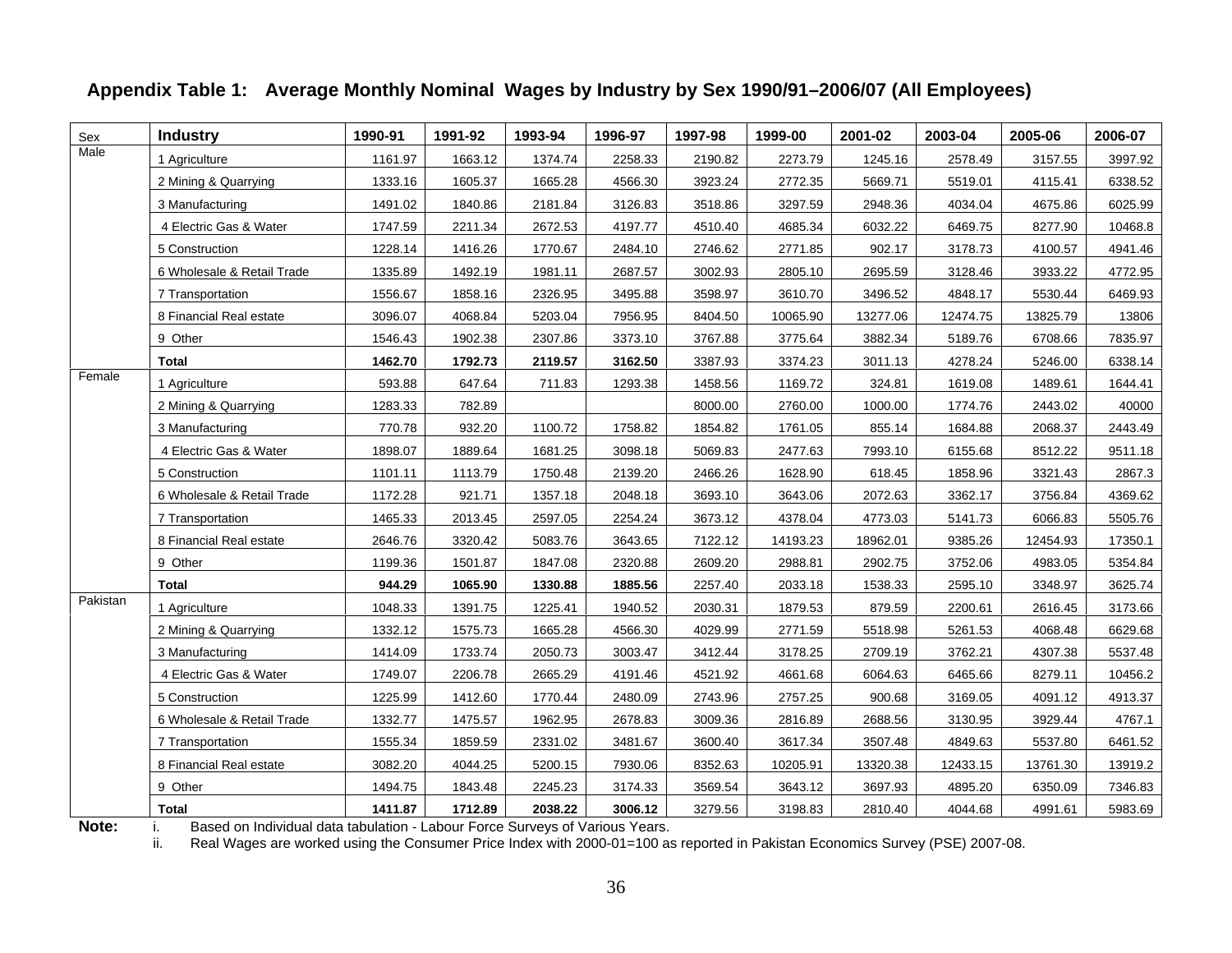| Sex      | <b>Industry</b>             | 1990-91 | 1991-92 | 1993-94 | 1996-97 | 1997-98 | 1999-00  | 2001-02  | 2003-04  | 2005-06  | 2006-07  |
|----------|-----------------------------|---------|---------|---------|---------|---------|----------|----------|----------|----------|----------|
| Male     | 1 Agriculture               | 2689.7  | 3507.95 | 2372.70 | 2784.2  | 2505.23 | 2373.97  | 1202.59  | 2309.85  | 2398.63  | 2818.02  |
|          | 2 Mining & Quarrying        | 3086.0  | 3386.13 | 2874.15 | 5629.76 | 4486.27 | 2894.49  | 5475.86  | 4944.02  | 3126.26  | 4467.84  |
|          | 3 Manufacturing             | 3451.44 | 3882.84 | 3765.69 | 3855.05 | 4023.85 | 3442.88  | 2847.56  | 3613.76  | 3552.00  | 4247.54  |
|          | 4 Electric Gas & Water      | 4045.3  | 4664.29 | 4612.58 | 5175.40 | 5157.69 | 4891.77  | 5825.9   | 5795.7   | 6288.29  | 7379.18  |
|          | 5 Construction              | 2842.9  | 2987.27 | 3056.04 | 3062.63 | 3140.78 | 2893.97  | 871.32   | 2847.56  | 3114.99  | 3483.09  |
|          | 6 Wholesale & Retail Trade  | 3092.33 | 3147.41 | 3419.25 | 3313.48 | 3433.89 | 2928.69  | 2603.43  | 2802.53  | 2987.86  | 3364.31  |
|          | 7 Transportation            | 3603.4  | 3919.34 | 4016.14 | 4310.05 | 4115.47 | 3769.78  | 3376.98  | 4343.07  | 4201.18  | 4560.47  |
|          | 8 Financial and Real estate | 7166.83 | 8582.24 | 8980.04 | 9810.07 | 9610.64 | 10509.40 | 12823.12 | 11175.09 | 10502.73 | 9731.42  |
|          | 9 Other                     | 3579.70 | 4012.61 | 3983.18 | 4158.67 | 4308.61 | 3941.99  | 3749.60  | 4649.08  | 5096.21  | 5523.34  |
|          | Total                       | 3385.8  | 3781.33 | 3658.22 | 3899.03 | 3874.14 | 3522.89  | 2908.18  | 3832.52  | 3985.1'  | 4467.57  |
| Female   | 1 Agriculture               | 1374.73 | 1366.05 | 1228.56 | 1594.60 | 1667.88 | 1221.26  | 313.71   | 1450.39  | 1131.58  | 1159.09  |
|          | 2 Mining & Quarrying        | 2970.68 | 1651.31 | 0.00    | 0.00    | 9148.08 | 2881.60  | 965.81   | 1589.86  | 1855.84  | 28194.83 |
|          | 3 Manufacturing             | 1784.2  | 1966.2  | 1899.76 | 2168.44 | 2121.01 | 1838.64  | 825.90   | 1509.34  | 1571.24  | 1722.34  |
|          | 4 Electric Gas & Water      | 4393.6  | 3985.74 | 2901.71 | 3819.73 | 5797.41 | 2586.79  | 7719.81  | 5514.36  | 6466.28  | 6704.15  |
|          | 5 Construction              | 2548.87 | 2349.27 | 3021.20 | 2637.40 | 2820.19 | 1700.67  | 597.31   | 1665.29  | 2523.11  | 2021.08  |
|          | 6 Wholesale & Retail Trade  | 2713.61 | 1944.13 | 2342.39 | 2525.19 | 4223.10 | 3803.57  | 2001.76  | 3011.89  | 2853.88  | 3080.02  |
|          | 7 Transportation            | 3391.9  | 4246.90 | 4482.31 | 2779.24 | 4200.25 | 4570.93  | 4609.84  | 4606.04  | 4608.65  | 3880.85  |
|          | 8 Financial Real estate     | 6126.77 | 7003.62 | 8774.18 | 4492.24 | 8144.22 | 14818.58 | 18313.71 | 8407.47  | 9461.35  | 12229.61 |
|          | 9 Other                     | 2776.29 | 3167.83 | 3187.91 | 2861.40 | 2983.65 | 3120.49  | 2803.51  | 3361.16  | 3785.36  | 3774.47  |
|          | Total                       | 2185.85 | 2248.25 | 2297.00 | 2324.69 | 2581.36 | 2122.76  | 1485.74  | 2324.74  | 2544.04  | 2555.68  |
| Pakistan | 1 Agriculture               | 2426.69 | 2935.57 | 2114.97 | 2392.46 | 2321.68 | 1962.34  | 849.52   | 1971.34  | 1987.58  | 2237.02  |
|          | 2 Mining & Quarrying        | 3083.60 | 3323.63 | 2874.15 | 5629.76 | 4608.33 | 2893.70  | 5330.28  | 4713.37  | 3090.61  | 4673.06  |
|          | 3 Manufacturing             | 3273.36 | 3656.90 | 3539.40 | 3702.96 | 3902.16 | 3318.29  | 2616.56  | 3370.25  | 3272.09  | 3903.20  |
|          | 4 Electric Gas & Water      | 4048.7  | 4654.67 | 4600.09 | 5167.63 | 5170.87 | 4867.07  | 5857.28  | 5792.05  | 6289.21  | 7370.29  |
|          | 5 Construction              | 2837.9  | 2979.54 | 3055.65 | 3057.69 | 3137.75 | 2878.74  | 869.89   | 2838.88  | 3107.81  | 3463.29  |
|          | 6 Wholesale & Retail Trade  | 3085.1  | 3112.35 | 3387.90 | 3302.7  | 3441.24 | 2941.00  | 2596.64  | 2804.76  | 2984.99  | 3360.19  |
|          | 7 Transportation            | 3600.3  | 3922.35 | 4023.16 | 4292.53 | 4117.10 | 3776.71  | 3387.5   | 4344.38  | 4206.78  | 4554.53  |
|          | 8 Financial and Real estate | 7134.73 | 8530.38 | 8975.06 | 9776.92 | 9551.32 | 10655.58 | 12864.96 | 11137.83 | 10453.73 | 9811.23  |
|          | 9 Other                     | 3460.0  | 3888.38 | 3875.09 | 3913.61 | 4081.80 | 3803.63  | 3571.50  | 4385.20  | 4823.83  | 5178.56  |
|          | <b>Total</b>                | 3268.22 | 3612.93 | 3517.81 | 3706.23 | 3750.21 | 3339.77  | 2714.31  | 3623.30  | 3791.87  | 4217.73  |

### **Appendix Table No. 2 Average Monthly Real Wages of All Employees by sex and Industry 1990/91 - 2006/07**

**Note:** i. Based on Individual data tabulation - Labour Force Surveys of Various Years.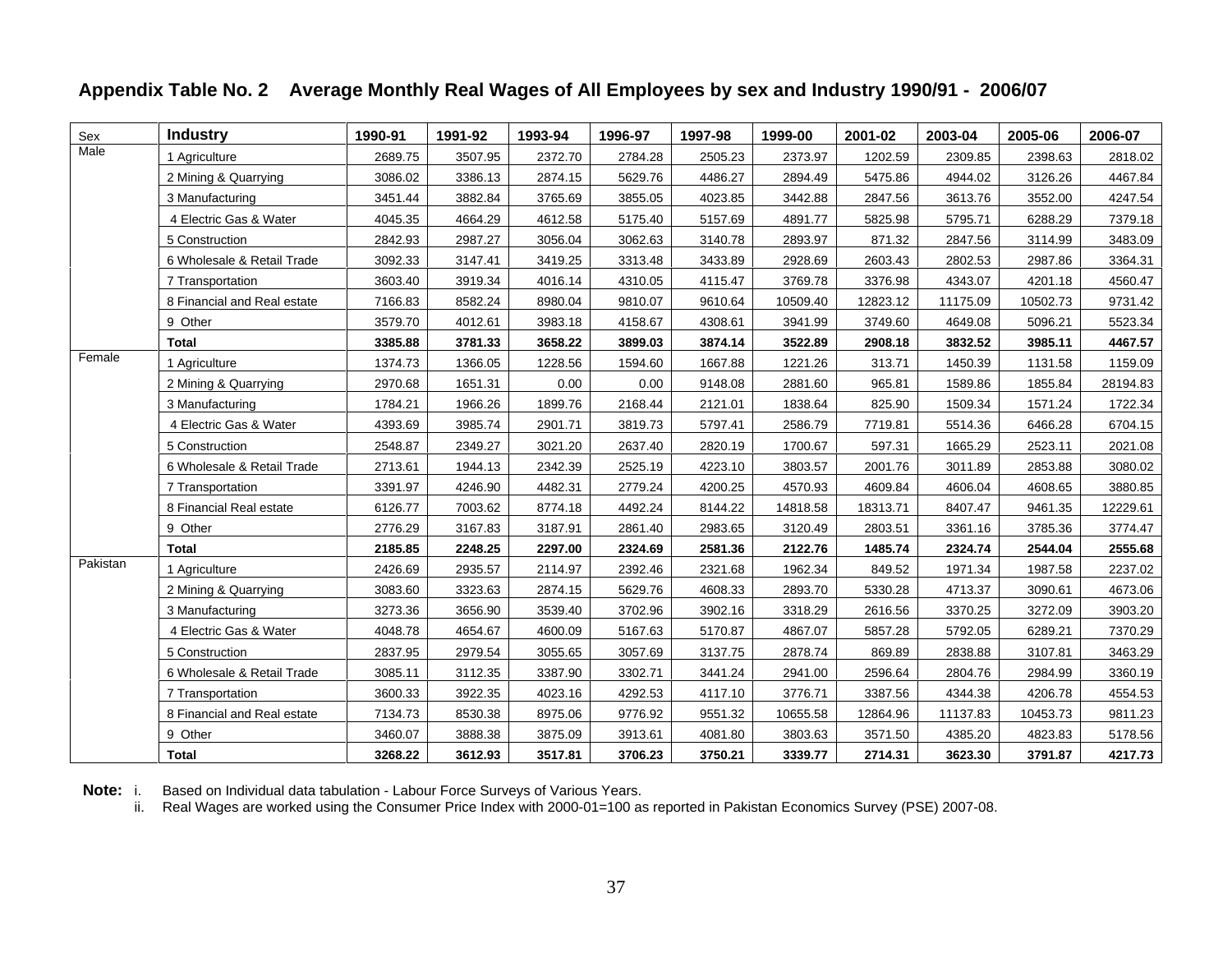| Sex<br>Male | Occupation                  | 1990-91 | 1991-92 | 1993-94 | 1996-97 | 1997-98 | 1999-00  | 2001-02  | 2003-04  | 2005-06  | 2006-07  |
|-------------|-----------------------------|---------|---------|---------|---------|---------|----------|----------|----------|----------|----------|
|             | 1 Senior official & manager | 1820.09 | 2230.73 | 2625.65 | 8368.76 | 9197.81 | 9576.15  | 11337.94 | 12406.45 | 13293.92 | 15730.09 |
|             | 2 Professional              | 4584.99 | 5784.91 | 6867.13 | 5014.85 | 5156.26 | 5862.44  | 7769.72  | 10531.26 | 11868.29 | 13160.30 |
|             | 3 Technician and related    | 1682.90 | 2073.76 | 2494.02 | 3672.59 | 4216.95 | 4006.38  | 4939.33  | 5714.32  | 7247.38  | 8770.48  |
|             | 4 Clerks                    | 1462.64 | 1570.91 | 2214.39 | 3765.74 | 4319.62 | 4616.75  | 5207.38  | 5311.60  | 8060.53  | 8803.25  |
|             | 5 Services workers          | 1279.51 | 1533.89 | 1920.46 | 2728.43 | 3040.75 | 3006.44  | 3102.72  | 3747.53  | 4774.02  | 5728.11  |
|             | 6 Skilled agri. Labour      | 1112.85 | 1683.91 | 1341.11 | 1816.02 | 2303.99 | 2250.51  | 2323.66  | 3180.11  | 3705.55  | 5384.86  |
|             | 7 Craft & related trades    | 1313.27 | 1666.35 | 1993.51 | 2882.3  | 2935.15 | 2981.33  | 2070.79  | 3547.2   | 4427.70  | 5465.45  |
|             | 8 Plant & machine operator  | 1483.23 | 1710.66 | 2136.49 | 3243.98 | 3853.67 | 3546.92  | 3584.73  | 4286.99  | 4922.05  | 6236.45  |
|             | 9 Elementary occupation     | 1297.23 | 1508.62 | 1843.68 | 2357.40 | 2463.53 | 2434.60  | 1455.16  | 2882.12  | 3586.31  | 4362.98  |
|             | Total                       | 1462.70 | 1792.73 | 2119.57 | 3162.50 | 3387.93 | 3374.23  | 3011.13  | 4278.24  | 5246.00  | 6338.14  |
| Female      | 1 Senior official & manager | 1579.55 | 1801.92 | 2259.04 | 4870.20 | 6084.56 | 11505.63 | 7957.05  | 12610.13 | 14917.68 | 16579.37 |
|             | 2 Professional              | 3579.84 | 4742.56 | 5275.25 | 3334.42 | 3808.59 | 6211.03  | 6090.15  | 6369.06  | 11872.52 | 14652.97 |
|             | 3 Technician and related    | 1535.58 | 2027.42 | 2830.67 | 2893.08 | 2686.56 | 3049.47  | 3088.96  | 4221.18  | 4800.34  | 5455.05  |
|             | 4 Clerks                    | 812.32  | 892.99  | 1630.82 | 3096.35 | 6589.23 | 3519.70  | 4476.80  | 2946.47  | 11247.97 | 6660.31  |
|             | 5 Services workers          | 735.83  | 1020.11 | 1281.29 | 1290.75 | 2114.09 | 3673.23  | 1383.59  | 2823.49  | 5719.15  | 4349.01  |
|             | 6 Skilled agri. Labour      | 594.85  | 651.89  | 712.06  | 1340.0  | 2565.58 | 1161.49  | 892.29   | 4500.00  | 2196.61  | 1775.97  |
|             | 7 Craft & related trades    | 730.24  | 850.77  | 1012.04 | 1401.11 | 1404.55 | 1581.82  | 621.53   | 1655.95  | 1804.79  | 2130.35  |
|             | 8 Plant & machine operator  | 897.05  | 1175.15 | 1485.41 | 1945.95 | 3136.35 | 2585.75  | 3109.91  | 2710.21  | 3487.62  | 3601.16  |
|             | 9 Elementary occupation     | 1066.45 | 1055.64 | 1246.56 | 1330.01 | 1395.29 | 1278.78  | 519.89   | 1679.62  | 1795.26  | 2001.44  |
|             | Total                       | 944.29  | 1065.90 | 1330.88 | 1885.56 | 2257.40 | 2033.18  | 1538.33  | 2595.10  | 3348.97  | 3625.74  |
| Pakistan    | 1 Senior official & manager | 1768.20 | 2129.40 | 2549.20 | 8241.05 | 9043.09 | 9643.14  | 11214.89 | 12410.69 | 13369.64 | 15760.93 |
|             | 2 Professional              | 4546.04 | 5751.59 | 6791.05 | 4600.43 | 4888.15 | 5913.16  | 7492.34  | 9921.07  | 11868.88 | 13351.23 |
|             | 3 Technician and related    | 1679.04 | 2072.61 | 2502.22 | 3517.77 | 3898.55 | 3784.70  | 4356.89  | 5214.05  | 6457.57  | 7736.34  |
|             | 4 Clerks                    | 1449.49 | 1551.17 | 2199.52 | 3756.04 | 4379.24 | 4592.61  | 5186.28  | 5251.74  | 8203.80  | 8735.41  |
|             | 5 Services workers          | 1196.37 | 1462.66 | 1837.22 | 2584.06 | 3020.46 | 3014.24  | 3037.29  | 3727.10  | 4797.91  | 5700.23  |
|             | 6 Skilled agri. Labour      | 995.97  | 1379.22 | 1181.65 | 1661.11 | 2352.69 | 1976.61  | 2224.66  | 3206.43  | 3528.13  | 5056.95  |
|             | 7 Craft & related trades    | 1195.66 | 1498.08 | 1769.99 | 2691.56 | 2840.95 | 2882.60  | 1925.20  | 3347.40  | 4080.63  | 5022.69  |
|             | 8 Plant & machine operator  | 1473.69 | 1694.90 | 2116.64 | 3234.91 | 3837.66 | 3539.75  | 3581.63  | 4274.83  | 4907.39  | 6213.25  |
|             | 9 Elementary occupation     | 1292.29 | 1502.64 | 1831.22 | 2234.18 | 2336.51 | 2192.50  | 1280.02  | 2650.68  | 3303.04  | 3990.82  |
|             | Total                       | 1411.87 | 1712.89 | 2038.22 | 3006.12 | 3279.56 | 3198.83  | 2810.40  | 4044.68  | 4991.61  | 5983.69  |

#### **Appendix Table No. 3**: **Average Monthly Nominal Wages by Occupation by Sex 1990/91 - 2006/07**

**Note:** i. Based on Individual data tabulation - Labour Force Surveys of Various Years.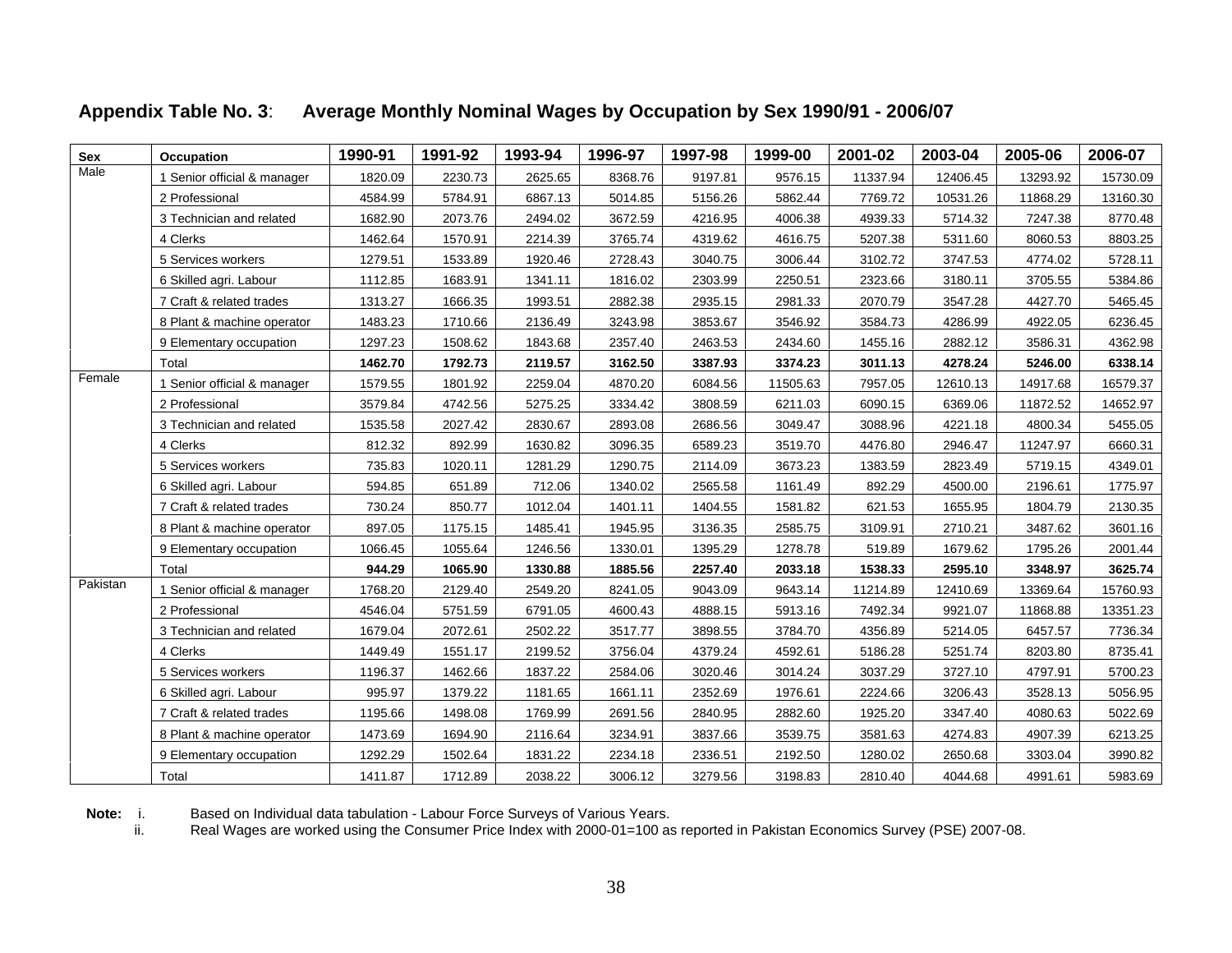#### **Sex Occupation** 1990-91 1991-92 1993-94 1996-97 1997-98 1999-00 2001-02 2003-04 2005-06 2006-07 1 Senior official & manager | 4313.01 | 4705.19 | 4531.68 | 10317.79 | 10517.80 | 9998.07 | 10950.30 | 11113.90 | 10098.69 | 11087.68 | 2 Professional | 10864.91 | 12201.88 | 11852.14 | 6182.78 | 5896.24 | 6120.74 | 7504.07 | 9434.08 | 9015.72 | 9276.31 | 3 Technician and related | 3987.92 | 4374.10 | 4304.49 | 4527.91 | 4822.13 | 4182.90 | 4770.46 | 5118.99 | 5505.45 | 6182.06 | 4 Clerks | 3465.98 | 3313.46 | 3821.86 | 4642.76 | 4939.54 | 4820.16 | 5029.34 | 4758.22 | 6123.16 | 6205.15 | 5 Services workers | 3032.01 | 3235.37 | 3314.57 | 3363.86 | 3477.13 | 3138.90 | 2996.64 | 3357.10 | 3626.57 | 4037.58 | 6 Skilled agri. Labour | 2637.08 | 3551.79 | 2314.66 | 2238.96 | 2634.63 | 2349.66 | 2244.21 | 2848.79 | 2814.91 | 3795.63 | 7 Craft & related trades | 3112.01 | 3514.76 | 3440.65 | 3553.67 | 3356.38 | 3112.68 | 1999.99 | 3177.71 | 3363.49 | 3852.44 | 8 Plant & machine operator | 3514.76 | 3608.22 | 3687.42 | 3999.48 | 4406.72 | 3703.19 | 3462.17 | 3840.36 | 3739.03 | 4395.89 | 9 Elementary occupation | 3074.01 | 3182.06 | 3182.05 | 2906.42 | 2817.07 | 2541.87 | 1405.41 | 2581.85 | 2724.33 | 3075.34 | Male Total | 3466.11 | 3781.33 | 3658.22 | 3899.03 | 3874.14 | 3522.89 | 2908.18 | 3832.52 | 3985.11 | 4467.57 | 1 Senior official & manager | 3743.01 | 3800.72 | 3898.93 | 6004.44 | 6957.76 | 12012.56 | 7685.00 | 11296.36 | 11332.18 | 11686.31 | 2 Professional | 8483.04 | 10003.30 | 9104.68 | 4110.98 | 4355.17 | 6484.68 | 5881.93 | 5705.51 | 9018.93 | 10328.45 | 3 Technician and related | 3638.82 | 4276.36 | 4885.52 | 3566.86 | 3072.11 | 3183.83 | 2983.35 | 3781.40 | 3646.56 | 3845.11 | 4 Clerks | 1924.94 | 1883.55 | 2814.66 | 3817.46 | 7534.86 | 3674.77 | 4323.74 | 2639.49 | 8544.49 | 4694.66 | 5 Services workers | 1743.67 | 2151.67 | 2211.40 | 1591.35 | 2417.49 | 3835.07 | 1336.29 | 2529.33 | 4344.54 | 3065.49 | 6 Skilled agri. Labour | 1409.60 | 1375.01 | 1228.96 | 1652.10 | 2933.77 | 1212.66 | 861.79 | 4031.17 | 1668.65 | 1251.83 | 7 Craft & related trades | 1730.42 | 1794.50 | 1746.70 | 1727.42 | 1606.12 | 1651.51 | 600.28 | 1483.42 | 1371.01 | 1501.62 | 8 Plant & machine operator | 2125.70 | 2478.70 | 2563.71 | 2399.15 | 3586.45 | 2699.67 | 3003.58 | 2427.85 | 2649.36 | 2538.35 | 9 Elementary occupation | 2527.12 | 2226.63 | 2151.47 | 1639.76 | 1595.52 | 1335.13 | 502.11 | 1504.63 | 1363.77 | 1410.76 | Female 1 Septembre official & manager | 3743.01 | 3800.72 | 3808.03 | 6004.44 | 6057.76 | 1201.256 | 7685.00 | 11206.36 | 11332.18 | 11686.31 | Total 2237.65 2248.25 2297.00 2324.69 2581.36 2122.76 1485.74 2324.74 2544.04 2555.68 1 Senior official & manager | 4190.04 | 4491.45 | 4399.72 | 10160.34 | 10340.87 | 10068.01 | 10831.45 | 11117.70 | 10156.21 | 11109.42 | 2 Professional | 10772.62 | 12131.59 | 11720.83 | 5671.84 | 5589.65 | 6173.69 | 7236.18 | 8887.46 | 9016.16 | 9410.89 | 3 Technician and related | 3978.76 | 4371.67 | 4318.63 | 4337.04 | 4458.03 | 3951.45 | 4207.93 | 4670.83 | 4905.48 | 5453.12 | 4 Clerks | 3434.80 | 3271.81 | 3796.20 | 4630.80 | 5007.71 | 4794.95 | 5008.97 | 4704.59 | 6232.00 | 6157.33 | 5 Services workers | 2835.00 | 3085.13 | 3170.90 | 3185.87 | 3453.93 | 3147.04 | 2933.45 | 3338.79 | 3644.72 | 4017.93 | 6 Skilled agri. Labour | 2360.13 | 2909.14 | 2039.43 | 2047.97 | 2690.33 | 2063.70 | 2148.60 | 2872.38 | 2680.14 | 3564.49 | Pakistan 1 Sepier official & manager 4190.04 4491.45 4399.77 10160.34 10340.87 10068.01 10831.45 11117.70 10156.21 11109.42

#### **Appendix Table No. 4**: **Average Monthly Real Wages by Occupation by Sex 1990/91 - 2006/07**

Note: i. Based on Individual data tabulation - Labour Force Surveys of Various Years.

ii. Real Wages are worked using the Consumer Price Index with 2000-01=100 as reported in Pakistan Economics Survey (PSE) 2007-08.

7 Craft & related trades | 2833.32 | 3159.85 | 3054.87 | 3318.41 | 3248.65 | 3009.61 | 1859.37 | 2998.66 | 3099.84 | 3540.35 | 8 Plant & machine operator | 3492.16 | 3574.97 | 3653.16 | 3988.30 | 4388.41 | 3695.71 | 3459.17 | 3829.46 | 3727.89 | 4379.54 | 9 Elementary occupation | 3062.29 | 3169.45 | 3160.55 | 2754.50 | 2671.82 | 2289.10 | 1236.26 | 2374.52 | 2509.15 | 2813.01 |

Total 3268.22 3612.93 3517.81 3706.23 3750.21 3339.77 2714.31 3623.30 3791.87 4217.73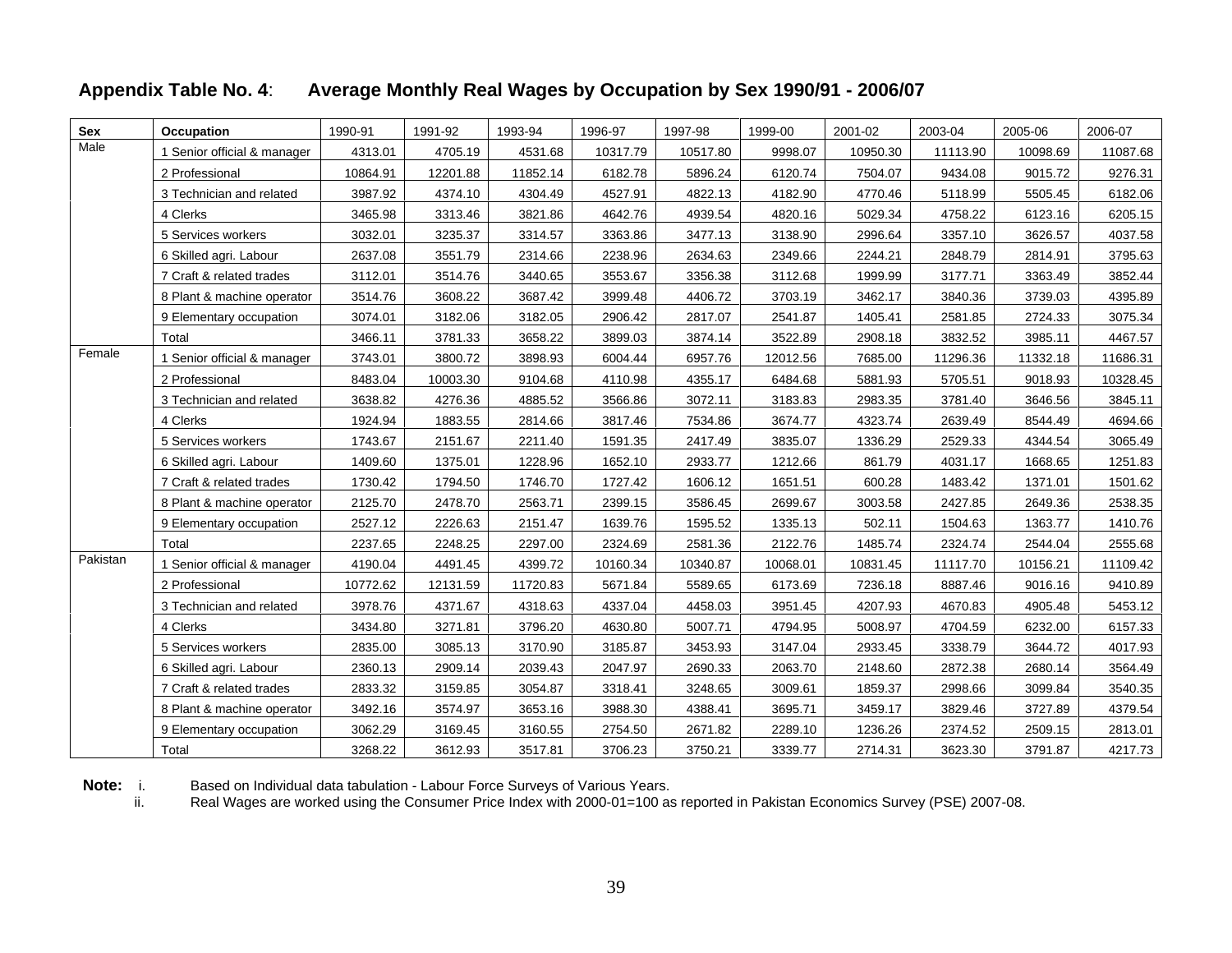| Sex    | Education                             | 1990-91 | 1991-92 | 1993-94            | 1996-97            | 1997-98            | 1999-00 | 2001-02 | 2003-04 | 2005-06 | 2006-07  |
|--------|---------------------------------------|---------|---------|--------------------|--------------------|--------------------|---------|---------|---------|---------|----------|
| Male   | No education                          | 1189.77 | 1500.95 | 1658.06            | 2428.64            | 2636.65            | 2562.54 | 1652.07 | 3060.76 | 3740.01 | 4549.88  |
|        | Kg /nursary                           | 1352.77 | 1394.91 | 1530.09            | 2654.1             | 2309.65            |         |         |         |         | 5817.95  |
|        | Kg bur < Primary                      | 1254.01 | 1380.93 | 1730.10            | 2387.33            | 2447.65            | 2605.28 | 1936.15 | 2916.05 | 3669.37 | 4529.33  |
|        | Primary but < middle                  | 1342.33 | 1539.78 | 1864.14            | 2568.8             | 2779.93            | 2702.14 | 2198.13 | 3205.35 | 4047.81 | 5116.64  |
|        | Middle but < matric                   | 1517.97 | 1748.25 | 2115.01            | 2917.16            | 3175.66            | 2999.38 | 2612.28 | 3798.38 | 4432.30 | 5697.62  |
|        | Matric but < inter                    | 1656.35 | 2059.84 | 2525.38            | 3308.51            | 3546.42            | 3970.88 | 3767.62 | 4364.84 | 5742.33 | 6709.18  |
|        | Inter but < degree                    | 1968.73 | 2375.62 | 2754.31            | 4008.9             | 4615.66            | 4576.63 | 6429.69 | 8082.28 | 7182.73 | 8255.94  |
|        | Degree in engineering                 | 3103.70 | 3921.67 | 4356.68            | 6825.57            | 7082.90            | 6991.51 | 8658.58 | 9747.35 | 12596.1 | 14431.08 |
|        | <b>Total</b>                          | 1462.70 | 1792.73 | 2119.57            | 3162.50            | 3387.93            | 3374.23 | 3011.13 | 4278.24 | 5246.00 | 6338.14  |
| Female | No education                          | 683.80  | 753.20  | 965.36             | 1292.91            | 1429.52            | 1308.23 | 579.86  | 1683.12 | 1812.38 | 2043.21  |
|        | Kg /nursary                           | 490.12  | 1899.13 |                    | 1537.80            | 840.00             |         |         |         |         | 2883.86  |
|        | Kg bur < Primary                      | 858.07  | 958.47  | 1156.35            | 1211.61            | 1999.38            | 1485.26 | 498.07  | 1494.67 | 1518.65 | 1889.98  |
|        | Primary but < middle                  | 974.78  | 898.19  | 1191.65            | 1842.19            | 1455.75            | 1368.24 | 800.53  | 1664.67 | 1679.63 | 2171.60  |
|        | Middle but < matric                   | 1146.48 | 1246.68 | 1707.55            | 2099.              | 1984.77            | 2221.40 | 1214.34 | 2459.02 | 3363.94 | 2613.67  |
|        | Matric but < inter                    | 1308.18 | 1566.89 | 1779.12            | 2476.18            | 2937.43            | 3061.66 | 2666.42 | 3145.55 | 4212.49 | 4020.49  |
|        | Inter but < degree                    | 1368.40 | 1742.45 | 1784.67            | 2421.91            | 3105.67            | 3865.44 | 4247.48 | 5122.19 | 4713.56 | 6037.71  |
|        |                                       | 2337.00 | 2651.7  | 3308.5             | 4575.25            | 5235.92            | 5604.25 | 4463.36 | 5787.02 | 8665.20 | 8958.79  |
|        | Degree in engineering<br><b>Total</b> | 944.29  | 1065.90 | 1330.88            | 1885.56            | 2257.40            | 2033.18 | 1538.33 | 2595.10 | 3348.97 | 3625.74  |
| Total  | No education                          | 1121.97 | 1386.95 | 1557.15            | 2235.2             | 2485.41            | 2306.45 | 1452.57 | 2781.74 | 3382.44 | 4080.35  |
|        |                                       | 1336.34 | 1429.72 | 1530.09            | 2547.34            | 2239.88            |         |         |         |         | 5106.67  |
|        | Kg /nursary<br>Kg bur < Primary       | 1238.00 | 1359.01 | 1710.42            | 2282.05            | 2433.45            | 2554.99 | 1803.64 | 2827.92 | 3482.77 | 4307.89  |
|        |                                       | 1332.08 | 1512.89 | 1826.50            | 2527.25            | 2732.72            | 2660.83 |         | 3124.81 | 3879.09 |          |
|        | Primary but < middle                  |         |         |                    |                    |                    |         | 2110.40 |         |         | 4903.14  |
|        | Middle but < matric                   | 1501.58 | 1727.74 | 2104.24<br>2474.93 | 2878.35<br>3226.68 | 3133.67<br>3490.79 | 2971.99 | 2540.55 | 3737.64 | 4382.1  | 5573.06  |
|        | Matric but < inter                    | 1625.55 | 2019.82 |                    |                    |                    | 3880.40 | 3652.49 | 4231.82 | 5577.54 | 6457.28  |
|        | Inter but < degree                    | 1916.86 | 2294.68 | 2677.08            | 3839.92            | 4417.18            | 4498.61 | 6042.20 | 7579.02 | 6823.58 | 7969.13  |
|        | Degree Plus                           | 3010.72 | 3759.35 | 4223.59            | 6540.              | 6872.02            | 6817.53 | 8035.46 | 9129.96 | 11841.7 | 13369.44 |
|        | Total                                 | 1411.87 | 1712.89 | 2038.22            | 3006.12            | 3279.56            | 3198.83 | 2810.40 | 4044.68 | 4991.61 | 5983.69  |

**Appendix Table No. 5: Average monthly Nominal Wages by Education By Sex 1990-91--2006-07 (All Employees)** 

**Note:** i. Based on Individual data tabulation - Labour Force Surveys of Various Years.<br>ii. Real Wages are worked using the Consumer Price Index with 2000-01=100 as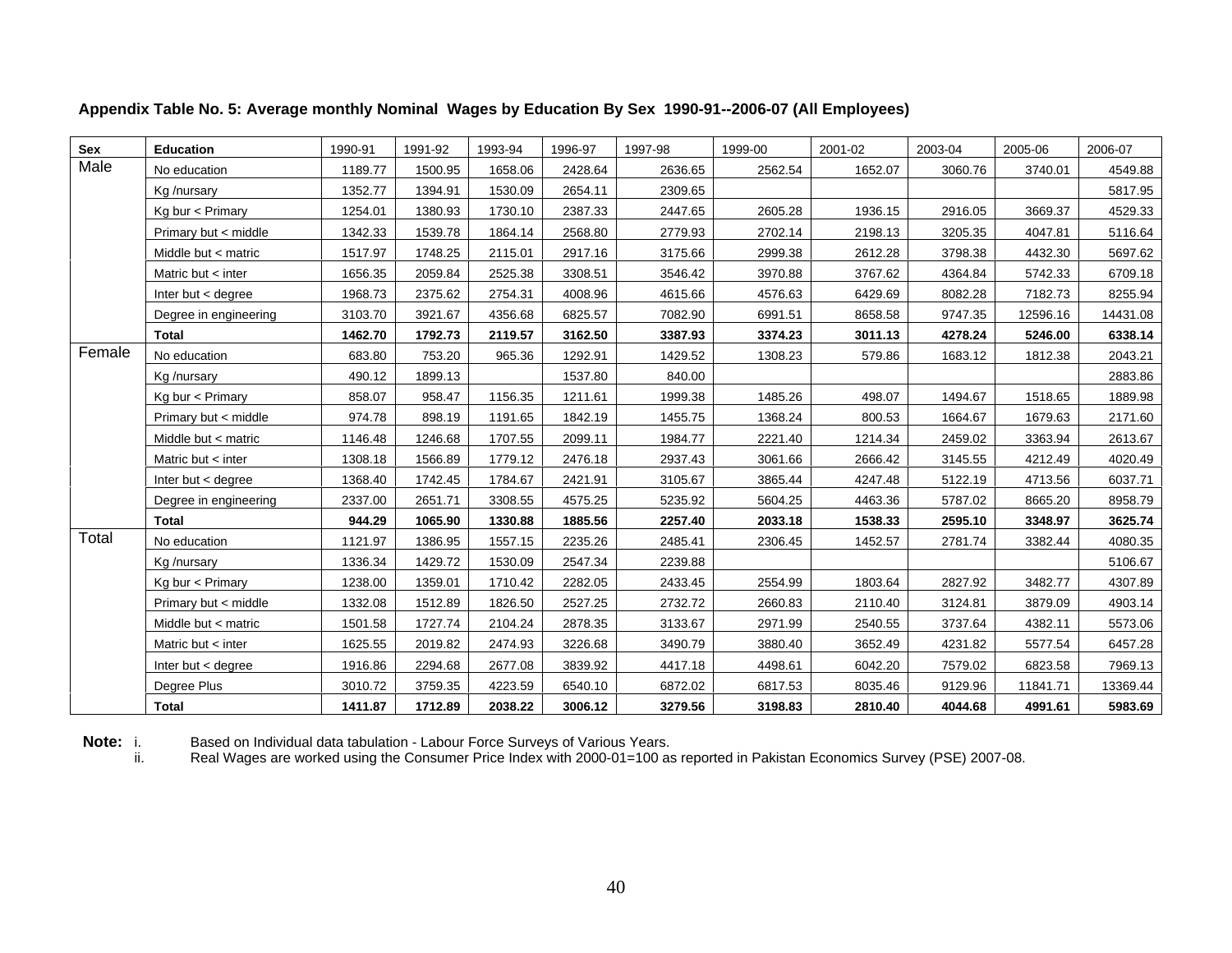|        |                          | 1990-91 | 1991-92 | 1993-94 | 1996-97 | 1997-98 | 1999-00 | 2001-02 | 2003-04 | 2005-06 | 2006-07  |
|--------|--------------------------|---------|---------|---------|---------|---------|---------|---------|---------|---------|----------|
|        | No education             | 2754.10 | 3165.89 | 2861.68 | 2994.25 | 3015.04 | 2675.45 | 1595.59 | 2741.88 | 2841.0  | 3207.07  |
|        | Kg /nursary              | 3131.41 | 2942.23 | 2640.82 | 3272.24 | 2641.11 |         |         |         |         | 4100.90  |
|        | Kg bur < Primary         | 2902.80 | 2912.75 | 2986.02 | 2943.32 | 2798.92 | 2720.07 | 1869.95 | 2612.25 | 2787.43 | 3192.59  |
|        | Primary but $\lt$ middle | 3107.25 | 3247.79 | 3217.37 | 3167.06 | 3178.87 | 2821.19 | 2122.98 | 2871.41 | 3074.91 | 3606.57  |
|        | Middle but < matric      | 3513.81 | 3687.51 | 3650.35 | 3596.5  | 3631.40 | 3131.53 | 2522.97 | 3402.65 | 3366.99 | 4016.08  |
|        | Matric but < inter       | 3834.14 | 4344.74 | 4358.61 | 4079.04 | 4055.37 | 4145.84 | 3638.80 | 3910.09 | 4362.15 | 4729.10  |
|        | Inter but < degree       | 4557.24 | 5010.80 | 4753.72 | 4942.62 | 5278.06 | 4778.28 | 6209.86 | 7240.24 | 5456.34 | 5819.37  |
|        | Degree plus              | 7184.49 | 8271.83 | 7519.29 | 8415.20 | 8099.38 | 7299.55 | 8362.55 | 8731.84 | 9568.64 | 10172.04 |
| Male   | Total                    | 3385.88 | 3781.33 | 3658.22 | 3899.0  | 3874.14 | 3522.89 | 2908.18 | 3832.52 | 3985.1  | 4467.57  |
|        | No education             | 1582.87 | 1588.7  | 1666.14 | 1594.0  | 1634.67 | 1365.87 | 560.03  | 1507.77 | 1376.77 | 1440.20  |
|        | Kg /nursary              | 1134.55 | 4005.76 | 0.00    | 1895.9  | 960.55  |         |         |         |         | 2032.75  |
|        | Kg bur < Primary         | 1986.27 | 2021.65 | 1995.77 | 1493.79 | 2286.31 | 1550.70 | 481.04  | 1338.95 | 1153.64 | 1332.19  |
|        | Primary but < middle     | 2256.43 | 1894.5  | 2056.7  | 2271.22 | 1664.67 | 1428.53 | 773.16  | 1491.24 | 1275.92 | 1530.70  |
|        | Middle but < matric      | 2653.90 | 2629.56 | 2947.1  | 2587.98 | 2269.60 | 2319.27 | 1172.82 | 2202.83 | 2555.41 | 1842.30  |
|        | Matric but < inter       | 3028.19 | 3304.98 | 3070.62 | 3052.87 | 3358.98 | 3196.56 | 2575.26 | 2817.84 | 3200.01 | 2833.92  |
|        | Inter but < degree       | 3167.59 | 3675.27 | 3080.2  | 2985.96 | 3551.37 | 4035.75 | 4102.26 | 4588.54 | 3580.65 | 4255.81  |
|        | Degree plus              | 5409.73 | 5593.15 | 5710.31 | 5640.80 | 5987.33 | 5851.17 | 4310.76 | 5184.11 | 6582.50 | 6314.79  |
| Female | Total                    | 2185.85 | 2248.25 | 2297.00 | 2324.69 | 2581.36 | 2122.76 | 1485.74 | 2324.74 | 2544.04 | 2555.68  |
|        | No education             | 2597.1  | 2925.44 | 2687.5  | 2755.83 | 2842.09 | 2408.08 | 1402.90 | 2491.9  | 2569.46 | 2876.12  |
|        | Kg /nursary              | 3093.39 | 3015.65 | 2640.82 | 3140.60 | 2561.33 |         |         |         |         | 3599.54  |
|        | Kg bur < Primary         | 2865.74 | 2866.50 | 2952.05 | 2813.52 | 2782.67 | 2667.57 | 1741.97 | 2533.30 | 2645.68 | 3036.51  |
|        | Primary but < middle     | 3083.51 | 3191.08 | 3152.41 | 3115.83 | 3124.89 | 2778.06 | 2038.24 | 2799.26 | 2946.74 | 3456.08  |
|        | Middle but < matric      | 3475.89 | 3644.25 | 3631.75 | 3548.7  | 3583.39 | 3102.94 | 2453.69 | 3348.24 | 3328.86 | 3928.29  |
|        | Matric but < inter       | 3762.86 | 4260.33 | 4271.54 | 3978.15 | 3991.76 | 4051.37 | 3527.62 | 3790.94 | 4236.97 | 4551.55  |
|        | Inter but < degree       | 4437.18 | 4840.08 | 4620.43 | 4734.22 | 5051.09 | 4696.81 | 5835.62 | 6789.41 | 5183.51 | 5617.21  |
|        | Degree plus              | 6969.25 | 7929.45 | 7289.58 | 8063.24 | 7858.23 | 7117.91 | 7760.73 | 8178.77 | 8995.53 | 9423.72  |
| Total  | Total                    | 3268.22 | 3612.93 | 3517.81 | 3706.23 | 3750.21 | 3339.77 | 2714.31 | 3623.30 | 3791.87 | 4217.73  |

**Note:** i. Based on Individual data tabulation - Labour Force Surveys of Various Years.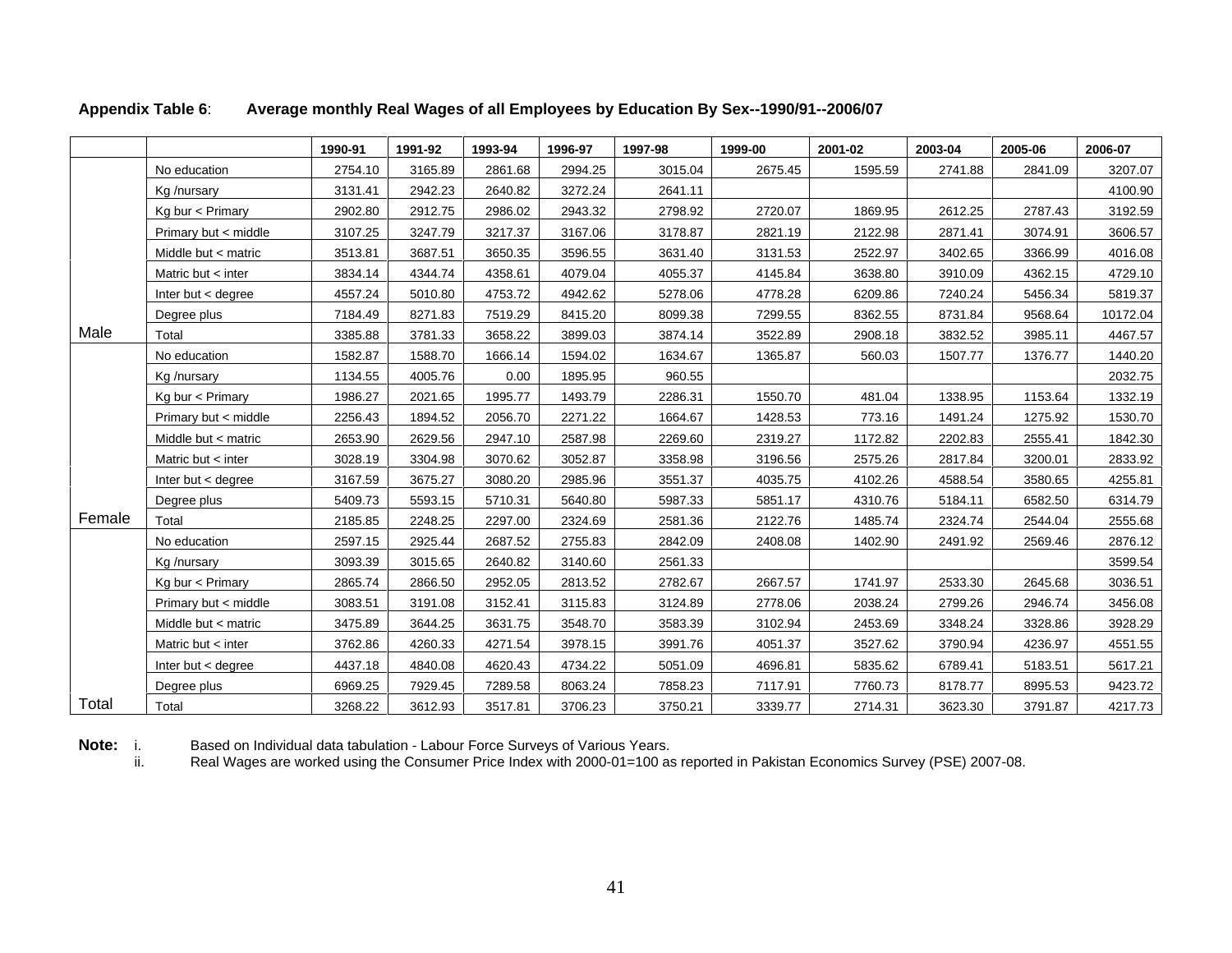|          |         | 1990-91 | 1991-92 | 1993-94 | 1996-97 | 1997-98 | 1999-00 | 2001-02 | 2003-04 | 2005-06 | 2006-07 |
|----------|---------|---------|---------|---------|---------|---------|---------|---------|---------|---------|---------|
|          | 10-14   | 2063.69 | 4994.55 | 1792.49 | 1430.17 | 1389.81 | 1289.18 | 733.58  | 1544.46 | 1472.49 | 1806.29 |
|          | 15-19   | 2435.14 | 2542.83 | 2623.72 | 2552.84 | 2373.50 | 2231.51 | 1361.00 | 2071.68 | 2370.31 | 2685.71 |
|          |         | 3062.58 | 3247.15 | 3056.47 | 3260.02 | 3201.49 | 2962.62 | 1969.23 | 2902.76 | 2978.36 | 3465.90 |
|          | 25-29   | 3327.35 | 3606.83 | 3700.84 | 3859.02 | 3657.32 | 3597.34 | 2772.66 | 3383.46 | 3882.87 | 4128.44 |
|          | 30-59   | 3864.91 | 4195.51 | 4201.53 | 4560.55 | 4562.51 | 4595.43 | 3793.31 | 4897.72 | 5283.64 | 5489.41 |
|          |         | 2993.66 | 3132.76 | 3124.40 | 3343.14 | 3729.56 | 3394.81 | 1915.41 | 3324.68 | 4104.24 | 4182.99 |
|          | Total   | 3385.88 | 3781.17 | 3658.22 | 3899.03 | 3883.65 | 3827.23 | 2910.16 | 3847.86 | 4221.16 | 4467.57 |
| Female   | $10-14$ | 1554.75 | 1272.49 | 1086.72 | 1320.52 | 1059.47 | 923.55  | 387.67  | 1046.41 | 1056.44 | 1131.80 |
|          | 15-19   | 1936.41 | 1852.70 | 1760.14 | 1682.10 | 1562.29 | 1479.35 | 629.10  | 1531.28 | 1443.60 | 1337.51 |
|          | 20-24   | 2364.92 | 2128.54 | 2485.73 | 2507.71 | 2375.88 | 2217.41 | 1268.80 | 1757.10 | 2339.89 | 2478.39 |
|          | 25-29   | 2685.53 | 2938.63 | 2601.29 | 2796.61 | 3462.38 | 3071.54 | 1832.64 | 2245.92 | 3361.84 | 2612.82 |
|          |         | 2282.21 | 2425.82 | 2638.94 | 2632.93 | 3031.93 | 3006.17 | 1965.08 | 3062.39 | 3658.49 | 3232.03 |
|          | $60+$   | 1439.86 | 2046.36 | 1590.57 | 1360.68 | 1239.49 | 1064.34 | 987.42  | 1457.24 | 2813.43 | 1062.92 |
|          | Total   | 2185.85 | 2248.16 | 2297.00 | 2324.69 | 2582.87 | 2659.68 | 1496.08 | 2345.57 | 2938.20 | 2555.68 |
| Pakistan | $10-14$ | 1929.75 | 4183.48 | 1630.29 | 1397.62 | 1314.46 | 1251.32 | 631.45  | 1422.22 | 1380.43 | 1594.76 |
|          | $15-19$ | 2389.36 | 2443.22 | 2497.95 | 2426.26 | 2277.11 | 2162.40 | 1249.59 | 1977.68 | 2254.73 | 2488.96 |
|          |         | 2997.88 | 3122.63 | 2983.36 | 3162.67 | 3112.56 | 2863.45 | 1871.42 | 2759.28 | 2887.06 | 3333.48 |
|          | $25-29$ | 3279.04 | 3538.81 | 3605.20 | 3736.38 | 3638.77 | 3532.63 | 2642.24 | 3229.88 | 3813.38 | 3935.09 |
|          | 30-59   | 3724.02 | 4025.34 | 4070.71 | 4358.58 | 4435.87 | 4409.35 | 3576.31 | 4662.13 | 5098.62 | 5222.44 |
|          | $60+$   | 2902.48 | 3033.71 | 3010.61 | 3153.59 | 3548.56 | 3171.02 | 1791.58 | 3142.50 | 3997.03 | 3899.68 |
|          | Total   | 3268.22 |         | 3517.81 | 3706.23 | 3758.99 | 3691.26 | 2718.72 | 3640.73 | 4060.77 | 4217.73 |

**Appendix Table No. 7: Average Monthly Real Wages by Age Group (All Employees)**

**Note:** i. Based on Individual data tabulation - Labour Force Surveys of Various Years.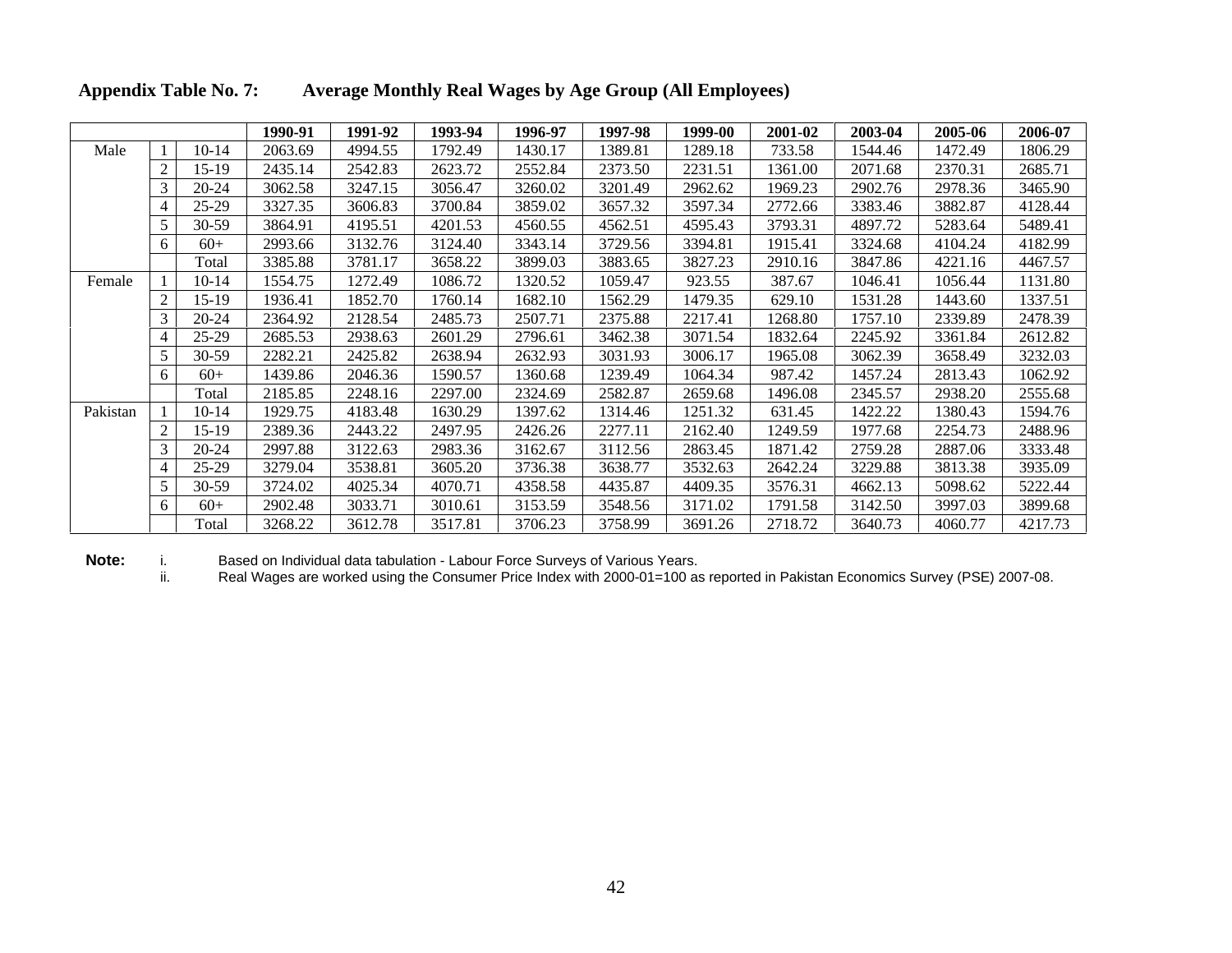|            |              | 1997-98 |         | 1999-00         |         |         | 2001-02 |         | 2003-04 | 2005-06 |         | 2006-07 |         |
|------------|--------------|---------|---------|-----------------|---------|---------|---------|---------|---------|---------|---------|---------|---------|
| <u>Sex</u> | Firm type    | Nominal | Real    | Nominal         | Real    | Nominal | Real    | Nominal | Real    | Nominal | Real    | Nominal | Real    |
| Male       | 1 Government | 4348.09 | 4972.0  | 4670.90         | 4876.70 | 5645.72 | 5452.69 | 6721.07 | 6020.85 | 8556.17 | 6499.67 | 9710.74 | 6844.8  |
|            | 2 Corporate  | 4073.87 | 4658.52 | 4164.13 4347.60 |         | 4408.81 | 4258.08 | 5957.94 | 5337.22 | 6524.16 | 4956.06 | 8088.59 | 5701.41 |
|            | 3 Formal     | 3816.11 | 4363.76 | 3025.16 3158.45 |         | 2272.46 | 2194.77 | 3309.63 | 2964.82 | 4455.87 | 3384.89 | 5977.14 | 4213.11 |
|            | 4 Informal   | 2670.23 | 3053.44 | 2653.94         | 2770.87 | 1618.70 | 1563.36 | 3055.1  | 2736.86 | 3802.89 | 2888.85 | 4605.86 | 3246.53 |
|            | Total        | 3387.93 | 3874.14 | 3374.23 3522.89 |         | 3011.13 | 2908.18 | 4278.24 | 3832.52 | 5243.47 | 3983.19 | 6338.14 | 4467.5  |
| Female     | 1 Government | 3540.59 | 4048.70 | 4344.00         | 4535.39 | 4394.86 | 4244.60 | 5663.7  | 5073.64 | 7375.60 | 5602.86 | 8028.15 | 5658.8  |
|            | 2 Corporate  | 3346.70 | 3826.9  | 4694.71         | 4901.   | 3675.78 | 3550.10 | 3622.47 | 3245.07 | 6762.42 | 5137.05 | 5703.70 | 4020.37 |
|            | 3 Formal     | 2117.04 | 2420.86 | 1353.09         | 1412.71 | 513.76  | 496.1   | 1741.77 | 1560.31 | 3939.21 | 2992.41 | 4413.00 |         |
|            | 4 Informal   | 1509.97 | 1726.67 | 1390.10         | 1451.   | 707.30  | 683.11  | 1737.7  | 1556.73 | 1873.33 | 1423.07 | 2085.15 | 1469.76 |
|            | Total        | 2257.40 | 2581.36 | 2033.18 2122.76 |         | 1538.33 | 1485.74 | 2595.1  | 2324.74 | 3336.01 | 2534.19 | 3625.74 | 2555.68 |
| Total      | 1 Government | 4264.20 | 4876.16 | 4636.71         | 4841.00 | 5493.38 | 5305.57 | 6586.81 | 5900.57 | 8403.65 | 6383.82 | 9506.02 | 6700.52 |
|            | 2 Corporate  | 4049.47 | 4630.62 | 4178.15 4362.24 |         | 4378.80 | 4229.09 | 5828.3  | 5221.14 | 6536.09 | 4965.12 | 7947.26 | 5601.7  |
|            | 3 Formal     | 3548.11 | 4057.30 | 2620.89         | 2736.36 | 1497.78 | 1446.58 | 2873.7  | 2574.38 | 4403.17 | 3344.85 | 5789.14 | 4080.6  |
|            | 4 Informal   | 2557.30 | 2924.29 | 2475.14 2584.1  |         | 1498.58 | 1447.34 | 2875.8  | 2576.27 | 3500.05 | 2658.80 | 4219.42 | 2974.1  |
|            | Total        | 3279.56 | 3750.21 | 3198.83 3339.77 |         | 2810.40 | 2714.31 | 4044.68 | 3623.30 | 4988.93 | 3789.83 | 5983.69 | 4217.73 |

#### **Appendix Table No. 8: Average Monthly Nominal and Real Wages by Type of Enterprise type by Sex 1997/98–2006-07**.

**Notes: i.** Based on Individual data tabulation---Labourforce Surveys of Various Years

**ii.** Real Wages are worked outusing the Consumer Price Index with 2001-02=100 as reported in Pakistan Economics Survey (PSE) 2006/07

**iii. Corporate** includes Public and private limited Companies

**iv. Formal** includes non corporate private sector where size of the employment is 10 or more

**v. Informal** sector establishment with less than 10 employment size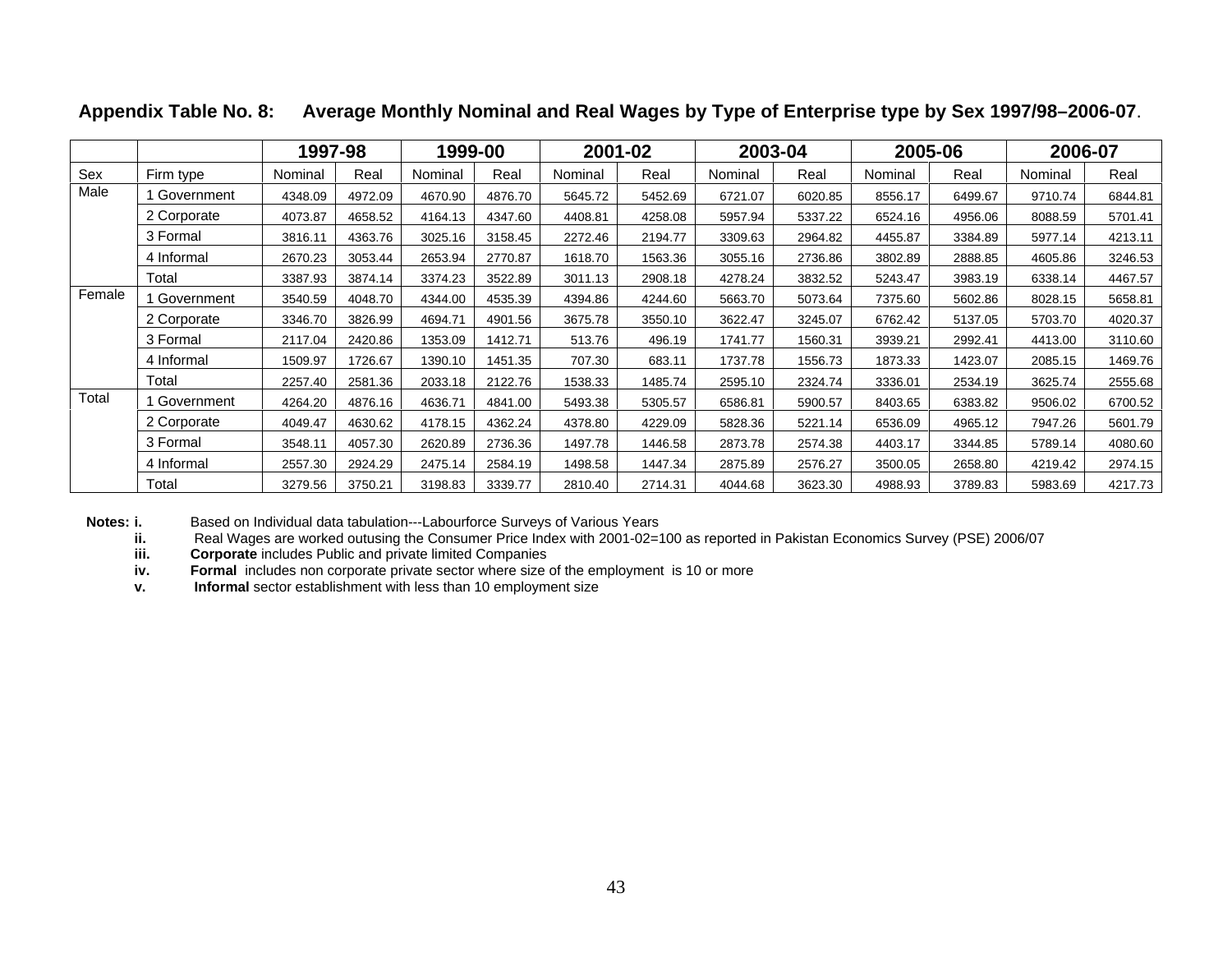|                |           | 1992    | $\vert$ 1993 | 1994        | 1995  | 1996 l | 1997                                                           | 1998 l  | 1999  |         | 2000 2001                                             | 2002  | 2003  |       | 2004 2005 2006                |             | 2007        |
|----------------|-----------|---------|--------------|-------------|-------|--------|----------------------------------------------------------------|---------|-------|---------|-------------------------------------------------------|-------|-------|-------|-------------------------------|-------------|-------------|
| Carpenter      |           |         |              |             |       |        |                                                                |         |       |         |                                                       |       |       |       |                               |             |             |
|                | Islamabad | 305.8   | 288.1        | 258.9       |       |        |                                                                |         | 243.3 | 228.4   | 225.0                                                 |       | 234.2 | 291.1 | 327.9                         | 341.8       | 370.1       |
|                | Karachi   | 326.9   |              | 308.8       |       | :302   | 285.0                                                          | 285.9   | 308.8 | 305.2   | 291.3                                                 | 287.9 | 282.8 |       | 301.9 299.2 305.4             |             | 317.2       |
|                | Lahore    | 272.7   | 288.1        | 261.3       | 282.5 | 269.8  | 268.2                                                          | 258.9   | 283.9 | 274.1   | 262.5                                                 | 253.5 | 245.9 |       | 248.1 277.1 274.2 273.5       |             |             |
|                | Peshawar  | 210.9   | 220.9        | 233.0       | 206.2 | 206.8  | 215.8                                                          | 228.7   | 216.3 | 208.8   | 225.0                                                 | 217.3 | 210.8 | 224.0 | 225.4                         | 227.9       | 264.4       |
|                | Quetta    | 358.6   | 326.5        | 310.7       | 305.4 | 296.4  | 283.6                                                          | 285.9 1 | 270.4 |         | 261.0 250.0 241.5                                     |       | 234.2 |       | 246.3 225.4 303.9             |             | 352.5       |
| Mason<br>(Rai) |           | 295.0   |              |             |       |        | 288.0 274.6 274.9 267.5 259.8 257.6                            |         |       |         | 264.6 255.5 250.8 243.5 241.6 262.3 271.0 290.6 315.5 |       |       |       |                               |             |             |
|                | Islamabad | 305.8   | 288.1        | 258.9 267.2 |       | 261.9  | 246.6                                                          | 228.7   | 243.3 |         | 228.4 225.0 217.3                                     |       |       |       | 234.2 291.1 327.9 341.8 370.1 |             |             |
|                | Karachi   | 316.4   | 310.8        | 306.8       | 313.1 | 323.4  | 302.3                                                          | 285.9   | 308.8 | 305.2   | 291.3                                                 | 287.9 | 282.8 | 301.9 | 299.2                         |             | 305.4 317.2 |
|                | Lahore    |         |              |             | 282.  |        |                                                                |         |       | 274.1   | 262.5                                                 | 253.5 |       | 284.9 |                               | 350.2       | 346.1       |
|                | Peshawar  | 210.9   |              | 233.0       | 206.  |        |                                                                |         | 216.3 | 208.8   | 225.0                                                 | 217.3 | 210.8 |       | 246.3 266.4                   | 246.9       |             |
|                | Quetta    | 311.1   | 312.1        | 302.0       | 288.2 |        |                                                                |         | 270.4 | 261.0 L | 250.0                                                 | 241.5 | 234.2 | 246.3 | 225.4 303.9                   |             | - 317.2     |
| Labourer       |           |         |              |             |       |        |                                                                |         |       |         |                                                       |       |       |       |                               |             |             |
| (Unskilled     |           | 283.1   | 284.0        | 272.4 271.4 |       | 270.6  | 262.0                                                          | 257.6   | 264.6 | 255.5   | 250.8                                                 | 243.5 | 241.6 |       | 274.1 286.1                   | 309.6       | 332.5       |
|                | Islamabad | 137.1 l | 134.4        | 133.8       | 137.4 | 130.9  | 123.3                                                          | 125.8   | 129.8 | 125.3   | 120.0                                                 | 115.9 | 121.8 | 143.3 | 164.0                         | 189.9       | 193.9       |
|                | Karachi   | 137.1   |              | 139         |       | 1831   | 193 <sub>0</sub>                                               | 1ጸ3 በ   | 186.1 |         | 176.3                                                 | 175.9 | 1717  | 134.4 | 188.6                         | 208.9       |             |
|                | Lahore    | 149.9   | 164.6        | 147.9       | 160.3 | 149.2  | 144.4                                                          | 140.1   | 156.8 | 151.4 L | 145.0                                                 | 140.0 | 135.8 |       | 149.6  164.0  186.9           |             | 176.2       |
|                | Peshawar  | 105.5   | 96.0         | 103.6       |       |        | 92.5                                                           |         | 86.5  | 83.5    | 90.0                                                  | 86.9  | 84.3  | 120.0 |                               | 123.0 132.9 |             |
|                | Quetta    | 123.9   |              | 133.8       | 118.4 |        | 117.1                                                          | 125.8   | 119.0 | 104.4   | 100.0                                                 | 108.7 | 104.6 | 134.4 | 139.4 189.9                   |             |             |
|                |           | 130.7   |              |             |       |        | <mark>. 136.0   131.7   134.2   138.2   134.1   133.2  </mark> |         | 135.6 |         | 129.3 126.3                                           | 125.5 | 123.6 |       | 136.3 155.8 181.7             |             | 186.8       |

#### **Appendix Table No. 9: Daily Real Wages of Construction Workers in Different Cities**

Note: i. **Note:** i. Based on Individual data tabulation - Labour Force Surveys of Various Years.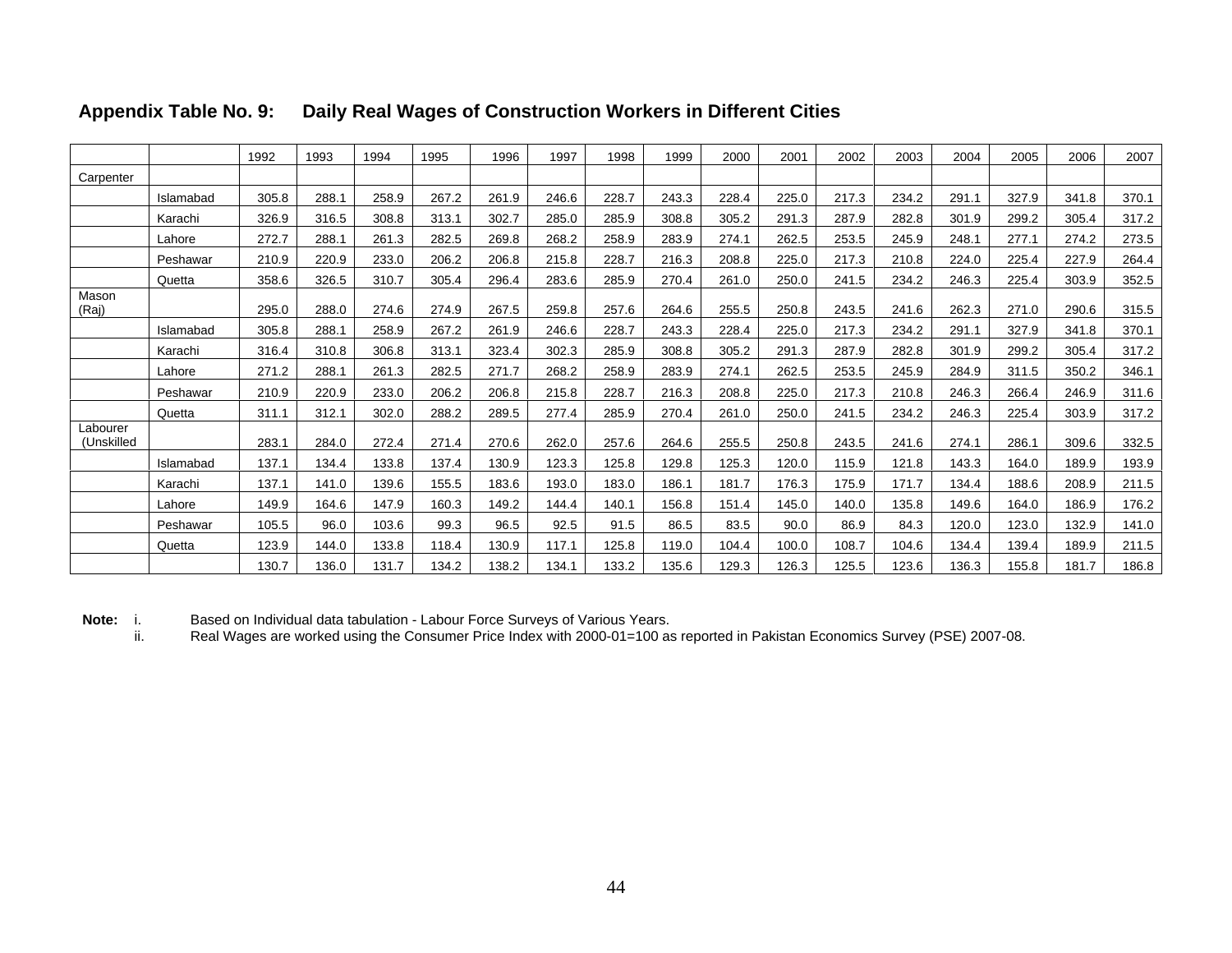|      | Appendix Table No. 10: Employment in Banks-1991-2005 |                  |                             |                      |
|------|------------------------------------------------------|------------------|-----------------------------|----------------------|
| Year | Foreign Banks                                        | <b>Pak Banks</b> | <b>Total</b><br>employment. | Foreign/Pak<br>banks |
| 1991 | 1035                                                 | 101684           | 102719                      | 0.010                |
| 1992 | 1072                                                 | 102455           | 103527                      | 0.010                |
| 1993 | 1217                                                 | 103634           | 104851                      | 0.012                |
| 1994 | 1344                                                 | 104511           | 105855                      | 0.013                |
| 1995 | 1415                                                 | 107499           | 108914                      | 0.013                |
| 1996 | 1554                                                 | 110848           | 112402                      | 0.014                |
| 1997 | 1489                                                 | 90302            | 91791                       | 0.016                |
| 1998 | 1449                                                 | 86911            | 88360                       | 0.017                |
| 1999 | 1298                                                 | 84615            | 85913                       | 0.015                |
| 2000 | 1369                                                 | 95833            | 97202                       | 0.014                |
| 2001 | 816                                                  | 75522            | 76338                       | 0.011                |
| 2002 | 757                                                  | 73162            | 73919                       | 0.010                |
| 2003 | 721                                                  | 76384            | 77105                       | 0.009                |
| 2004 | 748                                                  | 69800            | 70548                       | 0.011                |
| 2005 | 833                                                  | 57241            | 58074                       | 0.015                |

**Note:** i. Based on Individual data tabulation - Labour Force Surveys of Various Years.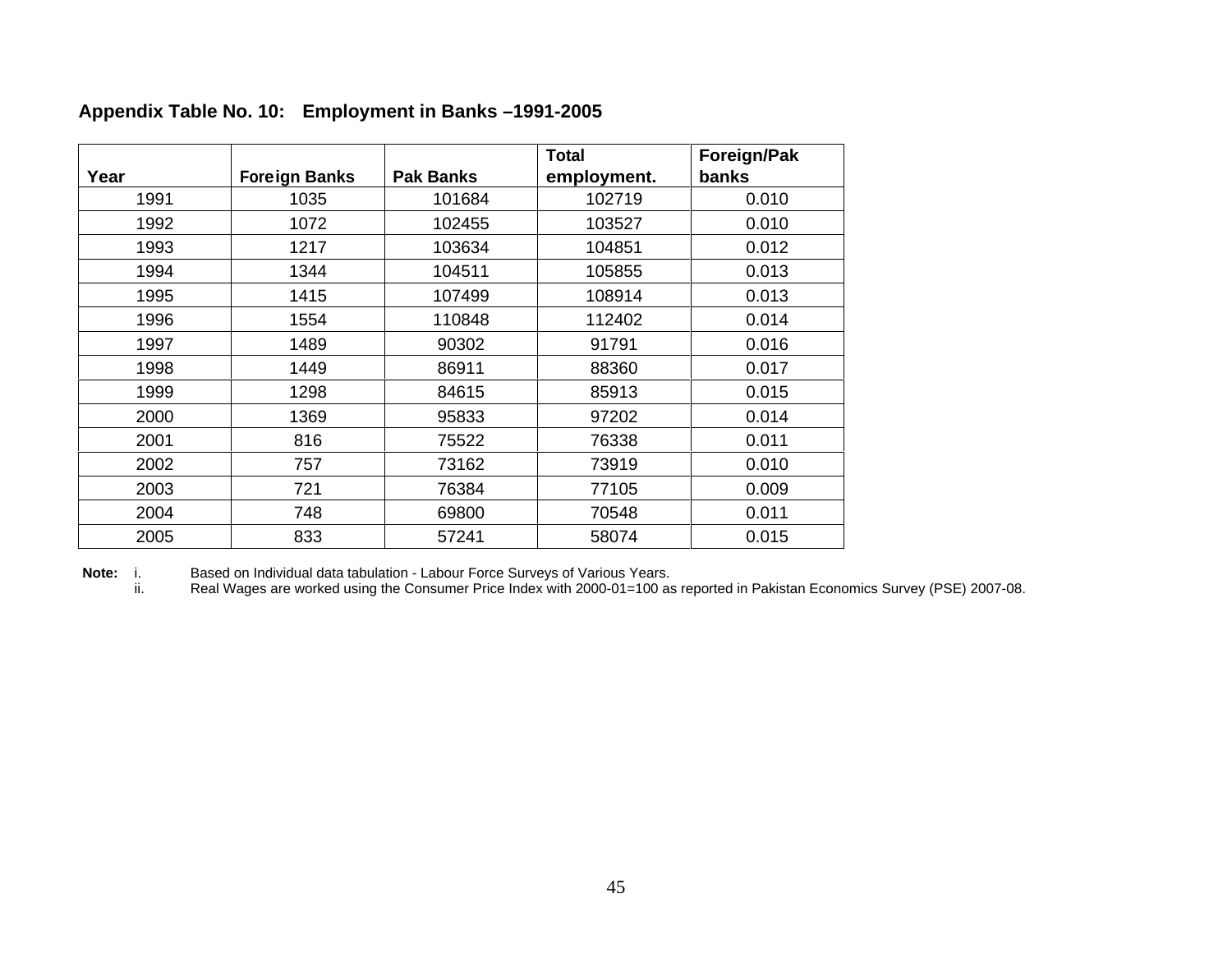#### **Appendix Table No. 11 : Average Daily Employment (Inc. Contract Labour) in Large Scale Manufacturing**

| Industry<br>code | <b>Industry Major group</b><br>and Industries |         | All employees |         |         | <b>Production workers</b> |         |         | <b>Non-Production Workers</b> |         |
|------------------|-----------------------------------------------|---------|---------------|---------|---------|---------------------------|---------|---------|-------------------------------|---------|
|                  |                                               | 1990-91 | 1995-96       | 2001-01 | 1990-91 | 1995-96                   | 2001-01 | 1990-91 | 1995-96                       | 2001-01 |
| $\mathbf{3}$     | <b>All Industries</b>                         | 622234  | 561821        | 689692  | 492301  | 440276                    | 560905  | 129933  | 121645                        | 128787  |
| 31               | Food, Beverages and<br>tobacco                | 95360   | 88584         | 85466   | 65110   | 62024                     | 61538   | 30250   | 26560                         | 23928   |
| 32               | Textile. Apparel, and<br>leather              | 282721  | 262098        | 397536  | 240792  | 221318                    | 340324  | 41929   | 40780                         | 57212   |
| 33               | Wood, Wood products<br>&Furniture             | 5469    | 4799          | 3241    | 4500    | 3819                      | 2593    | 969     | 980                           | 648     |
| 34               | Paper, printing<br>&publishing                | 16013   | 17823         | 14174   | 12080   | 13469                     | 11142   | 3933    | 4354                          | 3032    |
| 35               | Chemical, Rubber &<br>Plastics                | 62129   | 65795         | 62608   | 43334   | 45798                     | 42912   | 18795   | 19997                         | 19696   |
| 36               | Non Metallic Mineral<br>products              | 28302   | 22037         | 19526   | 21952   | 17126                     | 15294   | 6350    | 4911                          | 4232    |
| 37               | <b>Basic Metal Industries</b>                 | 44606   | 33612         | 24914   | 33579   | 25609                     | 19496   | 11027   | 8003                          | 541     |
| 38               | Metal Products,<br>Machinery, Equip.          | 77706   | 60555         | 67783   | 61828   | 45618                     | 54633   | 15878   | 14937                         | 13150   |
| 39               | Handicrafts, Sports, Other<br>Mfg.            | 9928    | 6618          | 14444   | 9126    | 5495                      | 12973   | 802     | 1123                          | 1471    |

**Source**: Census of Manufacturing Industries

**Note:** i. Based on Individual data tabulation - Labour Force Surveys of Various Years.